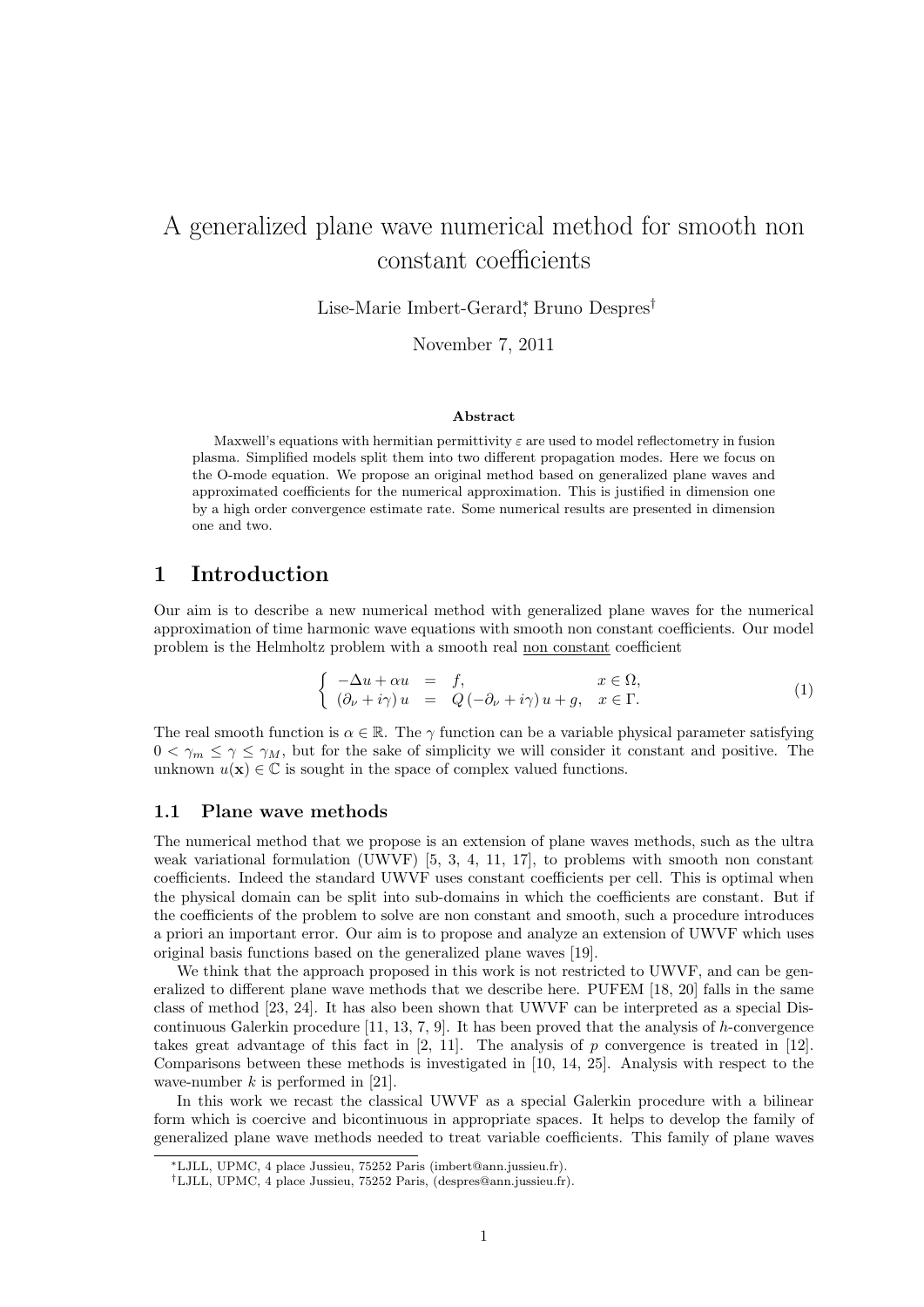generates a high order method with respect to the basis functions and the coefficients of the problem: in this direction we refer also to [8, 15]. Our most original theoretical result is probably the fact that the underlying non conformity of the new bilinear form can be treated with the second Strang's lemma. Classically non conformal methods are analyzed in the context of Finite Element Methods. To our knowledge it is the first time that it is introduced and analyzed in the context of generalized plane wave methods.

#### 1.2 Physical motivations

Our motivation comes from the need of efficient numerical methods for certain Maxwell's equations appearing in plasma physics. These equations write

$$
\operatorname{curl}\left(\operatorname{curl}E\right) - \frac{\omega^2}{c^2}\varepsilon(\mathbf{x})E = 0, \quad \mathbf{x} = (x, y, z),\tag{2}
$$

where E denotes the electric field,  $\omega$  is the pulsation, c the sound speed and  $\varepsilon$  the dielectric tensor. The hermitian dielectric tensor represents the electromagnetic behavior of the media. The cold plasma theory [26] yields the already simplified dielectric tensor is

$$
\varepsilon(\mathbf{x}) = \begin{pmatrix} 1 - a(\mathbf{x}) & iba(\mathbf{x}) & 0 \\ -iba(\mathbf{x}) & 1 - a(\mathbf{x}) & 0 \\ 0 & 0 & 1 - ca(\mathbf{x}) \end{pmatrix}, \qquad i^2 = -1,
$$

where  $b < 1$  and  $c = 1 - b^2$ . This is completed with boundary conditions of metallic or absorbing type. We refer to [22] for the general theory of Maxwell's equations and to [3, 13, 16] for the use of specific plane wave methods for the numerical approximation of the solutions of such problems. Two models for different propagation modes are often considered. Both are obtained from equation (2) under convenient assumptions on the direction and polarization of the electric field. The 2D equation for what is called the O-mode reduces to

$$
-\Delta E_z - \frac{\omega^2}{c^2} \varepsilon_z(x, y) E_z = 0, \quad \Delta = \partial_{xx} + \partial_{yy}, \tag{3}
$$

on the domain  $\Omega$  and can be completed by the following boundary condition

$$
(\partial_{\nu} + i\gamma)E_z = Q(-\partial_{\nu} + i\gamma)E_z + g
$$

on the boundary domain Γ. Here  $\partial_{\nu}$  denotes the normal derivative,  $\gamma > 0$  is a smooth positive function and g is for instance a  $L^2$  function on the boundary. Q is a smooth function allowing to fit the condition : if  $Q = -1$  it gives a Dirichlet condition, if  $Q = 1$  a Neumann condition or if  $Q = 0$ a Robin condition. This O-mode (named for Ordinary mode) presents one cutoff : when  $\varepsilon_z$  is negative or positive the nature of the equation (3) is either elliptic coercive or elliptic propagative. This coefficient  $\varepsilon_z \in \mathbb{R}$  is a real continuous function. It depends on the local density of electrons and on the exterior frozen magnetic field. Since the electron density is continuous, it explains why the coefficient of the equation is also a continuous function.

A further simplified 1D model writes

$$
-\frac{d^2}{dx^2}E_z + xE_z = 0.
$$
\n(4)

The fundamental solutions are the two Airy functions  $Ai$  and  $Bi$ . The first Airy function  $Ai$ displays important properties which are fundamentally related to the physics of the problem. This equation will be used for numerical purposes. Equations (3) and (4) are particular cases of our model problem (1).

#### 1.3 Plan

This work is organized as follows. In section 2 we present the general principle of UWVF and adapt it to smooth coefficients. It is made possible with new basis functions. The next section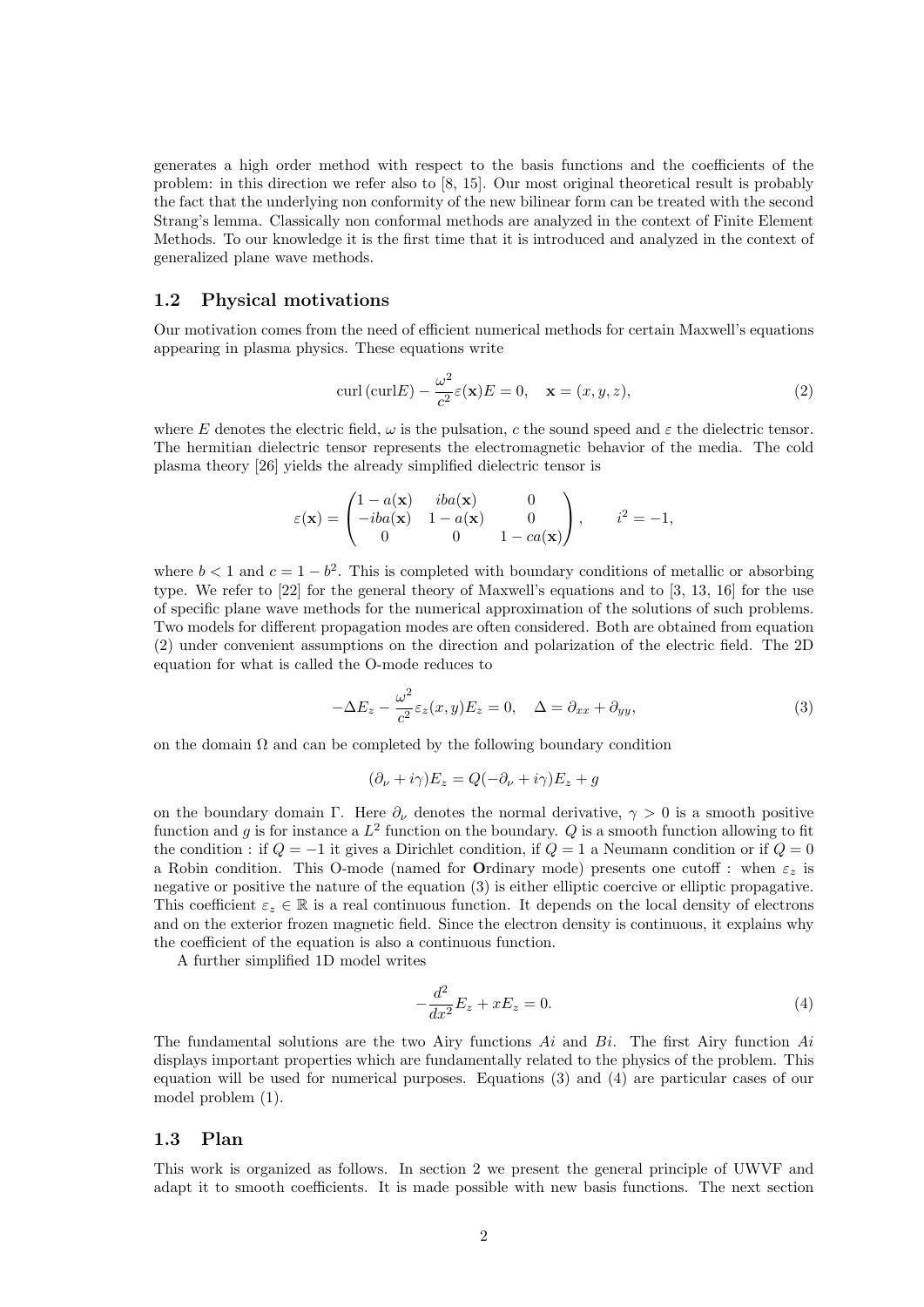3 is devoted to the numerical analysis of the method. Our main theoretical result is a proof of convergence in dimension one, using the second Strang's lemma and some uniform coercivity estimates. Numerical results are provided in section 4 to illustrate the theoretical results. In particular we display experimental convergence estimates in dimension two. The numerical results suggest that a different normalization of the generalized plane waves may increase the accuracy, which is indeed what is observed. Additional technical material is provided in the appendix.

# 2 Description of the proposed numerical method

# 2.1 Notations

Unlike the classical variational formulation used for instance by finite element methods, here the variational formulation requires meshing the domain as a preliminary task. The mesh of the domain



Figure 1: Example of a meshed square domain  $\Omega$ , with elements  $\Omega_k$ , edges  $\Sigma_{kj}$  and  $\Gamma_j$  respectively oriented toward  $\Omega_i$  and the exterior of the domain.

 $\Omega$  is denoted  $\mathcal{T}_h = {\Omega_k}_{k \in \llbracket 1, N_h \rrbracket}$ , such that :

$$
\begin{array}{ll} \overline{\Omega} & = \cup \overline{\Omega}_k, \Omega_k \cap \Omega_j = \emptyset, \forall k \neq j, \\ \Gamma_k & = \overline{\Omega}_k \cap \Gamma \\ \Sigma_{kj} & = \overline{\Omega}_k \cap \overline{\Omega}_j, \text{ oriented from } \Omega_k \text{ to } \Omega_j, \\ \partial \Omega_k & = (\cup_j \Sigma_{kj}) \cup \Gamma_k. \end{array}
$$

The functional space for the UWV formulation is denoted  $V$  as

$$
V = \prod_{k \in [\![1,N_h]\!]} L^2(\partial \Omega_k),
$$

equipped with the hermitian product

$$
(x,y) = \sum_{k} \int_{\partial \Omega_k} x_k \overline{y_k}.
$$

It defines a norm:  $||x|| = \sqrt{(x, x)}$ . In particular for any operator  $A \in \mathcal{L}(V)$ , the norm is

$$
||A|| = \sup_{x \neq 0} \frac{||Ax||}{||x||}.
$$

**Remark 2.1.** It is fundamental to notice that the space  $V$  already depends on the mesh. Moreover: if  $\Omega \subset \mathbb{R}$  the dimension of V is finite; if  $\Omega \subset \mathbb{R}^d$  with  $d \geq 2$ , the dimension of V is infinite.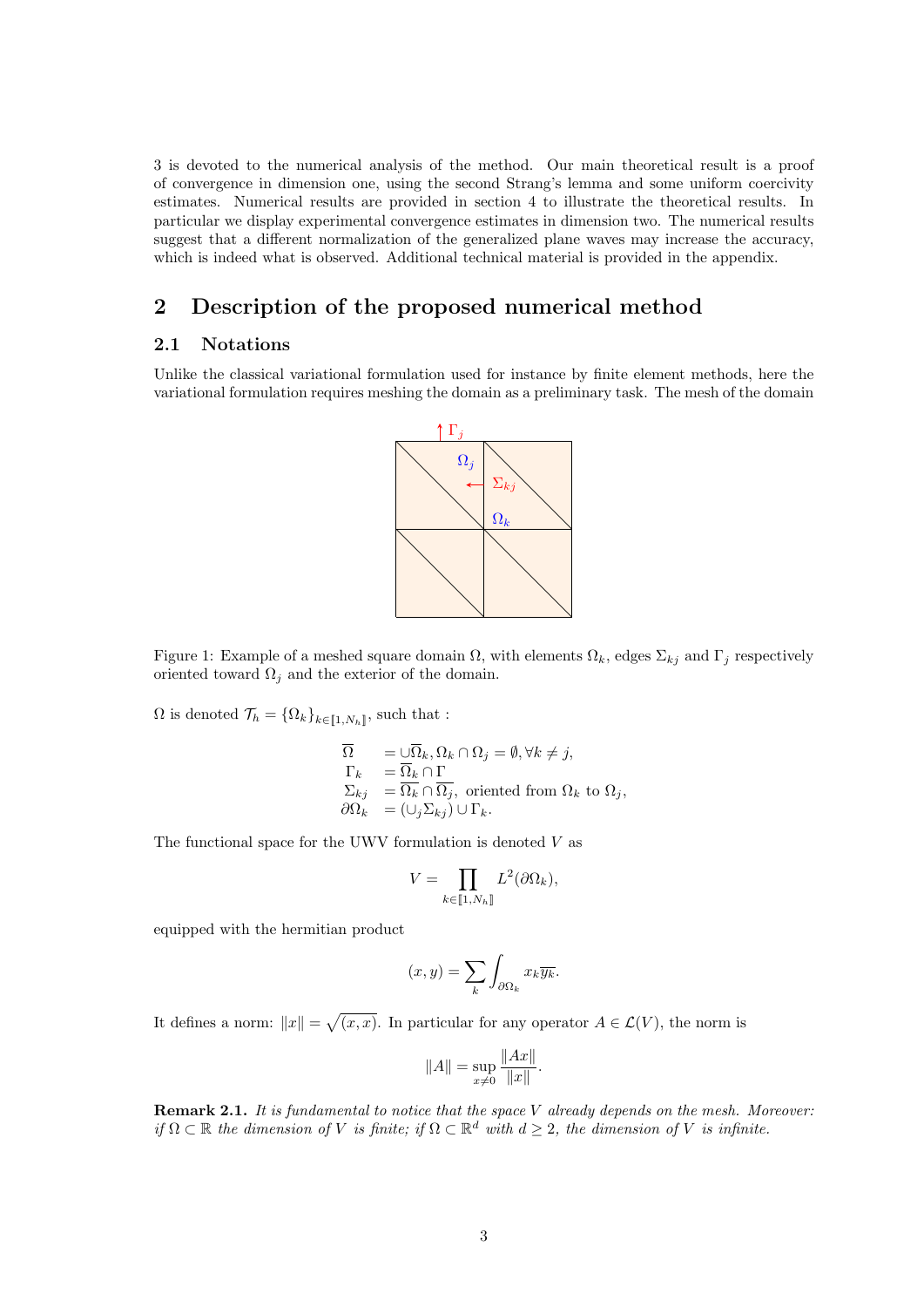## 2.2 A standard ultra weak variational formulation

The ultra weak variational formulation is a convenient reformulation of the initial problem. We need to define

$$
H_k(\alpha) = \left\{ v_k \in H^1(\Omega_k), \middle| \begin{array}{l} (-\Delta + \alpha)v_k = 0, (\Omega_k), \\ ((-\partial_\nu + i\gamma)v_k)_{|\partial\Omega_k} \in L^2(\partial\Omega_k) \end{array} \right\}
$$
(5)

and

$$
H = \prod_{k=1}^{N_h} H_k(\alpha).
$$

**Theorem 2.1.** Let  $u \in H^1(\Omega)$  be a solution of the problem (1) such that  $\partial_{\nu_k} u \in L^2(\partial \Omega_k)$  for any k. Let  $\gamma > 0$  be a given real number. Then  $x \in V$  defined by  $x_{|\partial\Omega_k} = x_k$  with  $x_k = ((-\partial_\nu + i\gamma)u_{|\Omega_k})_{|\partial\Omega_k}$ satisfies

$$
\sum_{k} \left( \int_{\partial \Omega_k} \frac{1}{\gamma} x_k \overline{(-\partial_\nu + i\gamma) e_k} - \sum_{j,j \neq k} \int_{\Sigma_{kj}} \frac{1}{\gamma} x_j \overline{(\partial_\nu + i\gamma) e_k} \right) \n- \sum_{k, \Gamma_k \neq \emptyset} \int_{\Gamma_k} \frac{Q}{\gamma} x_k \overline{(\partial_\nu + i\gamma) e_k} \n= -2i \sum_{k} \int_{\partial \Omega_k} f \overline{e} + \sum_{k} \int_{\Gamma_k} \frac{1}{\gamma} g \overline{(\partial_\nu + i\gamma) e_k},
$$
\n(6)

for any  $e = (e_k)_{k \in [\![ 1,N_h ]\!] } \in H$ .

Conversely, if  $x \in V$  is solution of (6) then the function u defined locally by

$$
\begin{cases}\n u_{|\Omega_k} = u_k \in H^1(\Omega_k), \\
 (-\Delta + \alpha)u_k = f_{|\Omega_k}, \\
 (-\partial_{\nu_k} + i\gamma)u_k = x_k,\n\end{cases}
$$
\n(7)

is the unique solution of the problem (1).

*Proof.* By hypothesis  $u \in H^1$  and the normal derivatives  $\partial_\nu u$  are square integrable. It allows us to write for a given  $k \in [\![1,N_h]\!]$ 

$$
\int_{\partial\Omega_k} \frac{1}{\gamma} (-\partial_\nu + i\gamma) u \cdot \overline{(-\partial_\nu + i\gamma) e_k} = \int_{\partial\Omega_k} \frac{1}{\gamma} (\partial_\nu + i\gamma) u \cdot \overline{(\partial_\nu + i\gamma) e_k} - 2i \int_{\partial\Omega_k} (u \overline{\partial_\nu e_k} - \partial_\nu u \overline{e_k}),
$$
 (8)

then definition (5) and problem (1) yields

$$
\begin{cases}\n(-\Delta + \alpha)u = f, & (\Omega_k), \\
(-\Delta + \alpha)e_k = 0, & (\Omega_k).\n\end{cases}
$$
\n(9)

Performing two integrations by part, the following holds  $\forall k \in [1, N_h]$ 

$$
\begin{cases} \n\int_{\Omega_k} \nabla u \cdot \nabla \overline{e_k} + \int_{\Omega_k} \alpha u \cdot \overline{e_k} - \int_{\partial \Omega_k} \partial_\nu u \cdot \overline{e_k} = \int_{\Omega_k} f \cdot \overline{e_k}, \\
\int_{\Omega_k} \nabla u \cdot \nabla \overline{e_k} + \int_{\Omega_k} \alpha u \cdot \overline{e_k} - \int_{\partial \Omega_k} u \cdot \overline{\partial_\nu e_k} = 0.\n\end{cases}
$$

So using the boundary conditions together with the smoothness of the solution u, namely  $\forall k \in$  $\llbracket 1, N_h \rrbracket$ 

$$
\begin{cases}\n(\partial_{\nu} + i\gamma)u_{|\Sigma_{kj}} &= (-\partial_{\nu} + i\gamma)u_{|\Sigma_{jk}}, \\
(\partial_{\nu} + i\gamma)u_{|\Gamma_k} &= Q(-\partial_{\nu} + i\gamma)u_{|\Gamma_k} + g,\n\end{cases}
$$
\n(10)

the identity (8) yields  $\forall k \in [1, N_h]$ 

$$
\left(\int_{\partial\Omega_k} \frac{1}{\gamma} x_k \overline{(-\partial_\nu + i\gamma)e_k} - \sum_{j,j\neq k} \int_{\Sigma_{kj}} \frac{1}{\gamma} x_j \overline{(\partial_\nu + i\gamma)e_k}\right) \n- \mathbf{1}_{\Gamma_k \neq \emptyset} \int_{\Gamma_k} \frac{Q}{\gamma} x_k \overline{(\partial_\nu + i\gamma)e_k} \n= -2i \int_{\partial\Omega_k} f \overline{e} + \int_{\Gamma_k} \frac{1}{\gamma} g \overline{(\partial_\nu + i\gamma)e_k}.
$$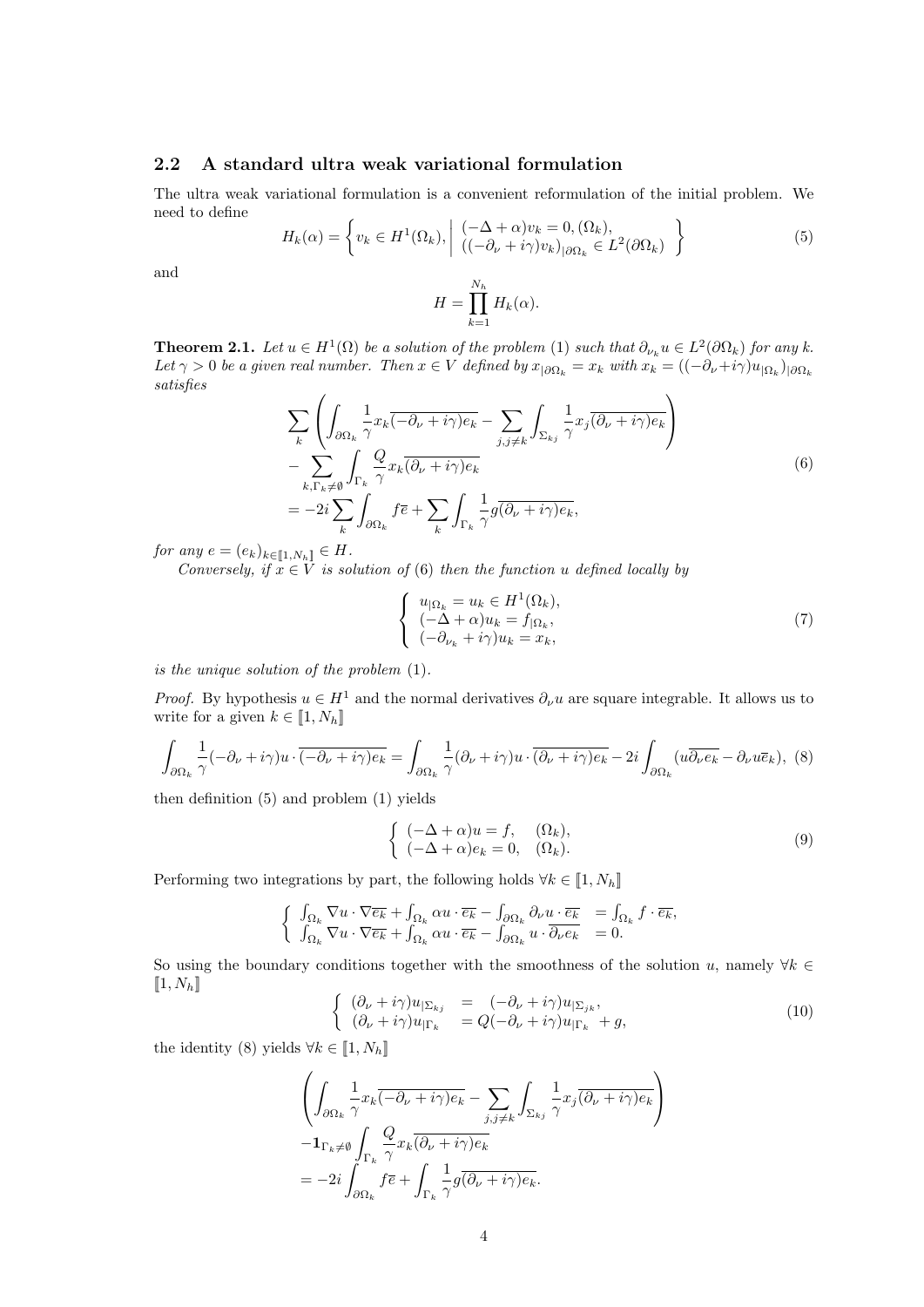Summing over  $k$  then gives the UWVF  $(6)$ .

Conversely, let x be a solution of (6) and let u satisfy (7) on every  $\Omega_k$ . The hypothesis on u and e, gives (9) and then  $\forall k \in [1, N_h]$ 

$$
\int_{\partial\Omega_k} \frac{1}{\gamma} (-\partial_\nu + i\gamma) u \cdot \overline{(-\partial_\nu + i\gamma) e_k} - \int_{\partial\Omega_k} \frac{1}{\gamma} (\partial_\nu + i\gamma) u \cdot \overline{(\partial_\nu + i\gamma) e_k} = -2i \int_{\Omega_k} f \overline{e_k}.
$$

Summing over k and combining the result with (6) satisfied by x we obtain for all  $e = (e_k) \in H$ 

$$
\sum_{k,j\neq k} \int_{\Sigma_{kj}} \frac{1}{\gamma} x_k \cdot \overline{(\partial_\nu + i\gamma)e_k} + \sum_{k,\Gamma_k \neq \emptyset} \int_{\Gamma_k} \frac{1}{\gamma} x_k \cdot \overline{(\partial_\nu + i\gamma)e_k} \n= \sum_{k,j\neq k} \int_{\Sigma_{kj}} \frac{1}{\gamma} x_j \cdot \overline{(\partial_\nu + i\gamma)e_k} + \sum_{k,\Gamma_k \neq \emptyset} \int_{\Gamma_k} \frac{1}{\gamma} (Qx_k + g) \cdot \overline{(\partial_\nu + i\gamma)e_k}.
$$

Therefore u satisfies  $(10)$ . It shows that u is the unique smooth solution of  $(1)$  given by theorem A.1 in the appendix.  $\Box$ 

In order to give a more compact formulation of this problem, some definitions are required. **Definition 2.1.** For any  $f \in L^2(\Omega)$ , let  $E_f$  be the extension mapping defined by :

$$
E_f: \left\{ \begin{array}{ccc} V & \to & H, \\ z & \mapsto & e = (e_k)_{k \in [\![ 1,N_h ]\!]} \end{array} \right.
$$

where e is defined  $\forall k \in [1, N_h]$  by the unique solution of the following problem :

$$
\begin{cases}\n(-\Delta + \alpha)e_k &= f(\Omega_k), \\
(-\partial_{\nu_k} + i\gamma)e_k &= z_k(\partial\Omega_k).\n\end{cases}
$$

We also define E which is the homogeneous extension operator with vanishing right hand side, namely  $E = E_0$ .

Notice that  $E_f$  is well defined thanks to theorem A.1.

**Definition 2.2.** Let  $F$  be the mapping defined by

$$
F: \left\{ \begin{array}{ccc} V & \to & V, \\ z & \mapsto & \big( (\partial_{\nu} + i\gamma) E(z)_{|\partial\Omega_k} \big)_{k \in [\![ 1,N_h]\!]}. \end{array} \right.
$$

This operator relates the outgoing and ingoing traces on the boundaries  $\partial\Omega_k$ .

Definition 2.3. Let  $\Pi$  be the mapping defined by

$$
\Pi: \left\{ \begin{array}{ccc} V & \to & V, \\ z_{|\Sigma_{kj}} & \mapsto & z_{|\Sigma_{jk}}, \\ z_{|\Gamma_k} & \mapsto & Qz_{|\Gamma_k}. \end{array} \right.
$$

**Definition 2.4.** If  $F^*$  denotes the adjoint operator of the operator F, let A be the operator  $F^*$ II.

The proof of the following result is to be found in [4].

Theorem 2.2. The problem  $(6)$  is equivalent to

$$
\begin{cases}\n\text{Find } x \in V \text{ such that } \forall y \in V \\
(x, y) - (\Pi x, F y) = (b, y),\n\end{cases} \tag{11}
$$

where the right hand side  $b \in V$  is given by the Riesz theorem

$$
(b, y) = -2i \int_{\Omega} f \overline{E(y)} + \int_{\Gamma} \frac{1}{\gamma} g \overline{F(y)}, \qquad \forall y \in V.
$$

More precisely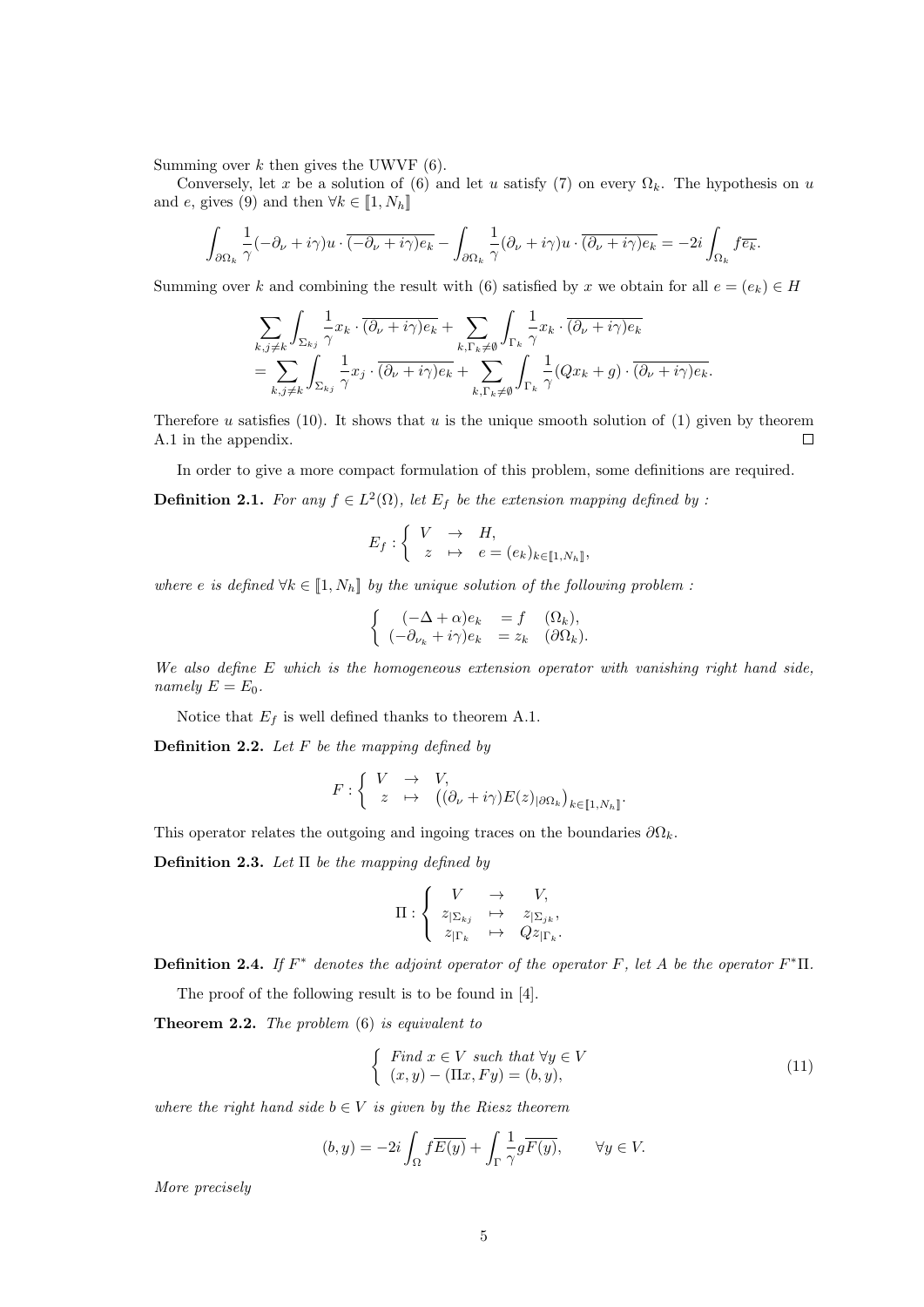- If u is solution of the initial problem (1) such that  $((-\partial_{\nu}+i\gamma)u_{|\partial\Omega_k})_{k\in\llbracket 1,N_h\rrbracket}\in V$ , then  $x = ((-\partial_{\nu} + i\gamma)u_{|\partial\Omega_k})_{k \in [\![1,N_h]\!]}$  is solution in V of (11).
- Conversely if x is solution of (11) then  $u = E_f(x)$  is the unique solution of (6). The problem (11) is equivalent to

$$
\begin{cases}\nFor \ b \in V, \ find \ x \in V \\
(I - A)x = b.\n\end{cases}
$$
\n(12)

We now give some properties of the operators defined previously. They will be useful for the theoretical study of the method.

**Lemma 2.1.** The operator  $\Pi$  obviously satisfies  $\|\Pi\| \leq 1$  for any complex function Q such that  $|Q| \leq 1$ .

**Lemma 2.2.** The operator  $F$  is an isometry.

*Proof.* For any  $y \in V$ , let  $e \in H$  be  $E(y)$ . Then

$$
||Fy||^2 = \sum_{k \in [1, N_h]} \int_{\partial \Omega_k} \frac{1}{\gamma} |(\partial_{\nu} + i\gamma) e_k|^2,
$$
  
= 
$$
\sum_{k \in [1, N_h]} \int_{\partial \Omega_k} \frac{1}{\gamma} |\partial_{\nu} e_k|^2 - \gamma |e_k|^2 + 2\Im(\partial_{\nu} e_k \cdot \overline{e}_k),
$$

$$
||y||^2 = \sum_{k \in [\![1,N_h]\!]}\int_{\partial\Omega_k} \frac{1}{\gamma} |(-\partial_\nu + i\gamma)e_k|^2,
$$
  
= 
$$
\sum_{k \in [\![1,N_h]\!]}\int_{\partial\Omega_k} \frac{1}{\gamma} |\partial_\nu e_k|^2 - \gamma |e_k|^2 - 2\Im(\partial_\nu e_k \cdot \overline{e}_k).
$$

On the other hand, for all  $k \in [1, N_h]$ 

$$
\int_{\Omega_k} |\nabla e_k|^2 + \alpha |e_k|^2 - \int_{\partial \Omega_k} \partial_\nu e_k \cdot \overline{e}_k = 0,
$$

 $||Fy||^2 = ||y||^2.$ 

so that

This clearly implies the result.

As a consequence, it yields

**Proposition 2.1.** The operator A satisfies  $||A|| \leq 1$ .

This operator also satisfies the following property.

**Proposition 2.2.** The operator  $I - A$  is injective.

*Proof.* Let  $x \in V$  such that  $(I - A)x = 0$ , which means  $x = F^* \Pi x$ . Define  $z \in V$  such that  $z = \Pi x$ , then  $F^*z = x$  so that  $\Pi F^*z = z$ . Then define  $u \in H$  such that for all  $k \in [1, N_h]$ 

$$
\begin{cases}\n-\Delta u + \alpha u = 0, & (\Omega_k), \\
(\partial_\nu + i\gamma)u = z_{|\partial\Omega_k}, & (\partial\Omega_k).\n\end{cases}
$$
\n(13)

In order to identify  $F^*z$ , define  $y \in V$  such that  $\forall k \in [1, N_h]$ ,  $y_k = (-\partial_\nu + i\gamma)u_{|\Omega_k}$ . We also know that  $\forall v \in V$ , there exists  $w \in H$  such that  $w = E(v)$ , which means w satisfies

$$
\begin{cases}\n-\Delta w + \alpha w &= 0, & (\Omega_k), \\
(-\partial_\nu + i\gamma)w &= v_{|\partial\Omega_k}, & (\partial\Omega_k).\n\end{cases}
$$
\n(14)

 $\Box$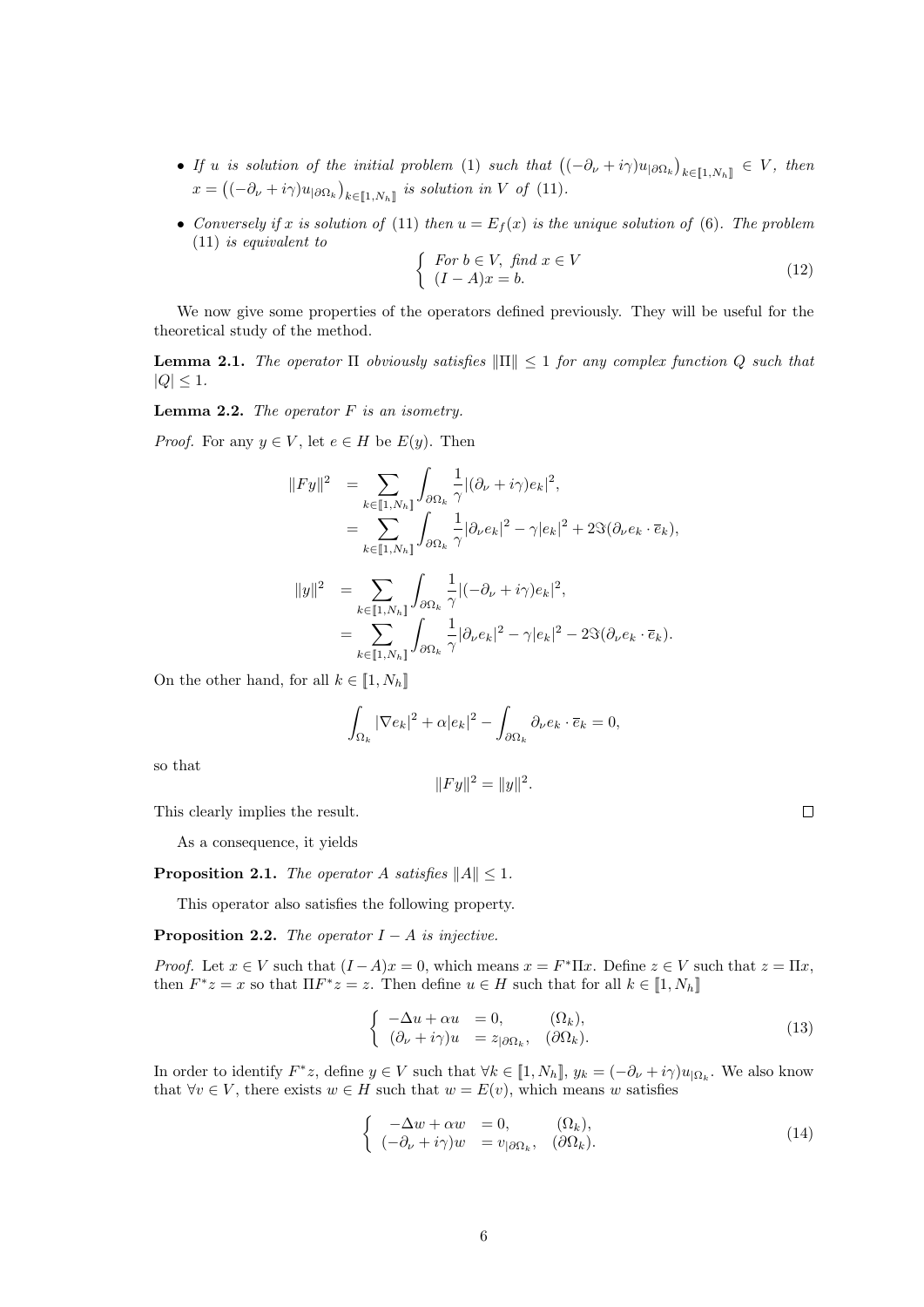Then

$$
(y, v) = \sum_{k \in [\![1, N_h]\!]} \int_{\partial \Omega_k} \frac{1}{\gamma} (-\partial_\nu + i\gamma) u_{|\Omega_k} \cdot \overline{(-\partial_\nu + i\gamma) w_{|\partial \Omega_k}},
$$
  

$$
= \sum_{k \in [\![1, N_h]\!]} \int_{\partial \Omega_k} \frac{1}{\gamma} \partial_\nu u \cdot \partial_\nu \overline{w} + \gamma u \cdot \overline{w} + i \partial_\nu u \cdot \overline{w} - i u \cdot \partial_\nu \overline{w},
$$
  

$$
(z, Fv) = \sum_{k \in [\![1, N_h]\!]} \int_{\partial \Omega_k} \frac{1}{\gamma} (\partial_\nu + i\gamma) u_{|\Omega_k} \cdot \overline{(\partial_\nu + i\gamma) w_{|\partial \Omega_k}},
$$
  

$$
= \sum_{k \in [\![1, N_h]\!]} \int_{\partial \Omega_k} \frac{1}{\gamma} \partial_\nu u \cdot \partial_\nu \overline{w} + \gamma u \cdot \overline{w} - i \partial_\nu u \cdot \overline{w} + i u \cdot \partial_\nu \overline{w}.
$$

On the other hand, from (13) and (14) for all  $k \in [1, N_h]$ 

$$
\left\{ \begin{array}{ll} \int_{\partial\Omega_k}\partial_\nu u\cdot \overline{w} &=\int_{\Omega_k}\nabla u\cdot \nabla \overline{w}+\int_{\Omega_k}\alpha u\cdot \overline{w},\\ \int_{\partial\Omega_k}u\cdot \partial_\nu \overline{w} &=\int_{\Omega_k}\nabla u\cdot \nabla \overline{w}+\int_{\Omega_k}\alpha u\cdot \overline{w}, \end{array} \right.
$$

so that  $\int_{\partial\Omega_k} -\partial_\nu u \cdot \overline{w} + u \cdot \partial_\nu \overline{w} = 0$ . As a consequence

$$
\forall v \in V, (y, v) = (z, Fv),
$$

which exactly means that  $y = F^*z$ . Since  $\Pi F^*z = z$ , it leads to  $\Pi y = z$ .

To conclude let's read this last equation in terms of the function  $u$  defined in (13).

$$
\forall (k,j) \in [\![1,N_h]\!]^2, \left\{ \begin{array}{ll} (-\partial_{\nu} + i\gamma)u_{|\Sigma_{jk}} & = (\partial_{\nu} + i\gamma)u_{|\Sigma_{kj}}, \\ Q(-\partial_{\nu} + i\gamma)u_{|\Gamma_k} & = (\partial_{\nu} + i\gamma)u_{|\Gamma_k}, \end{array} \right.
$$

so that both u and  $\partial_{\nu}u$  are continuous along every interface  $\Sigma_{kj}$ , and now

$$
\begin{cases}\n-\Delta u + \alpha u = 0, & (\Omega), \\
(\partial_{\nu} + i\gamma)u = Q(-\partial_{\nu} + i\gamma)u, & (\partial\Omega).\n\end{cases}
$$

Thanks to the preliminary result,  $u$  is the unique solution of the corresponding  $(1)$  problem : it is the 0 solution. Then  $z = 0$ , and so  $x = 0$ . The proof is ended.  $\Box$ 

#### 2.3 An abstract discretization procedure

The next step consists in the discretization of equation (11). This could be treated thanks to a standard Galerkin method which is presented below. That is we consider a subspace  $V_h \subset V$  with finite dimension. We seek the discrete solution  $x_h \in V_h$  such that

$$
\forall y_h \in V_h, (x_h, y_h) - (\Pi x_h, F y_h) = (b, y_h). \tag{15}
$$

The definition of the operator  $F$ , through the operator  $E$ , is linked to the functional space  $H$ ; this fact means that solutions of the homogeneous equation are needed then. In other words this Galerkin procedure is only abstract until on provides a constructive procedure to design the basis functions to generate  $V_h$ .

Before describing in the next section what is our proposition to make such a Galerkin method effective, we explain below why such a Galerkin approach (15) yields a well posed discrete problem. We provide here an analysis of this well known fact which is slightly different from what can be found in the literature [5, 4, 11, 2, 12, 13].

**Definition 2.5.** Let us define the norm  $|||\cdot|||$ 

$$
\forall v \in V, \quad |||v||| = ||(I - A)v||
$$

and the bilinear form of the formulation (11)

$$
a(x, y) = (x, y) - (\Pi x, F y).
$$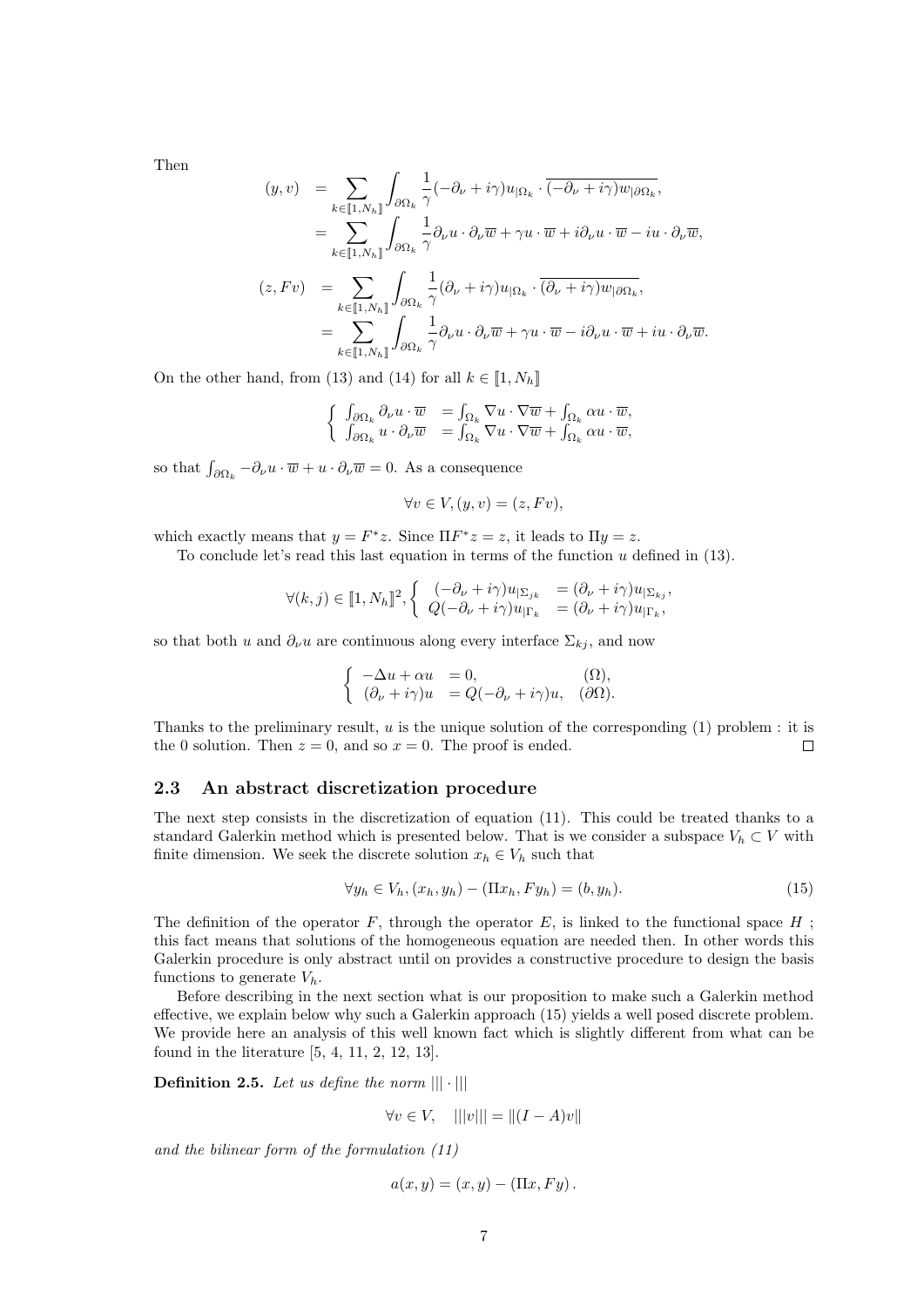Since  $I - A$  is injective,  $|||\cdot|||$  is indeed a norm. In the rest of this paper,  $\mathcal{R}(z)$  (resp. I(z))stands for the real (imaginary) part of  $z \in \mathbb{C}$ .

A fundamental property is

**Lemma 2.3.** The bilinear form is coercive with respect to the norm  $\|\|\cdot\|$ 

$$
|||x|||^2 \le 2\mathcal{R}(a(x,x)) \quad \forall x \in V,
$$

and is bicontinuous in the sense

$$
|a(x,y)| \le |||x||| \times ||y|| \quad \forall x, y \in V.
$$

*Proof.* One has by definition  $|||x|||^2 = ||x||^2 + ||Ax||^2 - 2\mathcal{R}(x, Ax)$ . Since  $||A|| \le 1$  then

$$
|||x|||^2 \le 2(||x||^2 - \mathcal{R}(x, Ax)_V) = 2\mathcal{R}((I - A)x, x)_V = 2\mathcal{R}a(x, x).
$$

The coercivity is proved. The skewed bicontinuity is evident from Cauchy-Schwartz inequality applied to  $a(x, y) = ((I - A)x, y)$ .  $\Box$ 

**Proposition 2.3.** Assume there exists x solution of the problem  $(12)$ . Then any discrete solution  $x_h$  satisfies the inequality

$$
|||x - x_h||| \le 2 \inf_{z_h \in V_h} ||x - z_h||. \tag{16}
$$

*Proof.* By construction  $a(x - x_h, y_h) = 0 \ \forall y_h \in V_h$ . So

$$
a(x - x_h, x - x_h) = a(x - x_h, x - z_h) \quad \text{with } z_h = y_y - x_h.
$$

It ends the proof with the coercivity and skewed bicontinuity of lemma 2.3.

**Lemma 2.4.** For all  $b \in V$ , the discrete solution  $x_h$  exists and is unique.

*Proof.* If  $x_h$  exists, it is solution of a linear system, the dimension of the system being the dimension of the discrete subspace  $V_h$ . Therefore it is sufficient to check that if  $a(x_h, y_h) = 0$  for all  $y_h \in V_h$ , then  $x_h = 0$ .

We apply the inequality (16) with the choice  $x = b = 0$ . It yields

$$
||x_h|| \le 2 \inf_{z_h \in V_h} ||z_h|| = 0.
$$

 $\Box$ 

 $\Box$ 

#### 2.4 The new method

If one desires to implement the discrete ultra weak formulation (15), it is necessary to manipulate shape or basis functions  $\varphi$  which are based on solutions of the homogeneous equation

$$
(-\Delta + \alpha)\varphi = 0.
$$

If the coefficient  $\alpha$  is constant in the cell, it is sufficient to use plane waves, that is in dimension two  $x = (x_1, x_2)$ √

$$
\varphi(x) = e^{\sqrt{\alpha}(d,x)} \text{ with } d = (d_1, d_2) \text{ and } (d, d) = 1.
$$

If the vector  $d$  is real, it is simply the direction of the plane wave. This is the basic idea of all plane wave methods.

However if  $\alpha$  is non constant in the cell, then we do not know of any simple and general analytical formula for  $\varphi$ . For example if  $\alpha = x_1$  is linear, it is possible to construct  $\varphi$  from the Airy functions  $Ai$  and  $Bi$ . But the Airy functions are highly transcendantal, they are not that evident to manipulate.

Our main goal is to describe a method of approximation which can be used for any function  $\alpha$ . Instead of approximating  $\alpha$  by a piecewise constant function on every element of the mesh, here the approximation of the coefficient is performed up to order  $q$  in  $h$ . This is the main novelty compared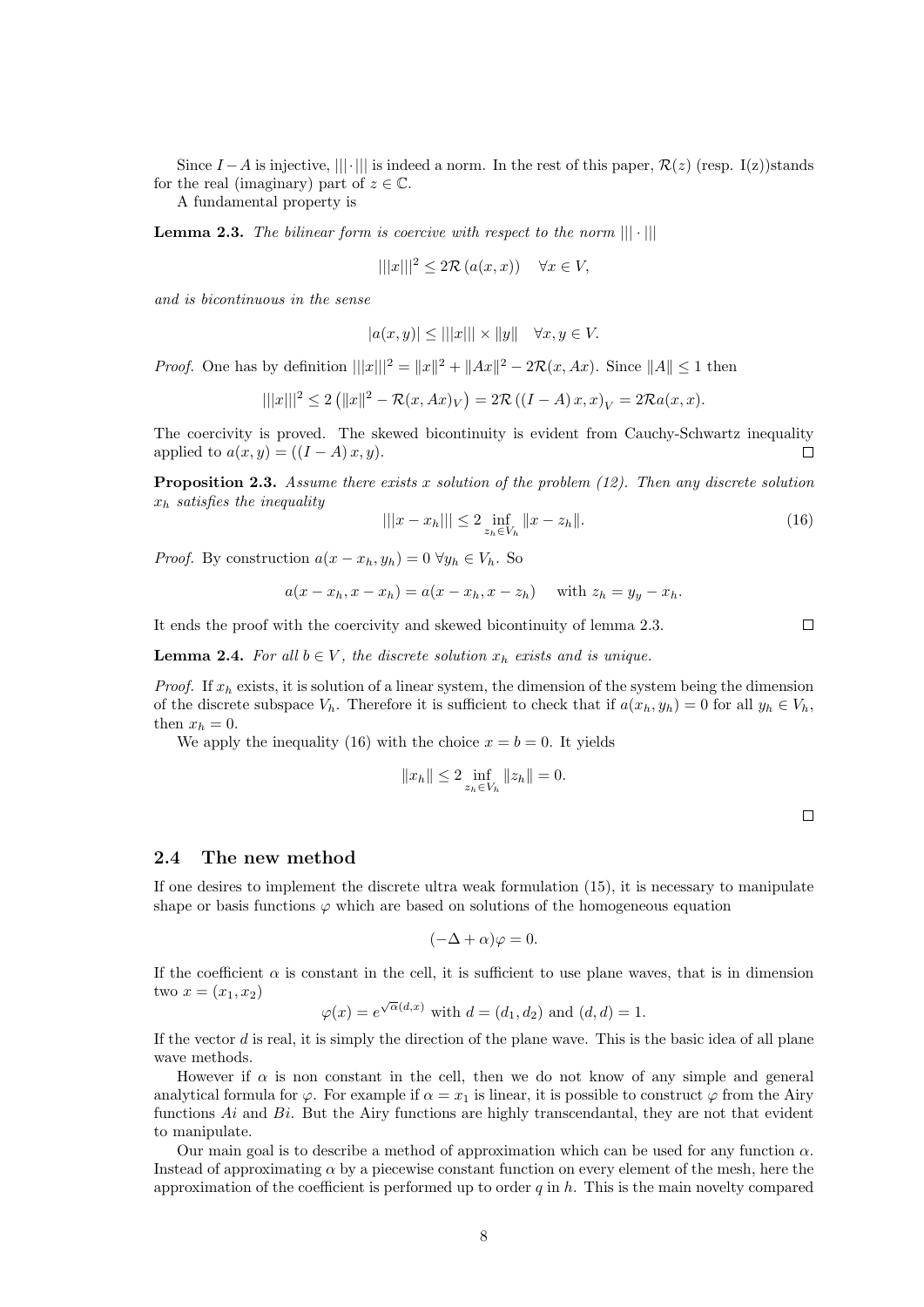to the classical method. More precisely, for all cell  $k \in [1, N_h]$ , define  $p(k) \in \mathbb{N}^*$  functions  $\alpha_k^l$ , null on  $\Omega - \{\Omega_k\}$  and satisfying for all  $l \in [1, p(k)]$ 

$$
\|\alpha - \alpha_k^l\|_{L^\infty(\Omega_k)} \le C(k)h^q,\tag{17}
$$

where h denotes the size of the mesh and  $C(k)$  denotes a constant independent of h but depending on k. The letter q indeed refers to the order of approximation of the initial equation's coefficient  $\alpha$ . We will assume that there exists a constant C independent of h and k, such that

$$
\max_{k \in [\![1,N_h]\!]} \max_{l \in [\![1,p(k)]\!]} \|\alpha - \alpha_k^l\|_{L^\infty(\Omega_k)} \le Ch^q. \tag{18}
$$

We also assume that we are able to construct a corresponding smooth function  $\varphi_k^l$  such that

$$
(-\Delta + \alpha_k^l)\varphi_k^l = 0 \text{ in } \Omega_k.
$$

Here smooth means that

$$
(-\partial_{\nu} + i\gamma)(\varphi_k^l) \in L^2(\partial\Omega_k).
$$

Under these assumptions we are able to make the following general definitions.

Definition 2.6. The local discrete space is

$$
W_k = Span\left\{(-\partial_\nu + i\gamma)\varphi_k^l\right\}_{1 \leq l \leq p(k)} \subset L^2(\partial\Omega_k).
$$

The global discrete space  $V^q \subset V$  is defined by :  $V^q = \prod_{1 \leq k \leq N_h} W_k$ .

Regarding these definitions, one sees that the basis functions are defined on the boundaries of the mesh, and that they have compact support. That is the shape function defined from  $\varphi_k^l$  has support in  $L^2(\partial\Omega_k)$  and vanishes in  $L^2(\partial\Omega_{k'})$  for  $k' \neq k$ . It is therefore convenient to define the trace  $v_k^l \in V$  by

$$
v_k^l = (-\partial_\nu + i\gamma)\varphi_k^l
$$
 on  $L^2(\partial\Omega_k)$ , and  $v_k^l = 0$  on  $L^2(\partial\Omega_{k'})$   $k' \neq k$ .

An equivalent way to define  $W_k$  and  $V^q$  could be

$$
W_k = Span(v_k^l)_{1 \leq l \leq p(k)}
$$
 and  $V^q = Span(v_k^l)_{1 \leq k \leq p(k), 1 \leq p \leq N_h}$ .

Next we define what are the generalizations of operators  $E$  and  $F$  in this context.

**Definition 2.7.** Let  $E^q \in \mathcal{L}(V^q, H)$  be the discrete mapping defined  $\forall k \in [1, N_h]$  and  $\forall l \in [1, p(k)]$ by

$$
E^{q}(v_{k}^{l}) = \varphi_{k}^{l} \text{ on } H^{1}(\Omega_{k}), \quad \text{ and } v_{k}^{l} = 0 \text{ on } H^{1}(\Omega_{k'}) \quad k' \neq k. \tag{19}
$$

Similarly we define  $F^q \in \mathcal{L}(V^q, V)$ ,  $\forall k \in [\![1, N_h]\!]$  and  $\forall l \in [\![1, p(k)]\!]$ , by

$$
F^{q}(v_{k}^{l}) = (\partial_{\nu} + i\gamma)(\varphi_{k}^{l}) \text{ on } L^{2}(\partial\Omega_{k}), \quad \text{ and } v_{k}^{l} = 0 \text{ on } L^{2}(\partial\Omega_{k'}) \quad k' \neq k.
$$

The corresponding numerical method now writes : find  $x_h \in V^q$  such that

$$
\forall y_h \in V^q, (x_h, y_h)_V - (\Pi x_h, F^q y_h)_V = (b^q, y_h)_V \tag{20}
$$

with the right hand side given by

$$
(bq, yh)V = -2i \int_{\Omega} f \overline{Eq(yh)} + \int_{\Gamma} \frac{1}{\gamma} g \overline{Fq(yh)}, \qquad \forall yh \in Vq.
$$
 (21)

Before studying the method we desire to describe the exact construction of the basis functions.

#### 2.5 Design of the basis functions in dimension one

The one dimensional case is enough to explain how we propose to construct the coefficients  $\alpha_k^l$  and the generalized plane wave functions  $\varphi_k^l$ . Therefore we will suppose in this section that  $\Omega =]a, b[ \subset \mathbf{R}]$ and that  $\overline{\Omega} = \bigcup_{k \in [1, N_h]} [x_k, x_{k+1}],$  with  $x_k < x_{k+1}$ . The middle of the open interval  $\Omega_h = ]x_k, x_{k+1}[$ is denoted by  $x_{k+1/2} = \frac{x_k + x_{k+1}}{2}$ .

Apart from providing the technical details of the construction of the basis functions, the central result of this section is an explanation why it is necessary to use different approximations  $\alpha_k^l$  of the function  $\alpha$  in the same cell  $[x_k, x_{k+1}]$  in order to avoid a singularity in the construction.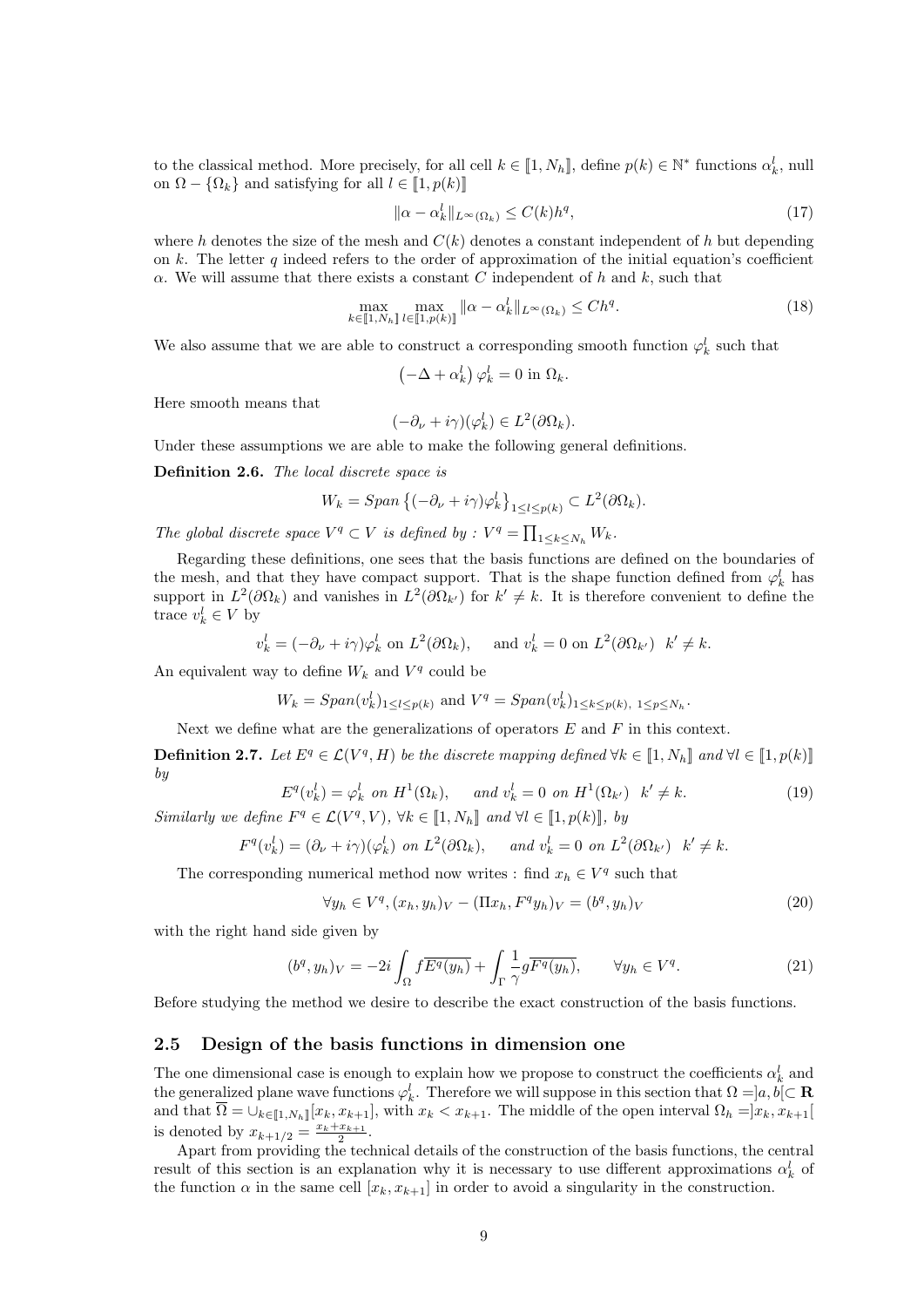#### 2.5.1 Design principle

We want here to set our choice of basis functions : in order to generalize plane wave methods, we will consider exponential of polynomials

$$
\varphi(x) = e^{P(x)}.
$$

Notice that we only need two basis functions per element of the mesh in dimension one. The reason is that  $dim(H_k(\alpha)) = 2$  because the number of elementary solutions of a second order differential equation is two. Plugging the previous representation formula into the homogeneous equation  $-\varphi'' + \alpha \varphi = 0$  we find the functional equation

$$
P''(x) + P'(x)^2 = \alpha(x), \qquad x \in [x_k, x_{k+1}].
$$

This equation is non linear and no simple solution is available for general right hand side  $\alpha$ . However if  $\alpha$  is locally constant, that is

$$
\alpha(x) = \alpha(x_{k+1/2}) \in \mathbb{R}, \qquad x \in [x_k, x_{k+1}],
$$

then

$$
P_k^{\pm}(x) = \pm \sqrt{\alpha (x_{k+1/2})} x
$$

are two natural solutions which correspond to the two local plane waves  $\varphi_k^{\pm}(x) = e^{P_k^{\pm}(x)}$  in the case  $\alpha(x_{k+1/2})$  < 0.

#### 2.5.2 Local approximation

To ensure the local approximation of the  $\alpha$  coefficient (18) using exponential of polynomials, one has to fit the polynomials' coefficients to approximate the Taylor expansion of the equation's coefficient  $\alpha$ . The Taylor expansion is performed with respect to the parameter h which represents the length of the mesh

$$
h = \max_{k} (x_{k+1} - x_k).
$$

A first idea is to look a priori for approximate functions  $\alpha_\pm$  such that

$$
\alpha = \alpha_{\pm} + O(h^q) \tag{22}
$$

holds together with

$$
P''_{\pm} + (P'_{\pm})^2 = \alpha_{\pm}, \qquad x \in [x_k, x_{k+1}].
$$

Without restriction we assume that  $\alpha$  admits a local infinite expansion

$$
\alpha = \sum_{i=0}^{\infty} \frac{d^i \alpha}{dx^i} (x_{k+1/2}) \left( x - x_{k+\frac{1}{2}} \right)^i, \qquad x \in [x_k, x_{k+1}].
$$

Using  $P_{\pm} = \sum_{i \leq I} \beta_i \left( x - x_{k + \frac{1}{2}} \right)^i$ 

$$
\alpha_{\pm} = P''_{\pm} + (P'_{\pm})^2 = \left(\sum_{i \leq I} \beta_i \left(x - x_{k + \frac{1}{2}}\right)^i\right)'' + \left(\left(\sum_{i \leq I} \beta_i \left(x - x_{k + \frac{1}{2}}\right)^i\right)'\right)^2.
$$

In order to satisfy (22) we have to chose  $I \in \mathbb{N}$  and  $(\beta_i)_{0 \leq i \leq I}$  such that

$$
\left(\sum_{i\leq I} \beta_i \left(x - x_{k + \frac{1}{2}}\right)^i \right)'' + \left(\left(\sum_{i\leq I} \beta_i \left(x - x_{k + \frac{1}{2}}\right)^i \right)'\right)^2 = \sum_{i=0}^q \frac{d^i \alpha}{dx^i} (x_{k+1/2}) \left(x - x_{k + \frac{1}{2}}\right)^i + O(h^q). \tag{23}
$$

Identifying the coefficients in the polynomial part of the previous equation leads to a system of  $q$ equations with  $I$  unknowns. Then choosing  $I$  high enough ensures that the system is easy to solve. Some remarks and examples follow.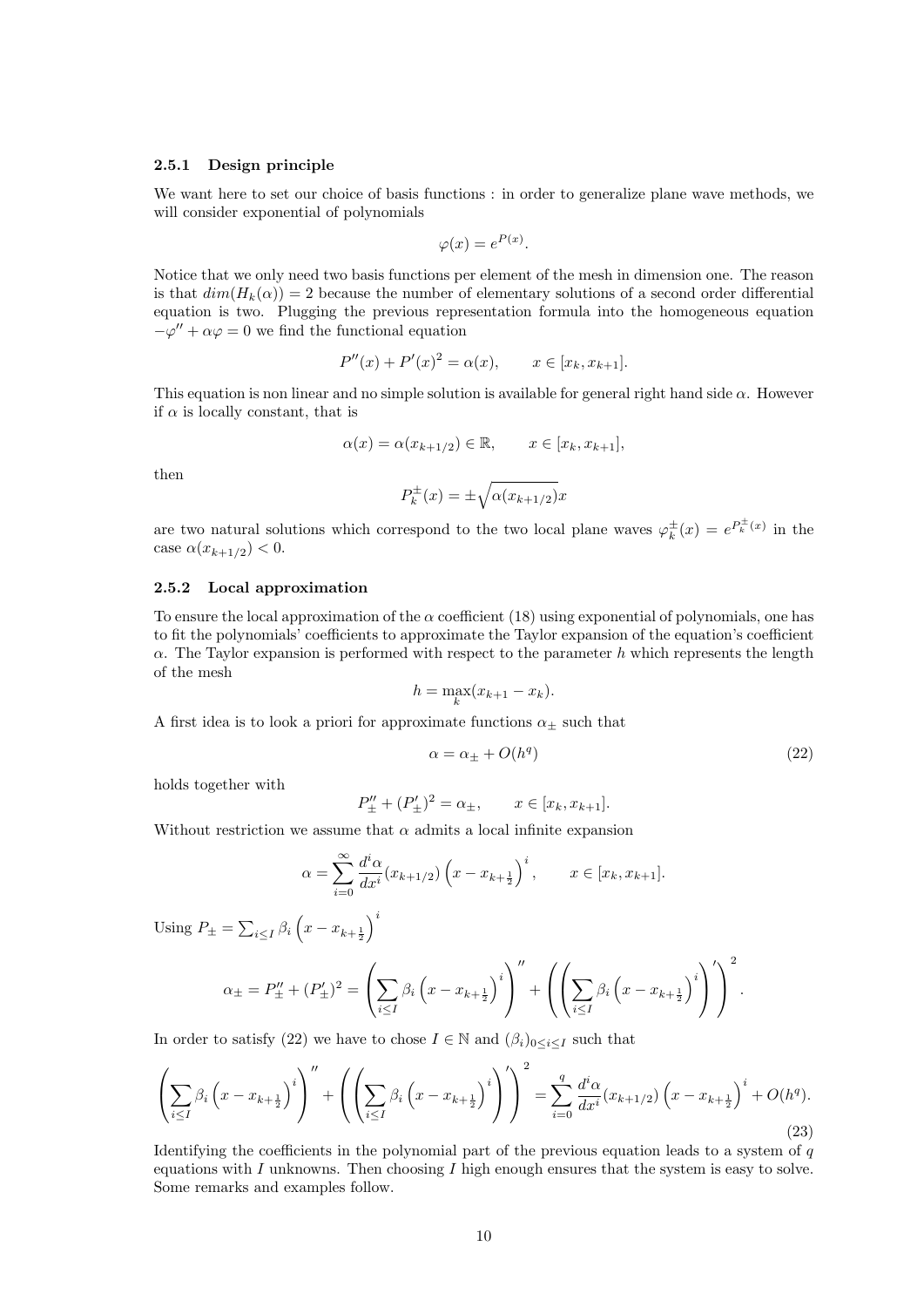• Normalization :  $\beta_0 = 0$ . It is always possible to take  $\beta_0 = 0$  since  $\beta_0$  does not show up in (23). It implies that the amplitude of the corresponding basis function is normalized in the cell since

$$
e^{P_{\pm}\left(x_{k+\frac{1}{2}}\right)} = e^{0} = 1.
$$

• Trivial case:  $q = I = 1$ . From (23) one obtains the equation  $\beta_1^2 = \alpha \left( x_{k+\frac{1}{2}} \right)$ . One recovers from this procedure  $\beta_1 = \pm \sqrt{\alpha \left(x_{k+\frac{1}{2}}\right)}$  so

$$
P_{\pm}(x) = \pm \sqrt{\alpha \left(x_{k+\frac{1}{2}}\right)} \left(x - x_{k+\frac{1}{2}}\right).
$$

In the case where  $\alpha\left(x_{k+\frac{1}{2}}\right)$  < 0, it yields two plane waves with opposite directions. This case is the trivial one.

• Counter-example :  $q = I = 2$ . The discrete equations are obtained from the first two terms in (23)

$$
\begin{cases}\n2\beta_2 + \beta_1^2 = \alpha \left(x_{k + \frac{1}{2}}\right) \equiv a, \\
4\beta_1 \beta_2 = \alpha' \left(x_{k + \frac{1}{2}}\right) \equiv b.\n\end{cases} \tag{24}
$$

Elimination of  $\beta_2$  yields  $-2\beta_1^3 + 2a\beta_1 = b$ . It is of course possible in principle to compute  $β_1$  as any root of this polynomial,  $β_2$  will then be computed as a ratio, i.e.  $β_2 = \frac{b}{4β_1}$ . So in principle this method has the ability to generate at least two different polynomials  $P_{\pm}$ . However there is a possibility for  $\beta_1$  to vanish for some value of a and b. In such a case  $\beta_2$ would be singular. Ultimately the inequality (17) will not be true near a singularity. It must be noticed that we have used such a method in our first numerical tests: indeed it revealed a singularity near  $\alpha(x) \approx 0$ . This is why we do not use this method to compute the coefficients  $\beta_1$  and  $\beta_2$ .

• Example :  $q = 2$  and  $I = 3$ . Since one needs at least one more degree of freedom in the system to be solved we modify (24) and take into account  $\beta_3$ . The system becomes

$$
\begin{cases} 2\beta_2 + \beta_1^2 = a, \\ 3\beta_3 + 4\beta_1\beta_2 = b. \end{cases}
$$
 (25)

This system has 3 unknowns and 2 equations. So it has a priori an infinite number of solutions. Very fortunately a natural normalization condition arises, by considering that the two basis function should be linearly independent. To insure this we impose that

$$
\frac{d}{dx}e^{P_+(x_{k+\frac{1}{2}})} = 0 \Longleftrightarrow P'_+(x_{k+\frac{1}{2}}) = 0
$$

and

$$
\frac{d}{dx}e^{P_+(x_{k+\frac{1}{2}})} = 1 \Longleftrightarrow P'_+(x_{k+\frac{1}{2}}) = 1.
$$

The first case corresponds to  $\beta_1 = 0$  and the second one to  $\beta_1 = 1$ . With this second normalization it is evident that  $\beta_2$  and  $\beta_3$  can be computed explicitly from (25) and that the resulting formulas are just polynomial expressions with respect to all coefficients. Notice that a priori  $\alpha_+ \neq \alpha_-$ .

• General case :  $q > 2$  and  $I = q + 1$ . We use this method at any order. That is we solve the system of q equations with  $q+1$  unknowns obtained identifying the first q coefficients in both parts of the expansion (23) with the normalization

$$
\beta_1 = 0
$$
 which corresponds to  $P'_+ \left( x_{k + \frac{1}{2}} \right) = 0$ 

and

$$
\beta_1 = 1
$$
 which corresponds to  $P'_{-}\left(x_{k+\frac{1}{2}}\right) = 1.$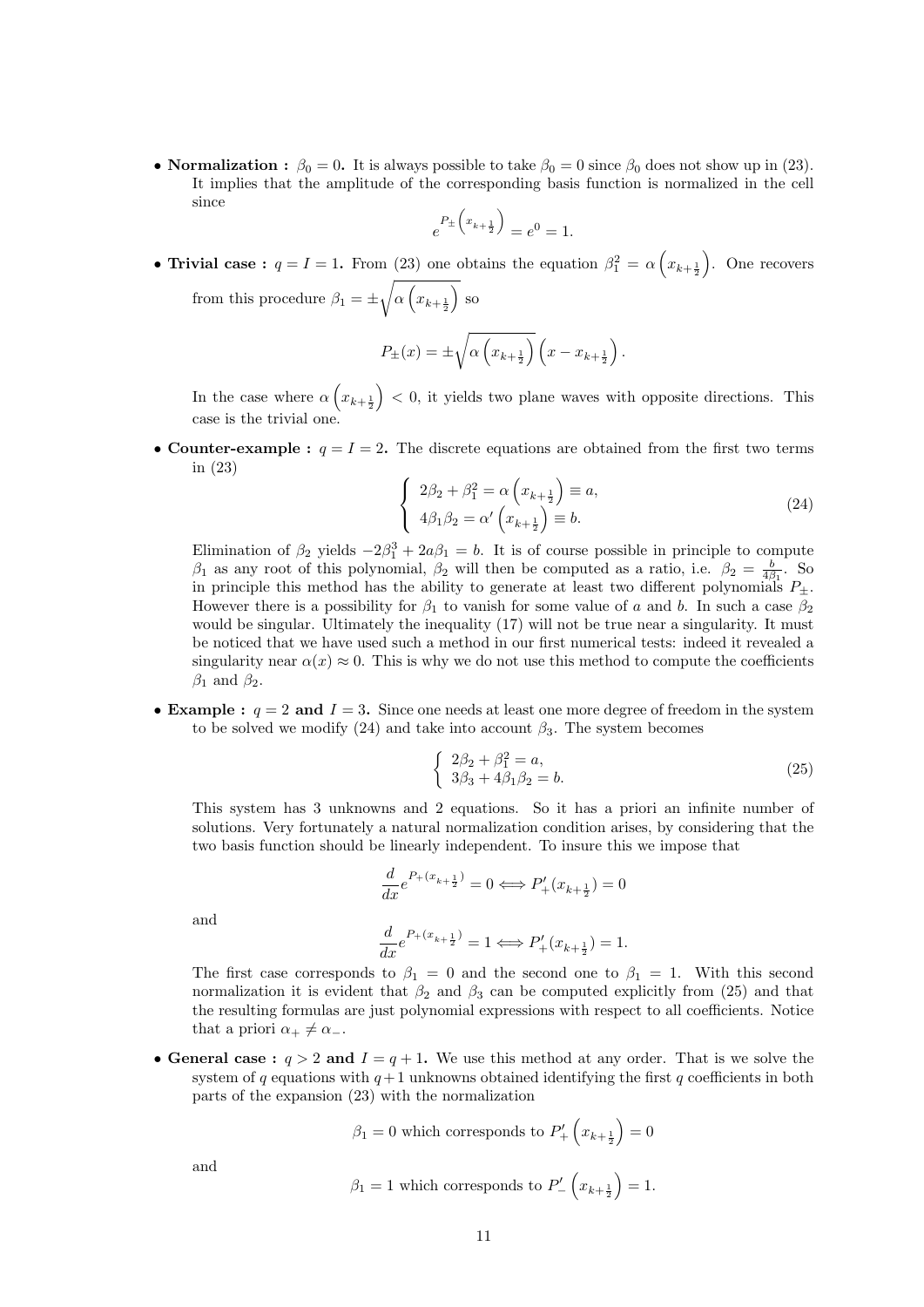By construction  $\varphi_+ = e^{P_+}$  and  $\varphi_- = e^{P_-}$  are linearly independent functions. In practice we use an automatic procedure with Maple to compute the solutions, but it can easily be done by hand. The coefficients  $\beta_2$ ,  $\beta_3$ ,  $\beta_4$ , ..., are calculated one after the other.

Once the polynomials  $P_+$  and  $P_-$  have been constructed up to order q, we set

$$
\alpha_{+} = P''_{+} + (P'_{+})^{2}
$$
 and  $\alpha_{-} = P''_{-} + (P'_{-})^{2}$ .

By construction the first  $q$  coefficients of these polynomials coincide. But of course all other coefficients have no reason to be equal, so

$$
\alpha_+ \neq \alpha_-
$$
 in the general case.

That is we use  $I > q$  to get rid of the singularity described in the case  $I = q = 2$ . We observe then that when  $q > 1$ ,  $\alpha_+$  and  $\alpha_-$  are different since  $P_+ \neq P_-$ . This construction is the major motivation for the introduction of the general formalism  $(19)-(21)$  which permits to define and study such non conformal methods.

**Remark 2.2.** Note that  $\alpha$  and all the  $\alpha_j$  functions constructed here, as well as all there derivatives, are bounded independently from k.

**Remark 2.3.** It is also possible to choose another normalization such as  $\beta_{1\pm} = \pm \sqrt{x_{k+1/2}}$ . This choice will be illustrated as a numerical example in section 4.

#### 2.6 Design of the basis functions in dimension two

The generalization in dimension two corresponds to a basis function  $\varphi(x,y) = e^{P(x,y)}$  solution to  $-\Delta\varphi + \alpha\varphi = 0$ . It is associated to the equation

$$
\frac{\partial^2}{\partial x^2}P + \left(\frac{\partial}{\partial x}P\right)^2 + \frac{\partial^2}{\partial y^2}P + \left(\frac{\partial}{\partial y}P\right)^2 = \alpha(x, y).
$$

In theory a local expansion with respect to the  $x$  and  $y$  variables is possible, as it was performed in dimension one.

#### 2.6.1 Linear coefficients+rotation

A simple procedure exists in the case of a linear coefficient

$$
\alpha = a + bx + cy.
$$

Up to a local rotation it is always possible to assume that  $c = 0$ . Assuming the local form

$$
P(x, y) = p(x) + \theta y
$$

one ends up with the equation

$$
p''(x) + p'(x)^2 = \alpha(x) - \theta^2
$$

for which the procedure described in the previous section is well adapted for the construction of a discrete space of approximation. Some details about the choice of  $\theta$  will be provided in the numerical section 4.3.

# 3 Numerical analysis of the method

In this section we desire to provide tools for the proof of the convergence of the discrete solution defined by (20) to the exact solution. Since the discrete method (20) can be viewed as a convenient modification of the bilinear form (15), it is not surprising that that the convergence analysis strongly relies on the second Strang's lemma as it is the case for non conformal finite element methods [7]. However the technicalities attached to ultra weak formulations are such that the convergence proof will be completed only in dimension one. This is due to the fact that some uniform coercivity properties which are part of the second Strang's lemma are easy to prove in dimension one, see proposition 3.2, but are open problems in greater dimension.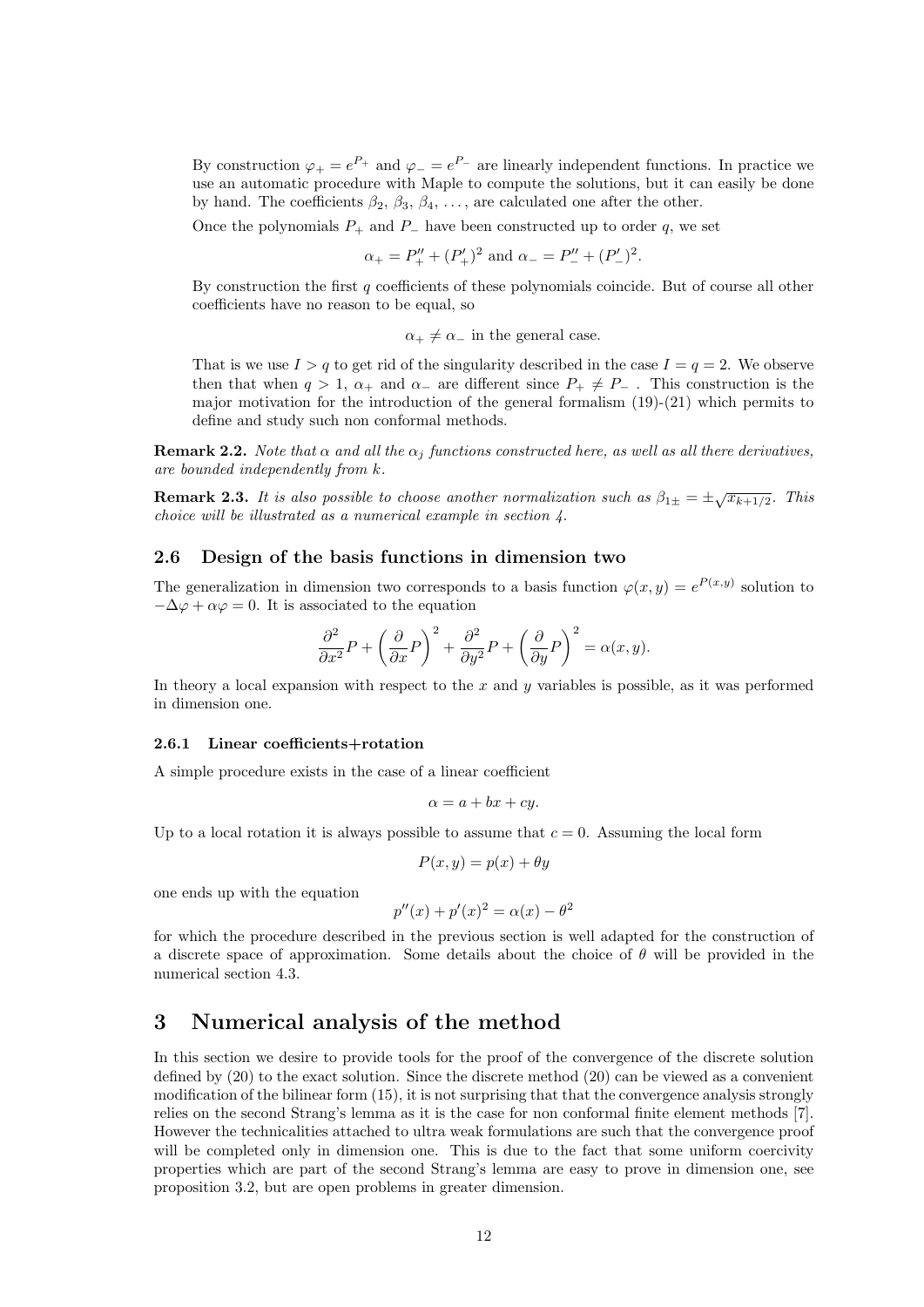#### 3.1 Simplified notations in dimension one

Let the order of approximation  $q$  be a given number. We assume that we have two polynomials  $P_{k,1}$  and  $P_{k,2}$  for all  $k \in [1, N_h]$ . The corresponding basis functions and coefficients are denoted  $\varphi_{k,1}, \alpha_{k,1}$  and  $\varphi_{k,2}, \alpha_{k,2}$ . For the sake of simplicity, the basis functions space will be now denoted by  $\{\varphi_j\}_{j\in[\![1,2N_h]\!]}$  and the corresponding coefficients  $\mathcal{D} = {\{\alpha_j\}_{j\in[\![1,2N_h]\!]}}$ ;  $\{z_j\}_{j\in[\![1,2N_h]\!]}$  will denote the corresponding traces, i.e.

$$
\forall j \in [\![1, 2N_h]\!], z_j = \{(-\partial_\nu + i\gamma)\varphi_{j|\partial\Omega_k}\}_{k \in [\![1, N_h]\!]}.
$$

The family  $\{z_j\}_{j\in\llbracket 1,2N_h\rrbracket}$  is a basis of the functional space  $V^q$ . A fundamental property is that

 $V^q = V$  only in dimension one.

This will greatly reduce the technicalities of the proof.

#### 3.2 Preliminary results

For the sake of completeness, here are classical results useful for the study of this new method. The proofs are postponed to the appendix.

**Theorem 3.1.** Let  $\mathcal O$  be a one-dimensional open interval with length h. Let  $w$  be the unique solution of

$$
\begin{cases}\n-\Delta w + \beta w = 0, & (\mathcal{O}), \\
(-\partial_{\nu} + i\gamma) w = g, & (\partial\mathcal{O}).\n\end{cases}
$$
\n(26)

Then there exists two constants  $h_0$  and C which depend of  $\|\beta\|_{L^{\infty}(\mathcal{O})}$  and  $\gamma$  such that  $\forall h < h_0$ 

$$
||w||_{L^{2}(\mathcal{O})} \leq C\sqrt{h} ||g||_{L^{2}(\partial \mathcal{O})},
$$
\n(27)

Remark that the existence and uniqueness of the solution is given by theorem A.1.

We will also need a result on the approximation error between the problem

$$
\begin{cases}\n-\Delta w + \beta w &= f, & (\mathcal{O}), \\
(-\partial_{\nu} + i\gamma) w &= g, & (\partial \mathcal{O}),\n\end{cases}
$$
\n(28)

and the modified problem

$$
\begin{cases}\n-\Delta w + \beta_h w &= f, & (\mathcal{O}), \\
(-\partial_\nu + i\gamma) w &= g, & (\partial \mathcal{O}),\n\end{cases}
$$
\n(29)

where  $O$  represents any open set with length h included in  $\Omega$ .

**Theorem 3.2.** Let  $\mathcal O$  be a one-dimensional open interval with length h. If u is solution of the problem (28) and  $u_h$  is solution of the problem (29), then for small h there exists a constant C such that

$$
||u - u_h||_{L^2(\mathcal{O})} \le C \left( h^{\frac{3}{2}} ||g||_{L^2(\partial \mathcal{O})} + h^2 ||f||_{L^2(\mathcal{O})} \right) ||\beta - \beta_h||_{L^\infty(\mathcal{O})}.
$$
 (30)

#### 3.3 The discrete problem

This paragraph is devoted to showing that the operator  $F<sup>q</sup>$  described in section 2.4 is an approximation of the operator F up to the order  $q + 1$  in h. Consider the following problem

$$
\begin{cases}\n\text{Find } x_h \in V_q \text{ such that} \\
(I - A^q)x_h = b,\n\end{cases}
$$
\n(31)

.

where  $A^q = (F^q)^* \Pi$ . Here h and q are given. This result relies on a preliminary lemma.

**Lemma 3.1.** Let  $q \geq 2$ . Suppose h is small enough and basis functions are constructed as described in paragraph 2.5.2. For all  $k \in [1, N_h]$ , there exists a constant C independent k such that  $\forall z \in V^q$ and  $\forall k \in [\![1, N_h]\!]$  $\overline{11}$  $\overline{11}$ 

$$
\sum_{j \in \{1,2\}} |x_j| \|z_j\|_{L^2(\partial \Omega_k)} \le C \left\| \sum_{j \in \{1,2\}} x_j z_j \right\|_{L^2(\partial \Omega_k)}
$$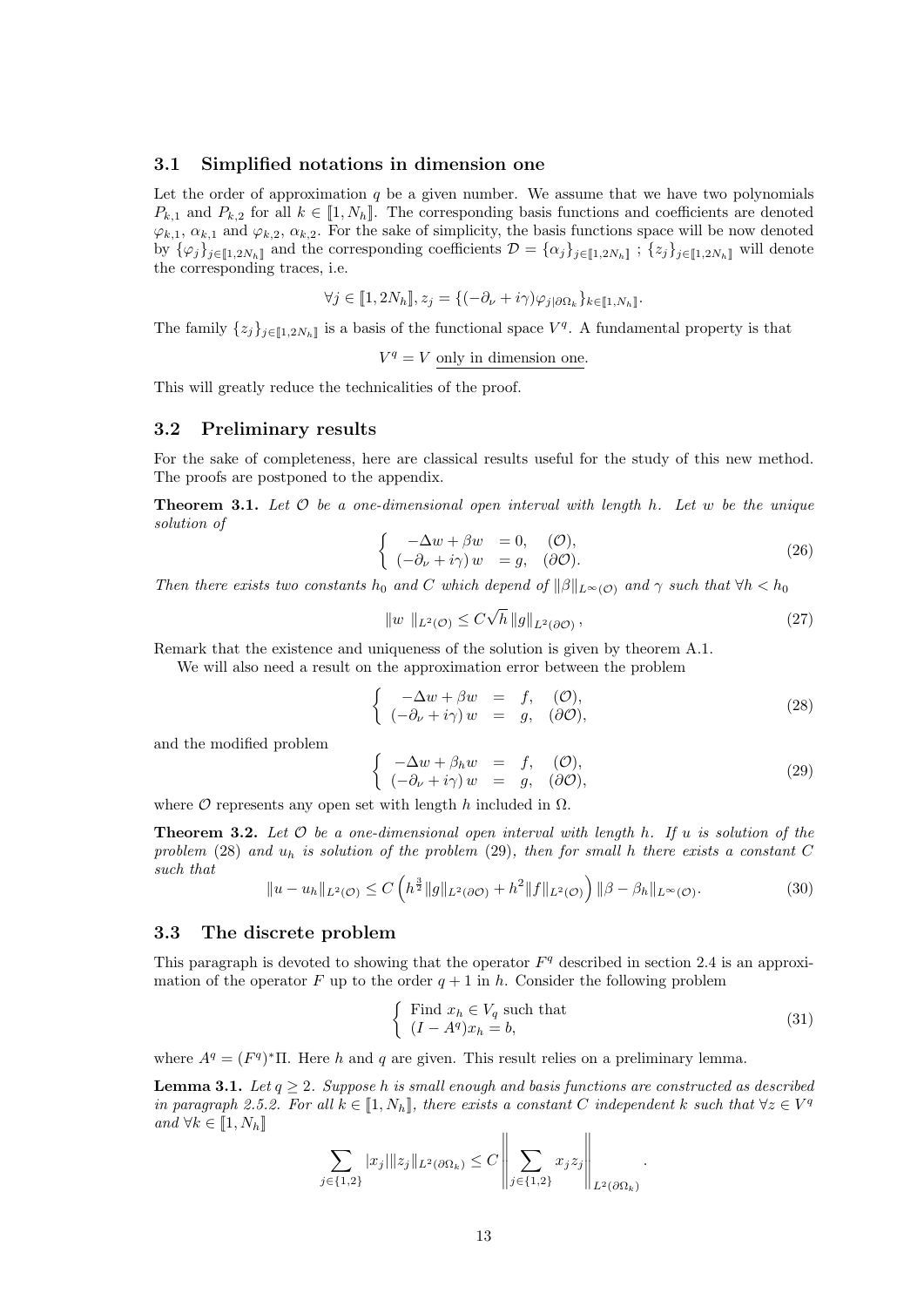*Proof.* Set  $k \in [1, N_h]$  and  $z = x_1z_1 + x_2z_2$ . First we desire to write  $x_j$  as a function of z. This is a priori possible using  $\{w_j\}_{j\in\{1,2\}}$  which is the dual basis of  $\{z_j\}_{j\in\{1,2\}}$ . For all  $(j, l) \in \{1, 2\}^2$ , the dual function  $w_j$  is defined by

$$
(w_j, z_l)_V = \delta_{jl},\tag{32}
$$

.

where  $\delta$  denotes the Kronecker symbol. The proof proceeds in several steps.

**First step.** One has that  $x_j = (z, w_j)_V$ , therefore

$$
\sum_{j\in\{1,2\}}|x_j|\|z_j\| \le \left(\sum_{j\in\{1,2\}}\|z_j\|\|w_j\|\right)\|z\|.
$$

So the claim is proved provided the term between parentheses can be estimated.

**Second step: estimation of**  $\sum_{j\in\{1,2\}} \|z_j\| \|w_j\|$ . From (32) it turns out that

$$
w_1 = \frac{-\|z_2\|^2}{|(z_1, z_2)|^2 - \|z_1\|^2 \|z_2\|^2} z_1 + \frac{(z_1, z_2)}{|(z_1, z_2)|^2 - \|z_1\|^2 \|z_2\|^2} z_2,
$$
  

$$
w_2 = \frac{(z_1, z_2)}{|(z_1, z_2)|^2 - \|z_1\|^2 \|z_2\|^2} z_1 - \frac{\|z_1\|^2 - \|z_1\|^2 \|z_2\|^2}{|(z_1, z_2)|^2 - \|z_1\|^2 \|z_2\|^2} z_2,
$$

so that

$$
\sum_{j \in \{1,2\}} \|z_j\| \|w_j\| \le 2 \frac{\|z_1\|^2 \|z_2\|^2}{\|z_1\|^2 \|z_2\|^2 - |(z_1, z_2)|^2}
$$

Let us set for convenience

$$
A = \frac{|(z_1, z_2)|}{\|z_1\| \|z_2\|},
$$

so that

$$
\sum_{j \in \{1,2\}} \|z_j\| \|w_j\| \le 2 \frac{1}{1 - A^2}.
$$

It means that the whole proof relies on an upper bound for A.

Third step: end of the proof. By definition  $(z_j)_{|\partial\Omega_k} = ((-\partial_\nu + i\gamma)e^{P_j})_{|\partial\Omega_k}$ . By construction  $P_j(x_{k+1/2}) = 0$  for  $j = 1, 2, P'_1(x_{k+1/2}) = 0$  and  $P'_2(x_{k+1/2}) = 1$ . Since by construction all derivatives of  $P_1$  and  $P_2$  are uniformly bounded, one has  $P_j(x) = O(h)$  for  $j = 1, 2$ ,  $P'_{1}(x) = O(h)$  and  $P'_{2}(x) = 1 + O(h)$  when h goes to 0 and for all  $x \in [x_{k}, x_{k+1}]$ .

So one can estimate

$$
||z_1||^2 = \frac{1}{\gamma} \left| -P'_1(x_{k+1}) + i\gamma P_1(x_{k+1}) \right|^2 + \frac{1}{\gamma} \left| P'_1(x_k) + i\gamma P_1(x_k) \right|^2
$$
  
= 
$$
\frac{1}{\gamma} \left| -P'_1(x_{k+\frac{1}{2}}) + i\gamma P_1(x_{k+\frac{1}{2}}) \right|^2 + \frac{1}{\gamma} \left| P'_1(x_{k+\frac{1}{2}}) + i\gamma P_1(x_{k+\frac{1}{2}}) \right|^2 + O(h),
$$

that is

$$
||z_1||^2 = 2\gamma + O(h).
$$

With the same method we obtain

$$
||z_2||^2 = 2\frac{1+\gamma^2}{\gamma} + O(h) = \frac{1+\gamma^2}{\gamma^2}2\gamma + O(h),
$$

and

$$
(z_1, z_2) = \frac{1}{\gamma} \left( -P'_1(x_{k+1/2}) + i\gamma \right) \overline{\left( -P'_2(x_{k+1/2}) + i\gamma \right)}
$$

$$
+ \frac{1}{\gamma} \left( P'_1(x_{k+1/2}) + i\gamma \right) \overline{\left( P'_2(x_{k+1/2}) + i\gamma \right)} + O(h)
$$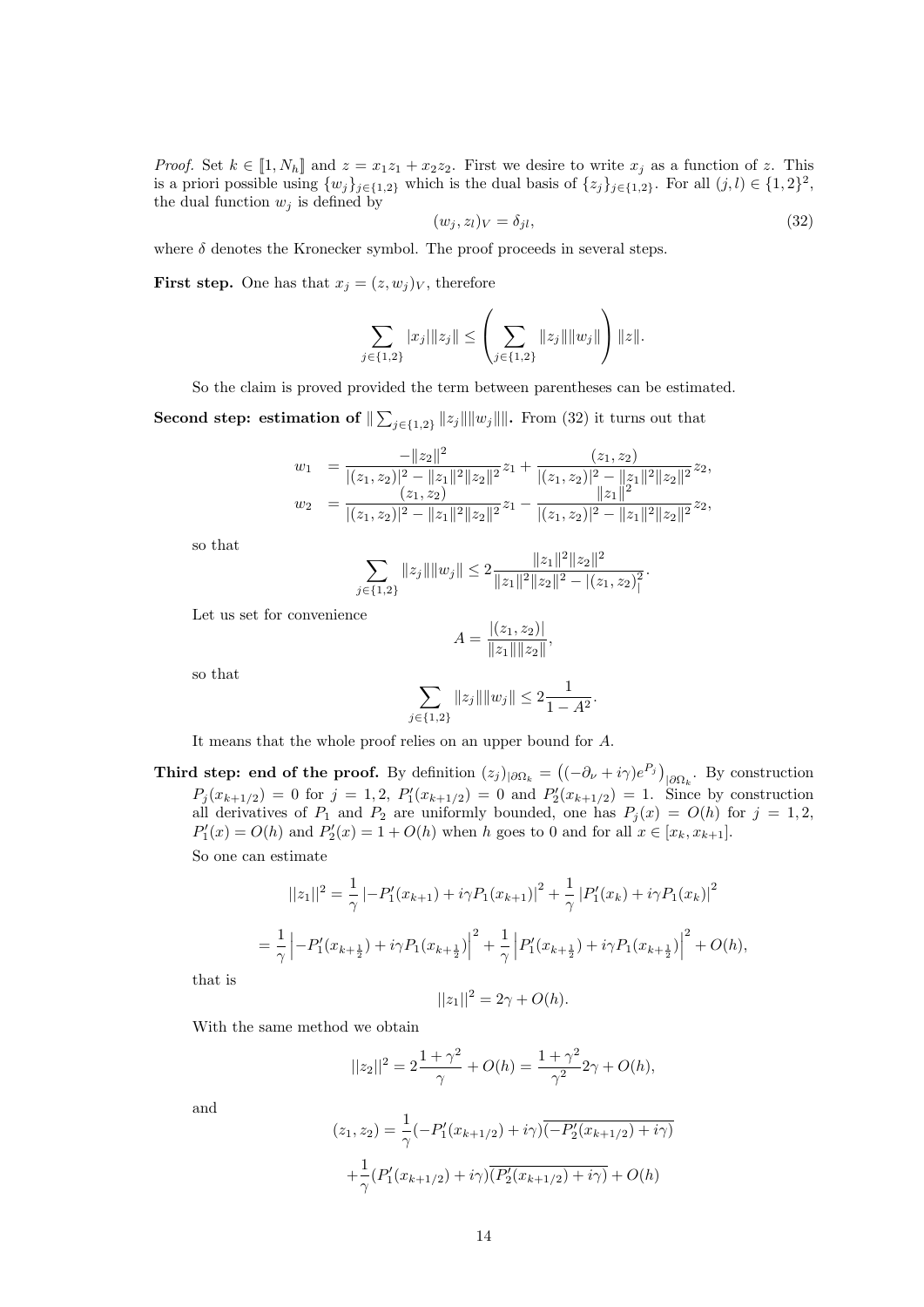that is

$$
(z_1, z_2) = 2\gamma + O(h).
$$

Therefore

$$
A^2 = \frac{\gamma^2}{1 + \gamma^2} + O(h).
$$

It proves the claim for  $h$  sufficiently small.

Final comment. By construction the polynomials designed in dimension one in section 2.5.2 by the approximation of the Taylor expansion (23) are such that all their coefficients are uniformly bounded up to order q for all cells in the domain. This is why the error  $O(h)$  in the above analysis is uniform with respect to the cell index  $k$ , which is therefore not indicated. This is not true if one constructs the polynomials with the method constructed in the counter example (24).

 $\Box$ 

Lemma 3.2. For small h and considering the basis functions constructed as described in paragraph 2.5.2, there exists a constant C

$$
||F^q - F|| \le Ch^{q+1} \tag{33}
$$

*Proof.* Notation: for all  $j \in [\![1, 2N_h]\!]$ , k will denote the index of  $z_j$ 's support. For all  $j \in [\![1, 2N_h]\!]$ , the function  $\varphi_j$  is by construction such that

$$
\varphi_j \in \{\varphi_l\}_{l \in [\![1,2N_h]\!]}\n \text{ satisfies } \forall k \in [\![1,N_h]\!] \left\{ \begin{array}{l} z_j = (-\partial_\nu + i\gamma)\varphi_j, & (\partial\Omega_k), \\ \left(-\frac{d^2}{dx^2} + \alpha_j\right)\varphi_j = 0, & (\Omega_k). \end{array} \right.
$$

We also define  $\psi_j$  which satisfies the same boundary condition and the equation with the exact coefficient $\alpha$ 

$$
\psi_j \in H \text{ satisfies } \forall k \in [\![1, N_h]\!] \left\{ \begin{array}{l} z_j = (-\partial_\nu + i\gamma)\psi_j, & (\partial \Omega_k), \\ \left(-\frac{d^2}{dx^2} + \alpha\right)\psi_j = 0, & (\Omega_k). \end{array} \right.
$$

Then

 $\overline{\phantom{a}}$ 

$$
\begin{array}{lll} (F^q - F)z_j|^2 & = |(\partial_\nu + i\gamma)(\varphi_j - \psi_j)|^2, \\ & = |(-\partial_\nu + i\gamma)(\varphi_j - \psi_j)|^2 + 2\Re(i\gamma(\varphi_j - \psi_j)\partial_\nu\overline{(\varphi_j - \psi_j)}), \\ & = -2\gamma\Im((\varphi_j - \psi_j)\partial_\nu(\varphi_j - \psi_j)), \end{array}
$$

since  $\varphi_j$  and  $\psi_j$  satisfy the same boundary condition:  $(-\partial_\nu + i\gamma)(\varphi_j - \psi_j) = 0$ . Then

$$
\int_{\partial\Omega_k} \frac{1}{\gamma} |(F^q - F)z_j|^2 = -2\Im \int_{\partial\Omega_k} (\varphi_j - \psi_j) \partial_\nu \overline{(\varphi_j - \psi_j)},
$$
  
\n
$$
= -2\Im \int_{\Omega_k} (\varphi_j - \psi_j) \frac{d^2}{dx^2} \overline{(\varphi_j - \psi_j)} - 2\Im \int_{\Omega_k} \left| \frac{d}{dx} (\varphi_j - \psi_j) \right|^2,
$$
  
\n
$$
\leq -2\Im \int_{\Omega_k} (\varphi_j - \psi_j) (\alpha_j \overline{\varphi_j} - \alpha \overline{\psi_j}),
$$

since both  $\varphi_j$  and  $\psi_j$  satisfy homogeneous equations. Then

$$
\int_{\partial\Omega_k} \frac{1}{\gamma} |(F^q - F)z_j|^2 \leq -\Im \left( \int_{\Omega_k} (\alpha_j + \alpha) |\varphi_j - \psi_j|^2 + \int_{\Omega_k} (\alpha_j - \alpha) (\varphi_j - \psi_j) \overline{(\varphi_j + \psi_j)} \right),
$$
  
\n
$$
\leq ||\alpha_j + \alpha||_{L^{\infty}(\Omega_k)} ||\varphi_j - \psi_j||_{L^2(\Omega_k)}^2 + ||\alpha_j - \alpha||_{L^{\infty}(\Omega_k)} ||\varphi_j - \psi_j||_{L^2(\Omega_k)}^2 (||\varphi_j||_{L^2(\Omega_k)} + ||\psi_j||_{L^2(\Omega_k)}),
$$

thanks to Cauchy-Schwarz inequality. On the other hand, from (27) and (30) for small hs

$$
\begin{array}{rcl}\|\varphi_j-\psi_j\|_{L^2(\Omega_k)} & \leq Ch^{\frac{3}{2}}\|z_j\|_{L^2(\partial\Omega_k)}\|\alpha-\alpha_j\|_{L^\infty(\Omega_k)},\\ \|\varphi_j\|_{L^2(\Omega_k)} & \leq C\sqrt{h}\|z_j\|_{L^2(\partial\Omega_k)},\\ \|\psi_j\|_{L^2(\Omega_k)} & \leq C\sqrt{h}\|z_j\|_{L^2(\partial\Omega_k)},\end{array}
$$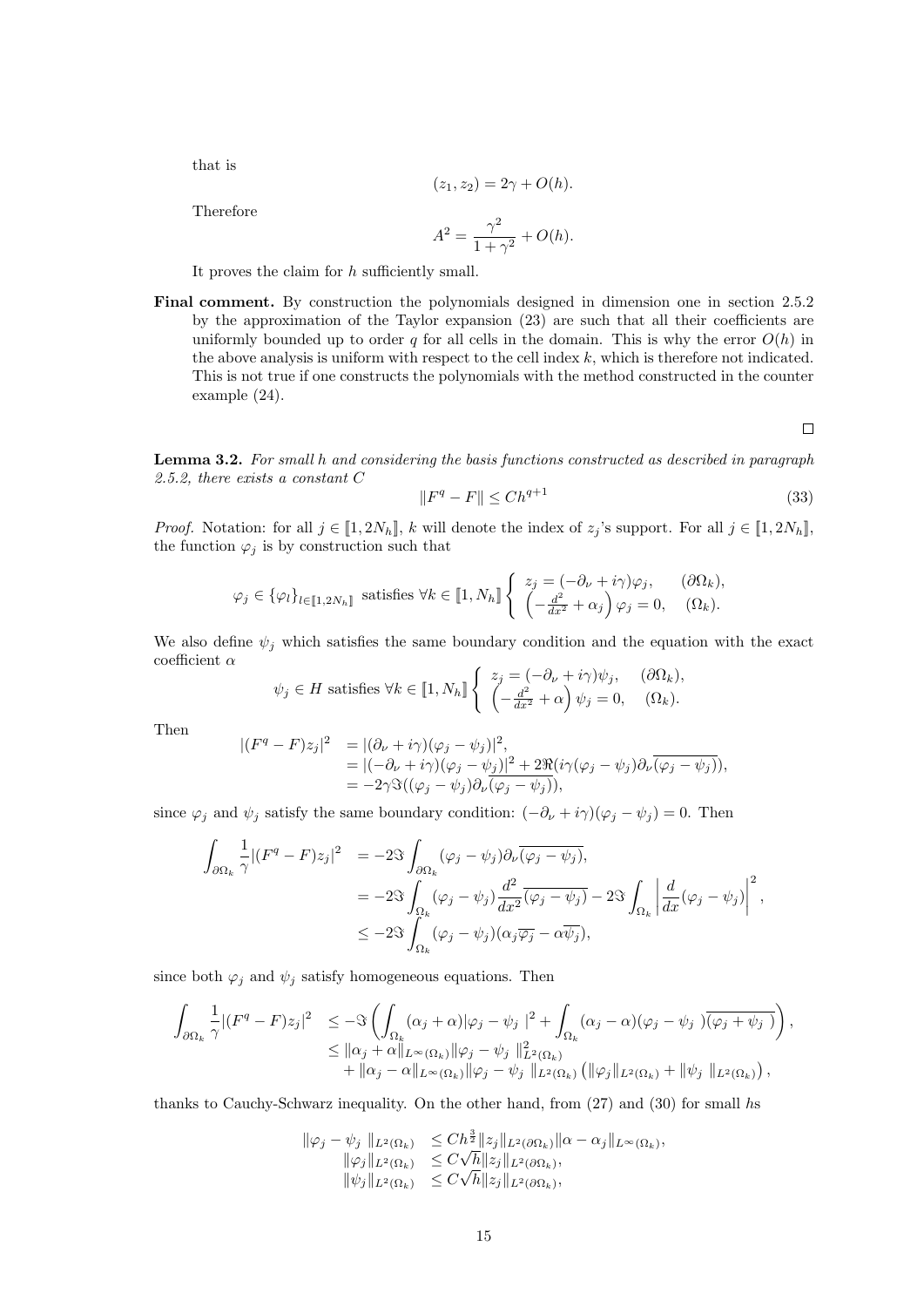and  $\|\alpha_j + \alpha\|_{L^{\infty}(\Omega_k)}$  is bounded as noticed in remark 2.2. So for small h

$$
\|(F^q - F)z_j\|_{L^2(\partial\Omega_k)}^2 \le C'h^2 \|\alpha_j - \alpha\|_{L^\infty(\Omega_k)}^2 \|z_j\|_{L^2(\partial\Omega_k)}^2,
$$

where still k denotes  $k(j)$ . Now for all  $k \in [1, N_h]$  let  $L(k)$  be the set of indexes  $j \in [1, 2N_h]$  such that  $\Omega_k$  is the support of  $z_j$ . Hence, for all  $z \in V^q$  then  $z_{|\partial\Omega_k} = \sum_{l \in L(k)} x_l z_l$  where both  $z_l$ s vanish on  $\partial\Omega_j$  for all  $j \neq k$ , it yields

$$
\begin{aligned} || (F^q - F)z||_{L^2(\partial \Omega_k)} &\leq \sum_{l \in L(k)} |x_l| || (F^q - F)z_l||_{L^2(\partial \Omega_k)} \\ &\leq Ch \max_{l \in L(k)} ||\alpha_k^l - \alpha||_{L^\infty(\Omega_k)} \left( \sum_{l \in \{1,2\}} |x_l| ||z_l||_{L^2(\partial \Omega_k)} \right). \end{aligned}
$$

Thanks to lemma 3.1 it means that

$$
\|(F^q-F)z\|_{L^2(\partial\Omega_k)}\leq \sqrt{C'}h\max_{l\in L(k)}\|\alpha_k^l-\alpha\|_{L^\infty(\Omega_k)}\|z\|_{L^2(\partial\Omega_k)}.
$$

Going back to the definition of the V norm for all  $z \in V$ 

$$
\|(F^q-F)z\|\leq Ch\max_{j\in[\![1,2N_h]\!]} \|\alpha_j-\alpha\|_{L^\infty(\Omega_k)}\|z\|,
$$

which exactly means

$$
\|F^q-F\|\leq Ch\max_{j\in[\![1,2N_h]\!]} \|\alpha-\alpha_j\|_{L^\infty(\Omega_k)}.
$$

The result then comes from equation (22) ensured by the construction of approximated coefficients  $\alpha_i$ s.  $\Box$ 

We now want to address the convergence problem.

#### 3.4 Some norms

The whole point of this paragraph is to define a useful norm to adapt the second Strang lemma.

**Lemma 3.3.** There exists a constant C such that for all  $x \in V$ 

$$
Ch^{3/2}||x|| \le ||(I-A)x||.
$$

Remark that, in dimension one, the dimension of the space  $V$  is finite, so all the norms are equivalent; but the constants in the continuity inequalities does depend on  $h$ , and this lemma specifies the dependence in this mesh parameter.

*Proof.* First step Take  $x \in V$ , and define  $b = (I - A)x$ . In order to interpret this equality in V we define  $u = E(x)$  and  $w = E(b)$ , so that  $(u, w) \in H \times H$  and

$$
\forall k \in [1, N_h] \begin{cases} \left( -\frac{d^2}{dx^2} + \alpha \right) u = 0, & (\Omega_k), \\ \left( -\partial_\nu + i\gamma \right) u = x_k, & (\partial \Omega_k), \end{cases}
$$

$$
\forall k \in [1, N_h] \begin{cases} \left( -\frac{d^2}{dx^2} + \alpha \right) w = 0, & (\Omega_k), \\ \left( -\partial_\nu + i\gamma \right) w = b_k, & (\partial \Omega_k). \end{cases}
$$

Since  $F$  is an isometry one has

 $Fx - \Pi x = Fb.$ 

It means on every interface

$$
\forall k \in \llbracket 1, N_h \rrbracket, \left\{ \begin{array}{ll} (-\partial_{\nu} + i\gamma)u_{|\Omega_k}(x_k) - \mathbf{1}_{k \neq 1}(-\partial_{\nu} + i\gamma)u_{|\Omega_{k-1}}(x_k) & = (-\partial_{\nu} + i\gamma)w_{|\Omega_k}(x_k), \\ (\partial_{\nu} + i\gamma)u_{|\Omega_k}(x_{k+1}) - \mathbf{1}_{k \neq N_h}(\partial_{\nu} + i\gamma)u_{|\Omega_{k+1}}(x_{k+1}) & = (\partial_{\nu} + i\gamma)w_{|\Omega_k}(x_{k+1}). \end{array} \right.
$$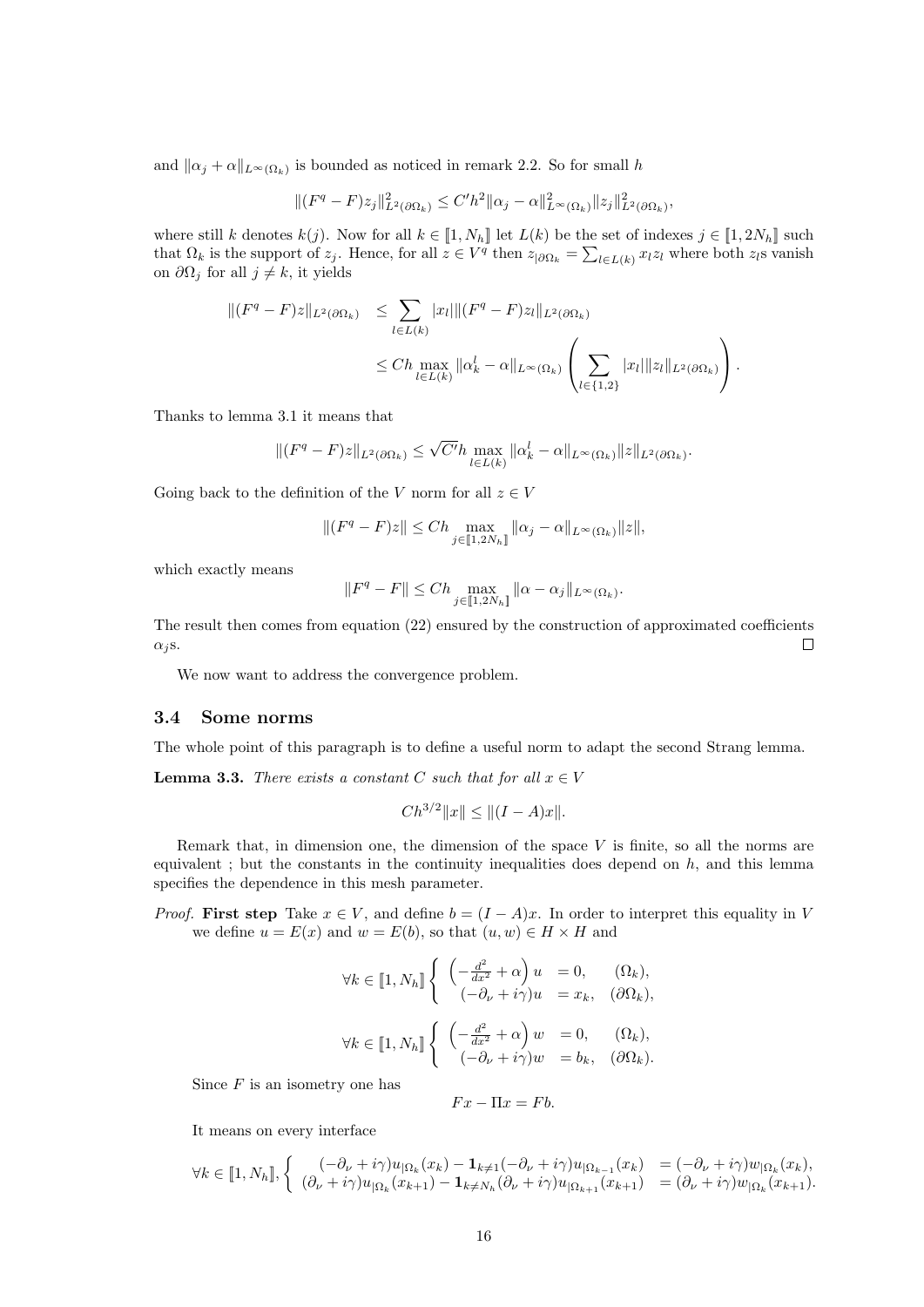This leads to a system of jump conditions on the interfaces

$$
\begin{cases}\n(-\partial_{\nu} + i\gamma)u_{|\Omega_{1}}(x_{1}) = (-\partial_{\nu} + i\gamma)w_{|\Omega_{1}}(x_{1}), \\
\forall k \in [2, N_{h}], \\
(u_{|\Omega_{k}} - u_{|\Omega_{k-1}}) (x_{k}) = \frac{1}{2} \left( (-\partial_{\nu} + i\gamma)w_{|\Omega_{k}} - (\partial_{\nu} + i\gamma)w_{|\Omega_{k-1}} \right)(x_{k}), \\
(u_{|\Omega_{k}} - u_{|\Omega_{k-1}}) (x_{k}) = \frac{1}{2i\gamma} \left( (-\partial_{\nu} + i\gamma)w_{|\Omega_{k}} - (\partial_{\nu} + i\gamma)w_{|\Omega_{k-1}} \right)(x_{k}), \\
(\partial_{\nu} + i\gamma)u_{|\Omega_{N_{h}}}(x_{N_{h}+1}) = (\partial_{\nu} + i\gamma)w_{|\Omega_{N_{h}}}(x_{N_{h}+1}).\n\end{cases}
$$
\n(34)

Considering  $U_0$  and  $U_1$  the two fundamental solutions of the homogeneous equation such that  $\left(-\frac{d^2}{dx^2} + \alpha\right)u = 0$  on  $\Omega$ , then u satisfies

$$
\forall k \in [1, N_h], u_{|\Omega_k} = \delta_0^k U_0 + \delta_1^k U_1,\tag{35}
$$

where  $(\delta_0^k, \delta_1^k)_{k \in [1, N_h]}$  completely determine  $u \in H$ . Plugging (35) in (34), and defining

$$
\begin{cases}\n\lambda_0 = (-\partial_{\nu} + i\gamma)w_{|\Omega_1}(x_1), \\
\forall k \in [2, N_h], \\
\mu_{k-1} = \frac{1}{2} \left( (-\partial_{\nu} + i\gamma)w_{|\Omega_k} - (\partial_{\nu} + i\gamma)w_{|\Omega_{k-1}} \right)(x_k), \\
\mu_{k-1} = \frac{1}{2i\gamma} \left( (-\partial_{\nu} + i\gamma)w_{|\Omega_k} - (\partial_{\nu} + i\gamma)w_{|\Omega_{k-1}} \right)(x_k), \\
\mu_{N_h} = (\partial_{\nu} + i\gamma)w_{|\Omega_{N_h}}(x_{N_h+1}),\n\end{cases}
$$

then

$$
\begin{cases}\n(-\partial_{\nu} + i\gamma)U_{0}(x_{1})\delta_{0}^{1} + (-\partial_{\nu} + i\gamma)U_{1}(x_{1})\delta_{1}^{1} = \lambda_{0}, \\
\forall k \in [2, N_{h}], \left| \begin{array}{cc} \frac{d}{dx}U_{0}(x_{k})(\delta_{0}^{k-1} - \delta_{0}^{k}) + \frac{d}{dx}U_{1}(x_{k})(\delta_{1}^{k-1} - \delta_{1}^{k}) = \lambda_{k-1}, \\
U_{0}(x_{k})(\delta_{0}^{k-1} - \delta_{0}^{k}) + U_{1}(x_{k})(\delta_{1}^{k-1} - \delta_{1}^{k}) = \mu_{k-1}, \\
(\partial_{\nu} + i\gamma)U_{0}(x_{N_{h}+1})\delta_{0}^{N_{h}} + (\partial_{\nu} + i\gamma)U_{1}(x_{N_{h}+1})\delta_{1}^{N_{h}} = \mu_{N_{h}}.\n\end{array}\n\right. (36)
$$

Given the change of variable

$$
\forall k \in [1, N_h - 1] \left\{ \begin{array}{l} D_0^k = \delta_0^k - \delta_0^{k+1}, \\ D_1^k = \delta_1^k - \delta_1^{k+1}, \end{array} \right. \tag{37}
$$

the system (36) gives a linear system with unknowns  $(D_0^k, D_1^k)_{k \in [\![ 1, N_h-1 ]\!]}$ . Defining the Wronskien  $W_0 = U_1 \frac{d}{dx} U_0 - U_0 \frac{d}{dx} U_1$  - which is non zero - the solution is

$$
\forall k \in [1, N_h - 1] \left\{ D_0^k = \frac{1}{W_0} \left( \lambda_k U_1(x_{k+1}) - \mu_k \frac{d}{dx} U_1(x_{k+1}) \right),
$$
  

$$
D_1^k = \frac{1}{W_0} \left( \mu_k \frac{d}{dx} U_0(x_{k+1}) - \lambda_k U_0(x_{k+1}) \right).
$$

Then the structure of the system (36) is

$$
\begin{cases}\n\alpha \delta_0^1 + \beta \delta_1^1 = \lambda_0, \\
\delta_0^k - \delta_0^{k+1} = D_0^k, \forall k \in [\![ 1, N_h - 1 ]\!], \\
\delta_1^k - \delta_1^{k+1} = D_1^k, \forall k \in [\![ 1, N_h - 1 ]\!], \\
\gamma \delta_0^{N_h} + \eta \delta_1^{N_h} = \mu_{N_h}.\n\end{cases}
$$

Eliminating  $(\delta_0^k, \delta_1^k)_{k \in [\![1,N_h-1]\!]}$  it yields

$$
\begin{cases}\n\delta_0^1 = \sum_{k=1}^{N_h - 1} D_0^k + \delta_0^{N_h}, \\
\delta_1^1 = \sum_{k=1}^{N_h - 1} D_1^k + \delta_1^{N_h}, \\
\delta_0^{N_h} + \beta \delta_1^{N_h} = L, \\
\gamma \delta_0^{N_h} + \eta \delta_1^{N_h} = \mu_{N_h},\n\end{cases} (38)
$$

and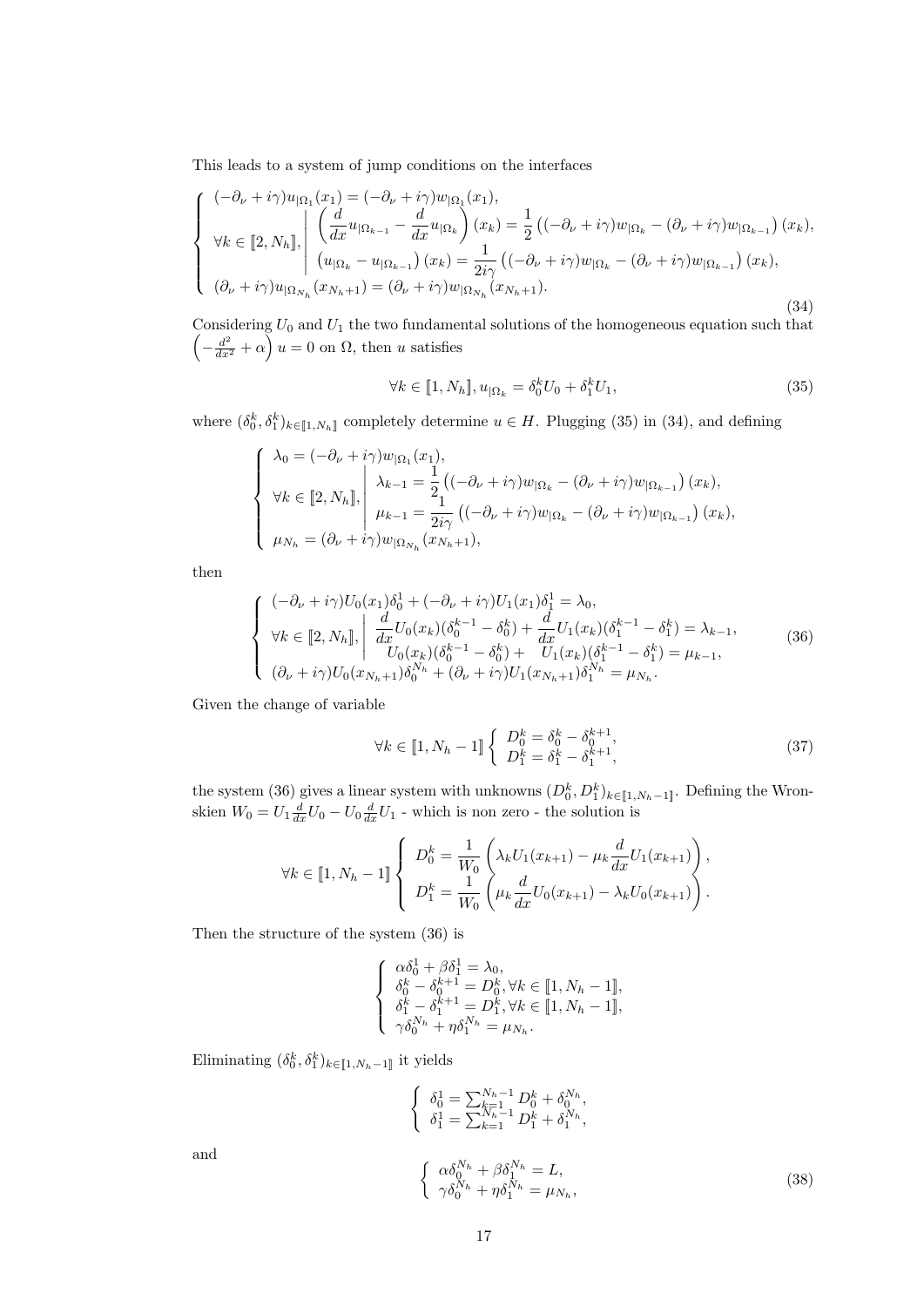with

$$
L = \lambda_0 - (-\partial_{\nu} + i\gamma)U_0(a) \sum_{k=1}^{N_h - 1} D_0^k - (-\partial_{\nu} + i\gamma)U_1(a) \sum_{k=1}^{N_h - 1} D_1^k.
$$
 (39)

The determinant of the system (38) is  $W_1 = (-\partial_\nu + i\gamma)U_0(a)(\partial_\nu + i\gamma)U_1(b)$  $(-\partial_\nu + i\gamma)U_0(b)(-\partial_\nu + i\gamma)U_1(b)$  $i\gamma$ )U<sub>1</sub>(a). If it were zero, then its columns would be linearly dependent, say  $a_0C_1 + a_1C_2 = 0$ ; this would mean  $(\partial_{\nu} + i\gamma)(a_0U_0 + a_1U_1)(x_1) = 0$  and  $(\partial_{\nu} + i\gamma)(a_0U_0 + a_1U_1)(x_{N_h}) = 0$  so that  $u = a_0U_0 + a_1U_0$  would satisfy

$$
\begin{cases}\n-u'' + \alpha u = 0, \\
(\partial_{\nu} + i\gamma)u = 0.\n\end{cases}
$$

Then  $u$  would be the unique solution (zero) of this last system, which is not possible since  $U_0$  and  $U_1$  are independent. Then  $W_1$  is non zero. We finally obtain that

$$
\begin{cases}\n\delta_0^{N_h} = \frac{1}{W_1} \Big( L(\partial_\nu + i\gamma) U_1(b) - \mu_{N_h}(-\partial_\nu + i\gamma) U_1(a) \Big), \\
\delta_1^{N_h} = \frac{1}{W_1} \Big( \mu_{N_h}(-\partial_\nu + i\gamma) U_0(a) - L(-\partial_\nu + i\gamma) U_1(a) \Big), \\
\downarrow \delta_0^k = \delta_0^{N_h} + \sum_{j=k}^{N_h - 1} D_0^j, \\
\forall k \in [1, N_h - 1] \quad \delta_1^k = \delta_1^{N_h} + \sum_{j=k}^{N_h - 1} D_1^j.\n\end{cases} \tag{40}
$$

Now  $u$  is completely known.

**Second step** The next step is the estimation of the coefficients  $(\delta_0^k, \delta_1^k)_{k \in [\![1,N_h]\!]}$  using (40). Since F is an isometry, and  $\lambda_k$  and  $\mu_k$  are linear combinations of the components of Fb

$$
\begin{cases} \forall k \in [0, N_h - 1], |\lambda_k| \leq \sqrt{\gamma} ||b||, \\ \forall k \in [1, N_h], |\mu_k| \leq \frac{1}{\sqrt{\gamma}} ||b||. \end{cases}
$$
\n(41)

Thus from (37) and (41), with C depending on  $U_0$ ,  $U_1$ ,  $\gamma$  and  $W_0$ ,

$$
\left\{\begin{array}{l}\left|\sum_{k=1}^{N_h-1} D_0^k\right| \le CN_h \|b\|,\\ \left|\sum_{N_h-1}^{N_h-1} D_1^k\right| \le CN_h \|b\|. \end{array}\right.
$$

From (39),  $|L| \leq CN_h ||b||$ , and since  $|\mu_{N_h}| \leq C ||b||$  one has from (40)

$$
\left|\delta_i^{N_h}\right| \le CN_h \|b\|, \forall i \in \{0, 1\},\
$$

and next for  $k \in [1, N_h - 1]$ 

$$
\begin{aligned} \left| \delta_i^k \right| &\leq \left| \delta_i^{N_h} \right| + \sum_{k=1}^{N_h - 1} \left| D_i^k \right|, \\ &\leq C N_h \|b\|. \end{aligned}
$$

Then all  $\delta$  terms satisfy for  $i \in \{0,1\}$  and  $k \in [1, N_h]$ 

$$
\left|\delta_i^k\right| \le CN_h \|b\|.
$$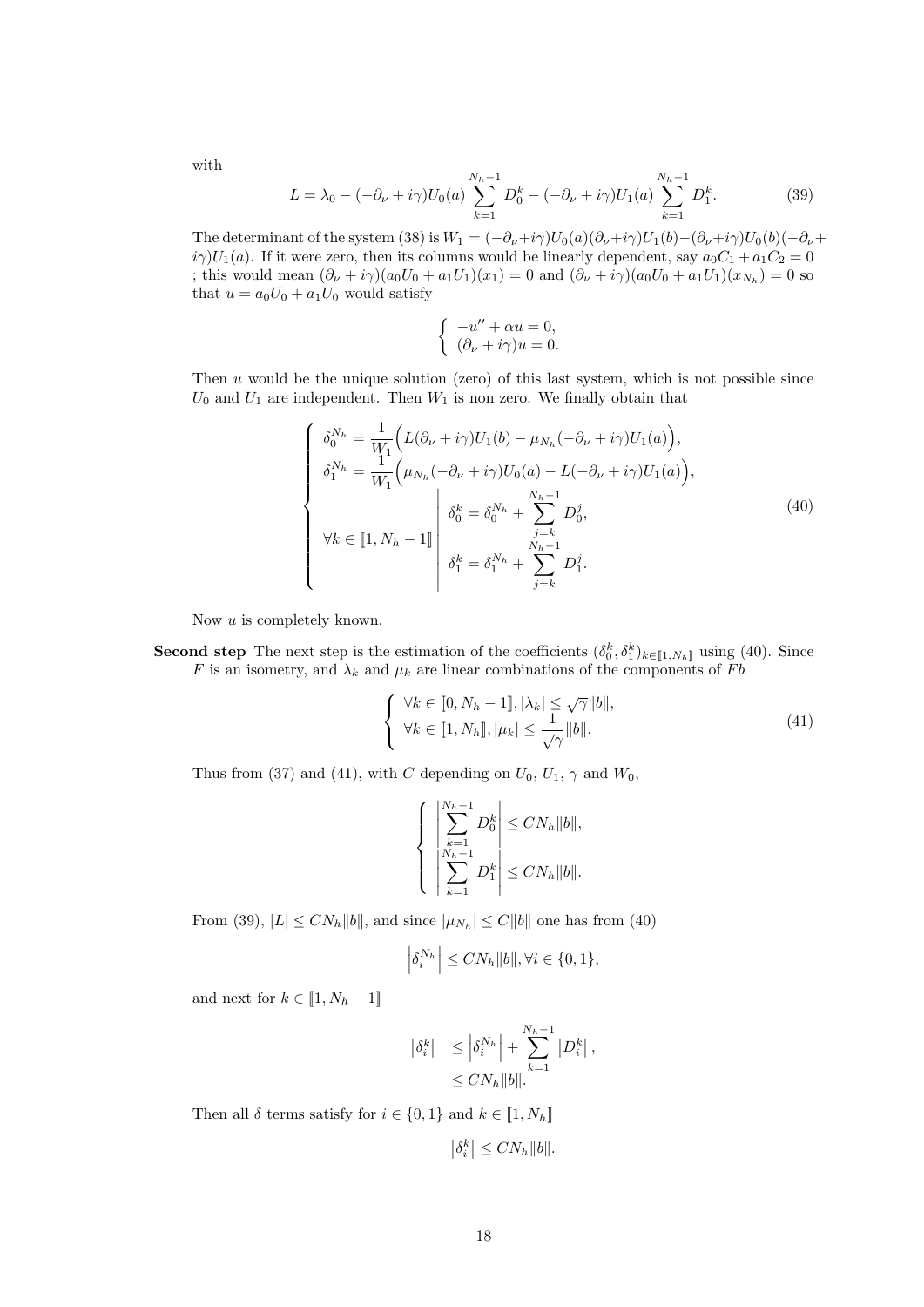End of the proof A last calculus leads to the following inequalities

$$
\begin{array}{lll} \|x\|^2&=&\displaystyle\sum_{k\in [\![ 1,N_h]\!]} \left\|\delta_0^k(-\partial_{\nu}+i\gamma)U_0+\delta_1^k(-\partial_{\nu}+i\gamma)U_1\right\|_{L^2(\partial\Omega_k)}^2,\\ &\leq & \displaystyle\sum_{k\in [\![ 1,N_h]\!]} \left(2C(|\delta_0^k|+|\delta_1^k|)\right)^2,\\ &\leq C & N_h^2 \|b\|^2,\\ &\leq C \|b\|^2 N_h^3, \end{array}
$$

so that

$$
||x|| \leq Ch^{-3/2} ||b||.
$$

**Definition 3.1.** Let us define the norm  $\|\cdot\|_{q}$ 

$$
|||x|||_q = ||(I - A^q)x||
$$
,  $\forall x \in V$ .

**Proposition 3.1.** Let q be given. There exists a constant  $C > 0$  such that

$$
C(h^{3/2} - h^{q+1}) \|x\| \le ||x||_q, \forall x \in V.
$$
\n(42)

Proof. One has

$$
\forall x \in V, \quad ||(I - A)x|| \le ||(I - A^q)x|| + ||(A^q - A)x||
$$
  
\n
$$
\le ||(I - A^q)x|| + Ch^{q+1}||x||.
$$

So

$$
||(I - A)x||_V - Ch^{q+1}||x|| \le ||(I - A^q)x|| \,, \forall x \in V.
$$

Then lemma 3.3 concludes the proof.

**Proposition 3.2.** There exists a constant  $h_1 > 0$  such that the bilinear form  $a_q(x, y) = ((I A^q(x, y)$  is uniformly coercive, i.e.  $\forall h \leq h_1$ 

$$
|||x|||_q^2 \le 3\mathcal{R}\left(a_q(x,x)\right), \forall x \in V.
$$

Proof. One has

$$
|||x|||_q^2 \le ||x||^2 - 2\mathcal{R}(A_q x, x) + ||A_q x||^2
$$

Since

$$
||A_q x|| \le ||Ax|| + ||(A_q - A)x|| \le (1 + C h^{q+1}) ||x|| \tag{43}
$$

.

there exists another constant denoted as  $C' > 0$  such that

$$
||A_q x||^2 \le (1 + C'h^{q+1}) ||x||^2.
$$

Therefore

$$
\| |x|||^2 \leq 2\|x\|^2 + C'h^{q+1} \|x\|^2 - 2\mathcal{R} (A_q x, x) ,
$$

that is

$$
|||x|||_q^2 - C'h^{q+1}||x||^2 \le 2\mathcal{R}(a_q(x,x)).
$$

For small h since  $q > 3/2$  and due to the proposition 3.1 one has

$$
C'h^{q}||x||^{2} \leq C'h^{1/3}(h^{3/2}-h^{q})||x||^{2} \leq h^{1/3}|||x|||_{q}^{2},
$$

then

$$
\frac{2}{3}|||x|||_q^2 \le |||x|||_q^2 - C'h^q ||x||^2.
$$

Combined with the previous inequality it proves the claim.

 $\Box$ 

 $\Box$ 

 $\Box$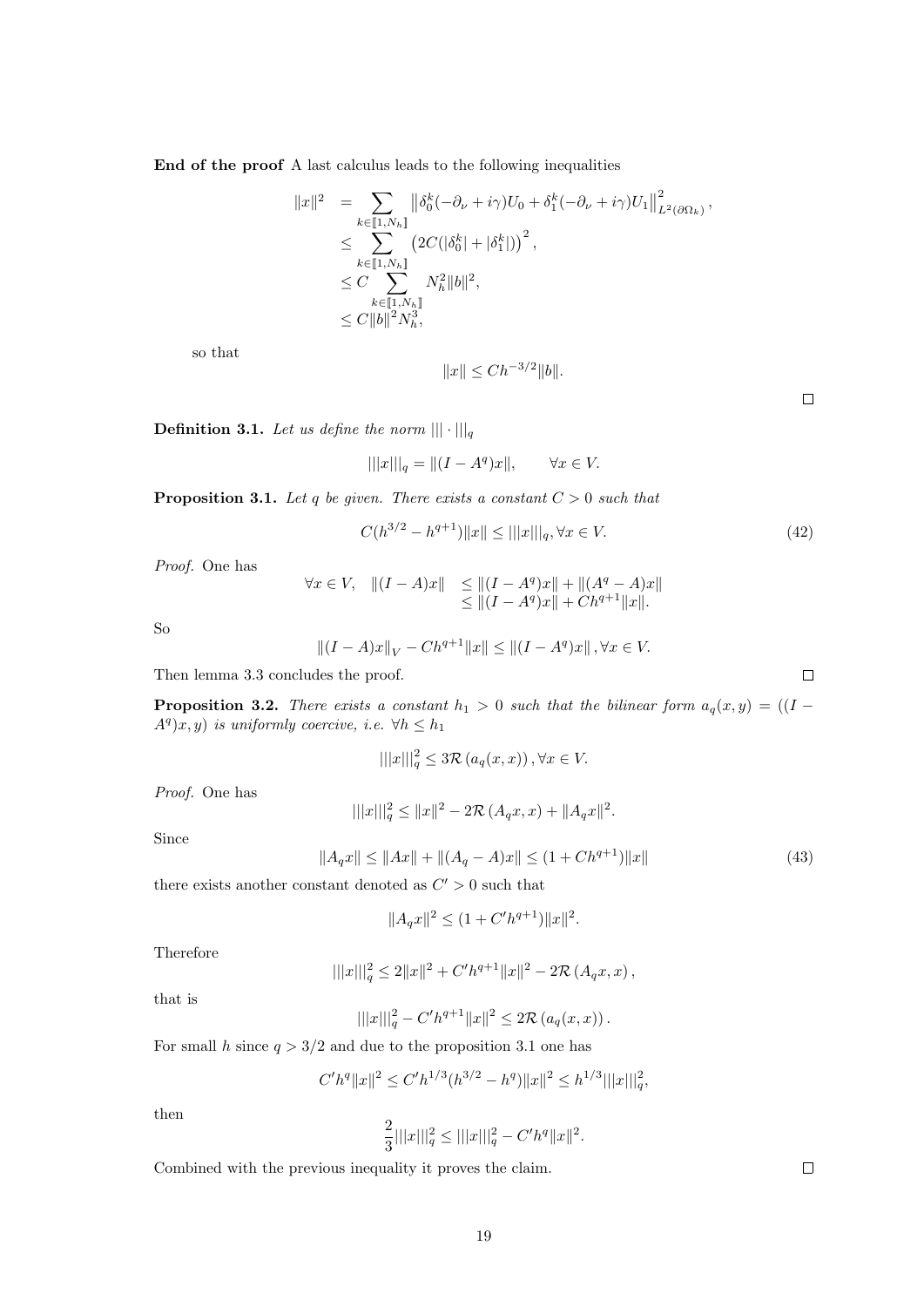#### 3.5 Convergence

The main convergence result is an adapted version of Strang second lemma with the  $\|\cdot\|_q$  norm.

**Theorem 3.3.** Suppose that  $q \geq 2$  and  $h \leq \min(h_0, h_1)$ . Denote  $x \in V$  the solution of the exact problem (12) in dimension one and  $x_h \in V$  the solution of the discrete problem (31). Then there exists a constant  $C > 0$  such that

$$
|||x - x_h|||_q \le Ch^{-3/2} \inf_{y_h \in V} |||x - y_h|||_q + 3 \sup_{w_h \in V - \{0\}} \frac{|a_q(x, w_h) - f_q(w_h)|}{\|w_h\|},\tag{44}
$$

where  $f_q(y) = (b^q, y)_V$ .

The proof relies on the following intermediate result already proved in (43)

**Lemma 3.4.** The operator  $F^q$  satisfies  $||A^q|| \leq 1 + Ch^{q+1}$ .

Proof. Of theorem 3.3

- The first remark is the uniform coercivity with respect to  $\|\|.\|_q$  needed in the second Strang lemma. It is proved in proposition 3.2.
- The second step consists in characterizing the uniform continuity of  $a_q$ . For all  $(x, y) \in V^2$

$$
|a_q(x,y)| = |((I - A^q)x, y)|,\le |||x|||_q ||y||,\le \frac{1}{C(h^{3/2} - h^{q+1})}|||x|||_q|||y|||_q
$$

so that there exists a constant  $C$  such that for small  $h$ 

$$
\forall (x, y) \in V^{2}, \ |a_{q}(x, y)| \leq Ch^{-3/2} |||x|| ||q|| ||y|||_{q}.
$$

• The last step is the inequality itself. The triangular inequality yields

$$
|||x - x_h|||_q \le |||x - y_h|||_q + |||x_h - y_h|||_q, \forall y_h \in V.
$$

On the other hand proposition 2.3 shows that

$$
\frac{1}{3}|||x_h - y_h|||^2 \le |a_q(x_h - y_h, x_h - y_h)|,
$$
  
\n
$$
\le |a_q(x - y_h, x_h - y_h)| + |a_q(x - x_h, x_h - y_h)|,
$$
  
\n
$$
\le Ch^{-3/2}|||x - y_h|||_q|||x_h - y_h|||_q + |a_q(x, x_h - y_h) - f_q(x_h - y_h)|.
$$

As  $w_h = x_h - y_h \in V$ , then

$$
\frac{1}{3}|||x_h - y_h||_q \leq Ch^{-3/2}|||x - y_h||_q + \frac{|a_q(x, w_h) - f_q(w_h)|}{\|w_h\|}.
$$

Finally we minimize the first error term with respect to  $y<sub>h</sub>$ . It yields the desired result.

 $\Box$ 

We now have to estimate the error defined by

$$
D_h(x, w_h) = |a_q(x, w_h) - f_q(w_h)|, \forall w_h \in V.
$$

**Lemma 3.5.** There exists a constant  $C > 0$  such that

$$
\forall w_h \in V - \{0\}, \ \frac{D_h(x, w_h)}{\|w_h\|} \le Ch^{q+1} \|x\|.
$$
 (45)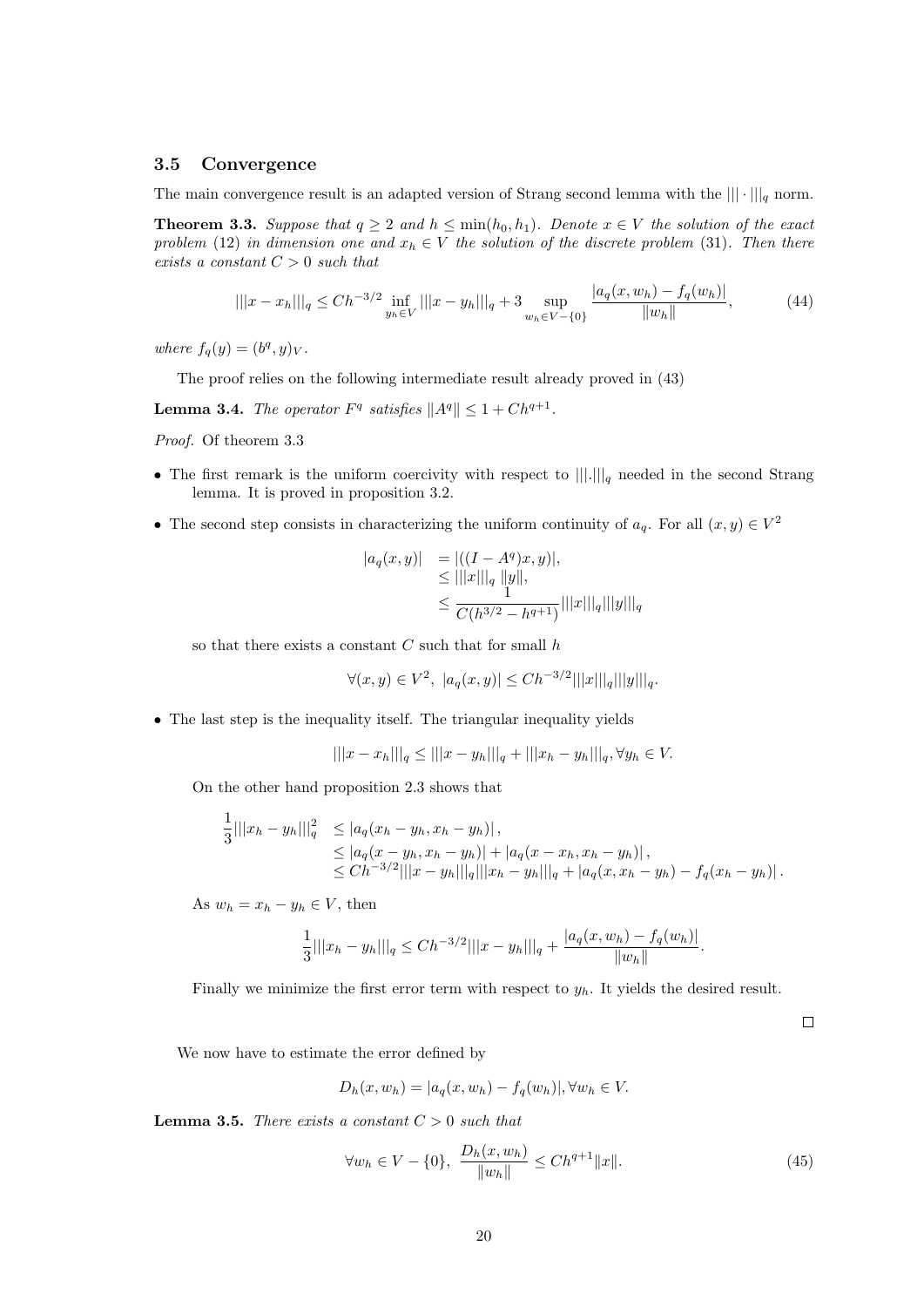Proof.

$$
\forall w_h \in V - \{0\}, D_h(x, w_h) = ||(I - A^q)x, w_h)_V - (b, w_h)_V|,
$$
  
\n
$$
\leq ||(A - A^q)x, w_h)_V| + ||(I - A)x, w_h)_V - (b, w_h)_V|,
$$
  
\n
$$
\leq Ch^{q+1} ||x|| ||w_h||
$$

since  $(I - A)x = b$ . This gives exactly (45).

It is now easy to prove the theoretical convergence of the method in dimension one.

Theorem 3.4. One has the estimation

$$
|||x - x_h|||_q = O(h^{q+1}).\tag{46}
$$

*Proof.* In dimension one the discrete space of approximation is equal to  $V$  whatever is the method of construction of basis functions. This is why we can choose  $y_h = x$  in (44). So  $\inf_{y_h \in V} |||x - y_h|||_q =$ 0. The remaining term is bounded with (45).

It is useful to rewrite this inequality using a norm with the usual scaling

$$
\overline{\|z\|} = \sqrt{\sum_{k \in [\![1,N_h]\!]} h |z_k|^2}.
$$

By construction  $\overline{||z||} = h^{\frac{1}{2}} ||z||$ . Using (42) we get  $\overline{||z||} \leq Ch^{-1} |||z||_q$ . Therefore a corollary of the theorem is the estimate of convergence

$$
\overline{\|x - x_h\|} = O(h^q). \tag{47}
$$

Numerical experiments show that this estimate is optimal for  $q$  even, and under-optimal by a factor one for q odd.

# 4 Numerical examples

All the following examples are linked with Airy functions since it is the physical problem (3)-(4) we are interested in. We only consider here coefficients  $\beta(x) = x$  and  $\beta(x, y) = x$ , so that in dimension one as in dimension two that Airy functions are the exact solutions.

All the linear systems are assembled and inversed with Matlab.

#### 4.1 One dimensional test case

The test problem considered here is the following : on an interval  $\Omega =]a, b[ \subset \mathbb{R}$ 

$$
\begin{cases}\n-u''(x) + x u(x) &= 0, & (]a, b[), \\
(\partial_{\nu} + i\gamma)u(x) &= (\partial_{\nu} + i\gamma)Ai(x), & (\{a, b\}),\n\end{cases}
$$

The discretization of the domain is

$$
x_k = a + \frac{b-a}{N_h}(k-1), \ \forall k \in [1, N_h + 1],
$$

where  $N_h$  stands for the number of elements defining the mesh and  $\Omega_k$  denotes  $x_k, x_{k+1}$ , so that the mesh is uniform. For a given value of  $q$  the basis functions are designed as in paragraph 2.5.2. The solution computed corresponds to an element  $x_h \in V$ . A simple calculus permits to express the approximation  $u_h$  of the initial unknown u. In fact, since :

$$
\begin{cases}\n2i\gamma u_h = (I + \Pi)x_h + g & (\{a, b\}), \\
2i\gamma u_h = (I + \Pi)x_h & (\{x_k\}_{k \in [\![ 2, N_h]\!]}),\n\end{cases}
$$

 $\Box$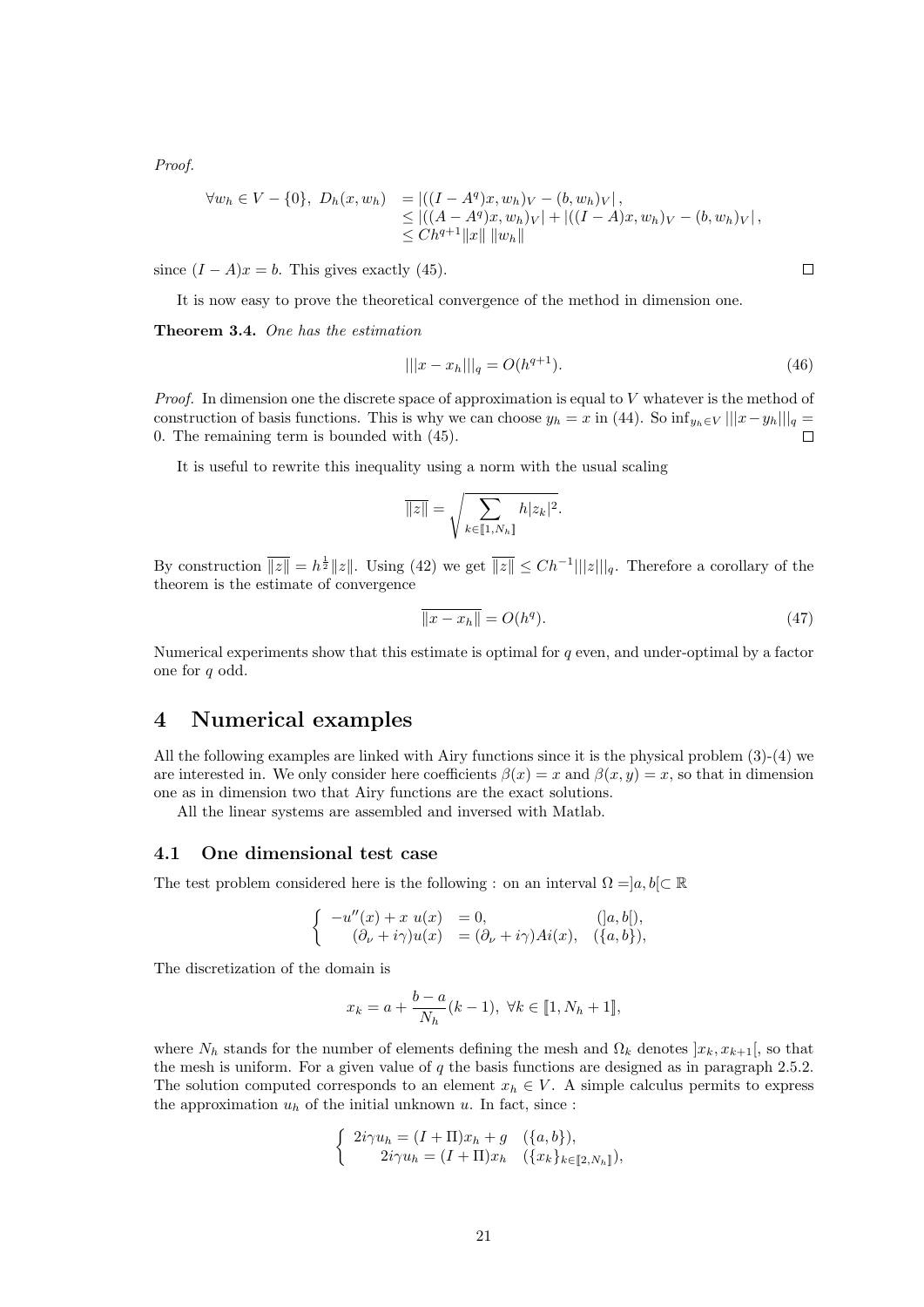|       | $q=2$      |                | $q=3$      |         | $q=4$      |                          | $q=5$      |                          | $q=6$      |         |
|-------|------------|----------------|------------|---------|------------|--------------------------|------------|--------------------------|------------|---------|
| N     | Error      | Rate           | Error      | Rate    | Error      | Rate                     | Error      | Rate                     | Error      | Rate    |
| 4     | $9.5e-01$  | $\overline{a}$ | $9.9e-01$  |         | $8.6e-01$  | $\overline{\phantom{a}}$ | $8.6e-01$  | $\overline{\phantom{0}}$ | <b>NaN</b> |         |
| 8     | $9.2e-01$  | $-0.05$        | $9.7e-01$  | $-0.03$ | $9.7e-01$  | 0.18                     | $9.9e-01$  | 0.20                     | $9.9e-01$  | NaN     |
| 16    | $7.8e-01$  | $-0.23$        | $9.5e-01$  | $-0.03$ | $9.2e-01$  | $-0.09$                  | $9.6e-01$  | $-0.04$                  | $9.4e-01$  | $-0.04$ |
| 32    | $6.0e-01$  | $-0.39$        | $3.3e-01$  | $-1.51$ | $2.5e-01$  | $-1.89$                  | $1.5e-01$  | $-2.65$                  | $1.1e-01$  | $-3.14$ |
| 64    | $2.0e-01$  | $-1.59$        | $3.2e-0.2$ | $-3.4$  | $2.0e-02$  | $-3.61$                  | $3.2e-03$  | $-5.6$                   | $2.0e-03$  | $-5.75$ |
| 128   | $5.4e-02$  | $-1.89$        | $2.1e-0.3$ | $-3.91$ | $1.3e-03$  | $-3.93$                  | $5.2e-0.5$ | $-5.94$                  | $3.2e-0.5$ | $-5.96$ |
| 256   | $1.4e-02$  | $-1.97$        | $1.3e-04$  | $-3.98$ | 8.4e-05    | $-3.98$                  | $8.2e-07$  | $-5.99$                  | $5.0e-07$  | $-5.99$ |
| 512   | $3.4e-03$  | $-1.99$        | $8.3e-06$  | $-4.00$ | $5.3e-06$  | $-4.00$                  | $1.3e-08$  | $-6.00$                  | $7.9e-0.9$ | $-6.00$ |
| 1024  | 8.6e-04    | $-2.00$        | $5.2e-07$  | $-4.00$ | $3.3e-07$  | $-4.00$                  | $2.0e-10$  | $-6.00$                  | $1.2e-10$  | $-6.00$ |
| 2048  | $2.2e-04$  | $-2.00$        | $3.3e-0.8$ | $-4.00$ | $2.1e-08$  | $-4.00$                  | $3.1e-12$  | $-5.99$                  | $1.9e-12$  | $-6.00$ |
| 4096  | $5.4e-0.5$ | $-2.00$        | $2.0e-0.9$ | $-4.00$ | $1.3e-0.9$ | $-4.00$                  | $7.3e-14$  | $-5.43$                  | $7.5e-14$  | $-4.69$ |
| 8192  | $1.3e-0.5$ | $-2.00$        | $1.3e-10$  | $-4.00$ | 8.1e-11    | $-4.00$                  | $1.6e-14$  | $-2.21$                  | 5.8e-14    | $-0.37$ |
| 16384 | $3.4e-06$  | $-2.00$        | $7.9e-12$  | $-4.01$ | $5.0e-12$  | $-4.01$                  | $5.0e-14$  | 1.67                     | $5.0e-14$  | $-0.20$ |

Figure 2: Errors and orders of convergence for different orders of approximation  $q$  depending on the number of unknowns N.

the discrete solution  $u_h$  satisfies :

 $\sqrt{ }$ 

 $\begin{array}{c} \hline \end{array}$ 

$$
\begin{cases}\n2i\gamma u_{h|\Omega_1} = g + \sum_{j \in J(1)} (x_h)_j (-\partial_\nu + i\gamma)\varphi_j, \\
2i\gamma u_{h|\Omega_k} = \sum_{j \in J(k)} (x_h)_j (-\partial_\nu + i\gamma)\varphi_j + \sum_{j \in J(k-1)} (x_h)_j (-\partial_\nu + i\gamma)\varphi_j, \forall k \in [2, N_h - 1], \\
2i\gamma u_{h|\Omega_{N_h}} = g + \sum_{j \in J(N_h)} (x_h)_j (-\partial_\nu + i\gamma)\varphi_j,\n\end{cases}
$$

where, for all  $k \in [1, N_h]$ ,  $J(k)$  denotes the set of indexes of basis functions supported in  $\Omega_k$ . As a consequence, for all  $k \in [1, N_h]$ 

$$
2i\gamma u_{h}(x_{1}) = (x_{h})_{\Omega_{1},1} \cdot (\varphi'_{\Omega_{1},1}(x_{1}) + i\gamma\varphi_{\Omega_{1},1}(x_{1})) + (x_{h})_{\Omega_{1},2} \cdot (\varphi'_{\Omega_{1},2}(x_{1}) + i\gamma\varphi_{\Omega_{1},2}(x_{1})) + g(x_{1}), 2i\gamma u_{h}(x_{N_{h}+1}) = (x_{h})_{\Omega_{N_{h}},1} \cdot (-\varphi'_{\Omega_{N_{h}},1}(x_{k}) + i\gamma\varphi_{\Omega_{N_{h}},1}(x_{N_{h}+1})) + (x_{h})_{\Omega_{N_{h}},2} \cdot (-\varphi'_{\Omega_{N_{h}},2}(x_{N_{h}+1}) + i\gamma\varphi_{\Omega_{N_{h}},2}(x_{N_{h}+1})) + g(x_{N_{h}+1}), 2i\gamma u_{h}(x_{k}) = \sum_{\delta \in \{1,2\}} (x_{h})_{\delta,\Omega_{k-1}} \cdot (-\varphi'_{\delta,\Omega_{k-1}}(x_{k}) + i\gamma\varphi_{\delta,\Omega_{k-1}}(x_{k})) + \sum_{\delta \in \{1,2\}} (x_{h})_{\delta,\Omega_{k}} \cdot (-\varphi'_{\delta,\Omega_{k}}(x_{k}).(-1) + i\gamma\varphi_{\delta,\Omega_{k}}(x_{k})),
$$

this last line standing only for  $k \in [2, N_h - 1]$ . In all simulations, the accuracy is reported using a discrete  $l^2$  norm so that the relative error is computed as

$$
\frac{\sqrt{\sum_{k\in[\![1,N_h]\!]}|u_{ex}(x_k)-u_h(x_k)|^2}}{\sqrt{\sum_{k\in[\![1,N_h]\!]}|u_{ex}(x_k)|^2}}.
$$

Considering the domain  $\Omega = ]-5,5[$ , one gets the results described in figures 2 and 3. The rates of convergence are equal to the theoretical estimates for q even, and better  $(h^{q+1})$  instead of  $h^{q}$ ) for q odd.

#### 4.2 About q convergence

On figure 3, when the number of nodes is fixed, the error decreases when the parameter  $q \geq 2$ increases. The classical method with plane waves corresponds to  $q = 1$ . To obtain better understanding of this phenomenon, we plot in figure 4 for different values of  $q$  and around two points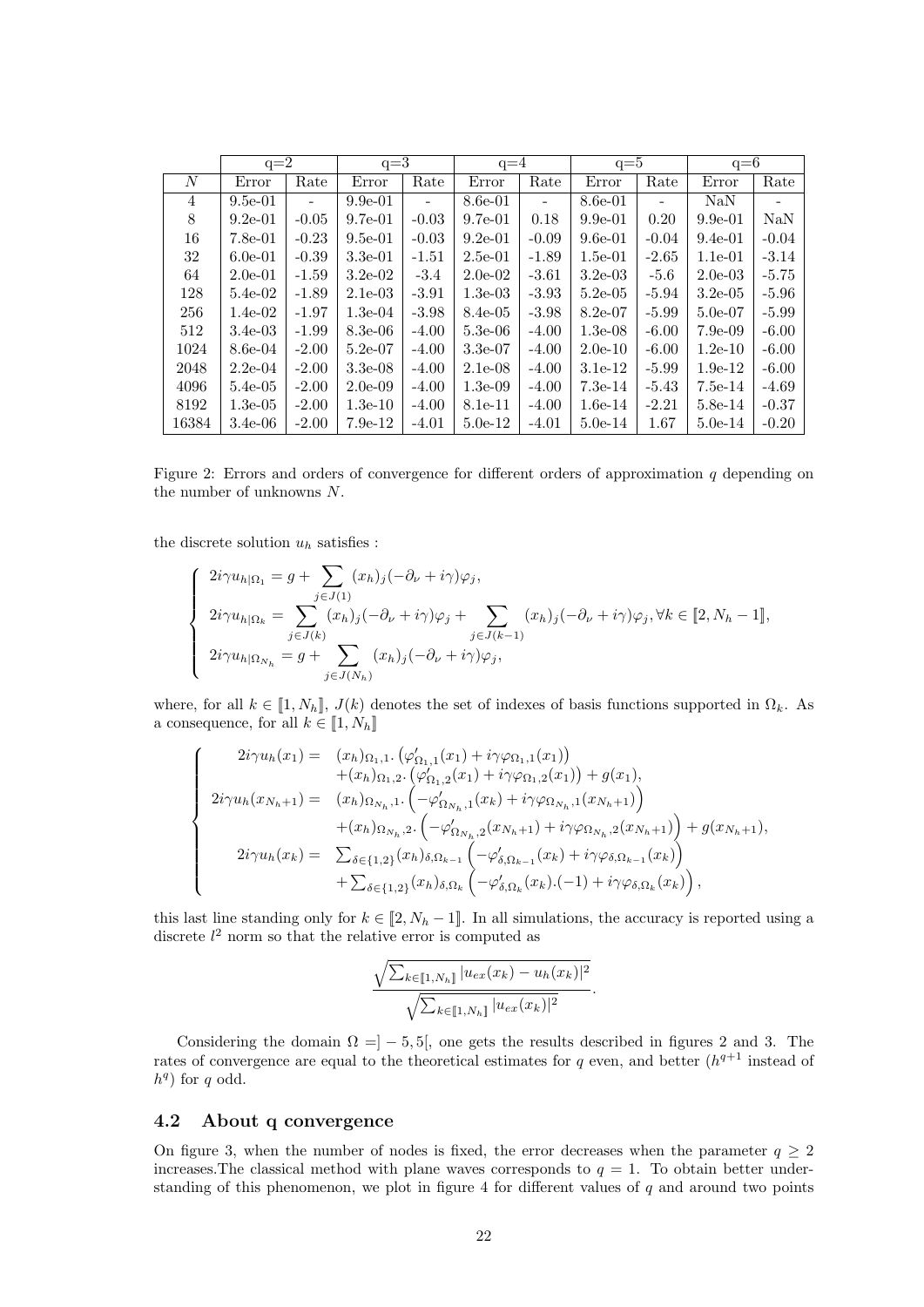

Figure 3: Convergence of the method increasing the parameter q, relative discrete  $L^2$  error as a function of the number of elements defining the mesh.



Figure 4: Approximation of Airy function by corresponding basis functions for different values of q, in the vicinity of  $x_0 = 0$  and  $x_0 = -4$ .

 $x_0$  the Airy function and its approximations thanks to the two basis functions  $\varphi$  constructed in section 2.5.2.

We observe that the approximation is uniform in  $x_0 - \varepsilon$ ,  $x_0 + \varepsilon$ , with  $\varepsilon$  independent of q.

#### 4.3 Two dimensional test case

A first test case in dimension two is presented here. Consider an open set  $\Omega \subset \mathbb{R}^2$  and the following simple problem

$$
\begin{cases}\n-\Delta u(x,y) + x u(x,y) &= 0, & (\Omega), \\
(\partial_{\nu} + i\gamma)u(x,y) &= (\partial_{\nu} + i\gamma)Ai(x), & (\partial\Omega),\n\end{cases}
$$

so that the exact solution is again the Airy function  $Ai$ . The domain considered here is square and meshed with regular triangles.

As explained in section 2.6.1, the design of basis functions is easy in the case of a coefficient depending on only one coordinate, performing a one dimension reduction. The basis function  $\varphi$ has the form  $\varphi(x,y) = e^{P(x,y)}$  with  $P(x,y) = p(x) + \theta y$  and  $\theta$  still to be defined. In practise we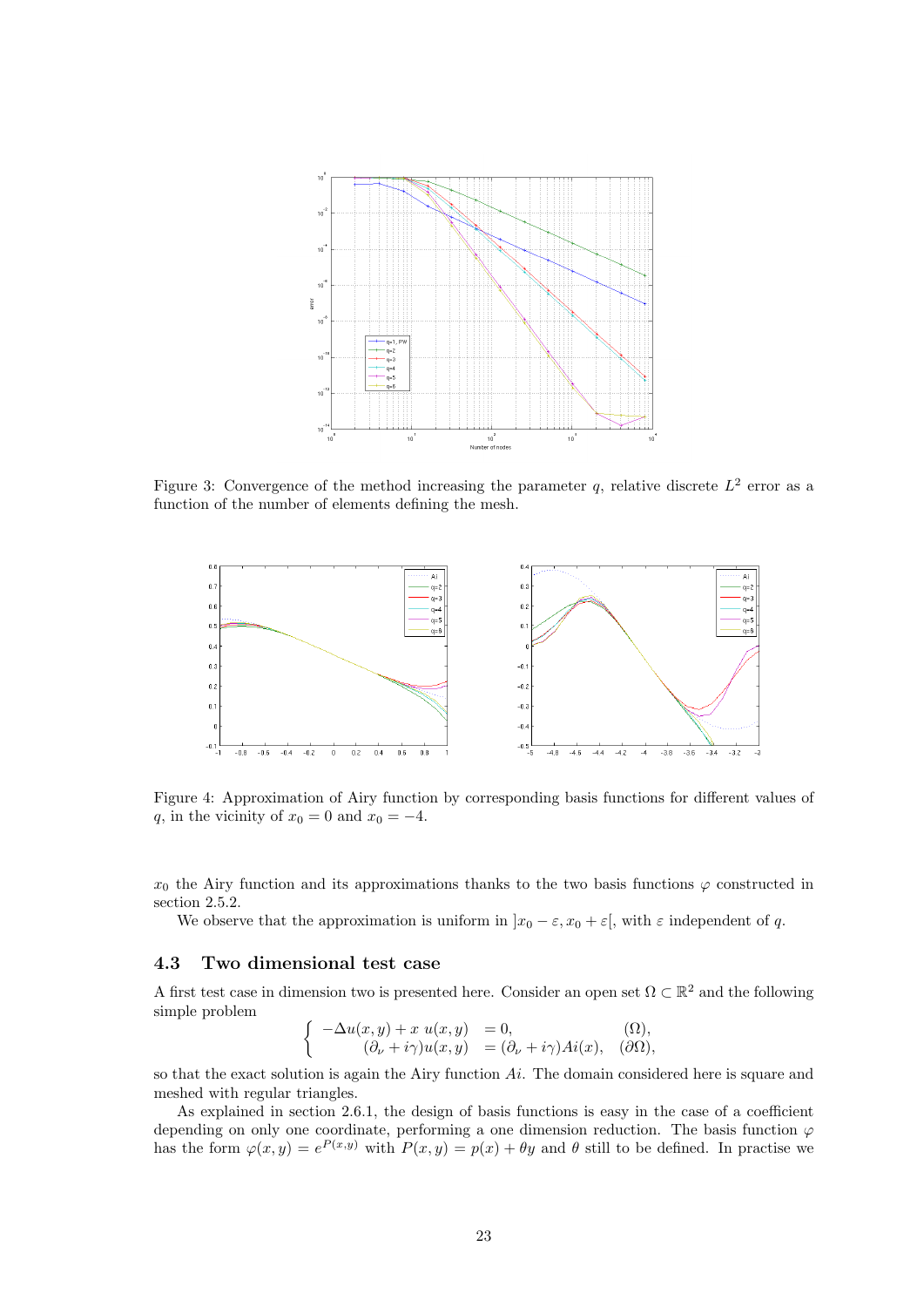

Figure 5: First test case in dimension two, with triangular mesh, on the square  $]-1,1[\times ]-1,1[$ , with N nodes on each edge of the square.

|       | $q=2$     |                | $q=3$      |         | $q=4$      |                | $q=5$      |                | $q=6$      |         |
|-------|-----------|----------------|------------|---------|------------|----------------|------------|----------------|------------|---------|
| N     | Error     | Rate           | Error      | Rate    | Error      | Rate           | Error      | Rate           | Error      | Rate    |
| 48    | $3.1e-01$ | $\overline{a}$ | $2.1e-0.2$ | $\sim$  | 8.4e-02    | $\overline{a}$ | $2.2e-0.2$ | $\overline{a}$ | $3.5e-02$  |         |
| 192   | 8.6e-02   | $-1.84$        | $5.6e-03$  | $-1.92$ | $5.9e-03$  | $-3.83$        | $1.6e-03$  | $-3.85$        | $8.9e-04$  | $-5.3$  |
| 768   | $2.2e-02$ | $-1.98$        | $8.9e-04$  | $-2.67$ | $4.1e-04$  | $-3.85$        | $5.0e-0.5$ | $-4.97$        | $1.8e-0.5$ | $-5.62$ |
| 3072  | $5.3e-03$ | $-2.04$        | $1.1e-04$  | $-2.96$ | $2.6e-0.5$ | $-3.96$        | 7.1e-07    | $-6.12$        | $1.3e-06$  | $-3.74$ |
| 12288 | $1.3e-03$ | $-2.04$        | $1.4e-05$  | $-3.01$ | $1.6e-06$  | $-4.00$        | $1.1e-07$  | $-2.67$        | $1.7e-07$  | $-3.03$ |

Figure 6: Errors and orders of convergence depending on the number of unknowns  $N$  for the two dimensional case with Simpson quadrature formulas.

chose

$$
\theta\in\left\{\sin\left(\frac{2\pi k}{r}\right),k\in\llbracket 1,r\rrbracket\right\}.
$$

Then r has to be odd since for even values,  $k = r/2$  and r would give the same value of  $\theta$  so that the resulting family of basis functions would no more be independent. For each  $\theta$  the corresponding functions  $P_+$  and  $P_-$  are constructed as in the one dimensional case.

The other difference with the one dimensional case is the numerical estimation of boundary integrals. It requires numerical quadrature. The quadrature is performed with a given number of points with either Simpson or Boole method. The corresponding results are given, for  $r = 3$ in figures 5, 6 and 7. One can observe a clear improvement in the results obtained using Boole formulas compared to the results obtained using Simpson formulas.

|       | $q=2$      |                          | $q=3$      |         | $q=4$      |         | $q=5$      |         | $a=6$      |         |
|-------|------------|--------------------------|------------|---------|------------|---------|------------|---------|------------|---------|
| N     | Error      | Rate                     | Error      | Rate    | Error      | Rate    | Error      | Rate    | Error      | Rate    |
| 48    | $3.2e-01$  | $\overline{\phantom{a}}$ | $2.3e-0.2$ | $\sim$  | 8.5e-02    | $\sim$  | $2.5e-02$  |         | $3.2e-0.2$ |         |
| 192   | 8.7e-02    | $-1.86$                  | $6.2e-03$  | $-1.92$ | $5.9e-03$  | $-3.86$ | $1.6e-03$  | $-3.94$ | $8.0e-04$  | $-5.32$ |
| 768   | $2.2e-0.2$ | $-1.98$                  | $9.5e-04$  | $-2.69$ | $4.0e-04$  | $-3.86$ | $5.9e-0.5$ | $-4.78$ | $1.4e-0.5$ | $-5.85$ |
| 3072  | $5.3e-03$  | $-2.04$                  | $1.2e-04$  | $-2.97$ | $2.6e-0.5$ | $-3.96$ | $1.9e-06$  | $-4.99$ | $2.2e-07$  | $-5.98$ |
| 12288 | $1.3e-03$  | $-2.04$                  | $1.5e-05$  | $-3.01$ | $1.6e-06$  | $-4.00$ | 5.7e-08    | $-5.02$ | $3.4e-0.9$ | $-6.00$ |

Figure 7: Errors and orders of convergence depending on the number of unknowns  $N$  for the two dimensional case with Boole quadrature formulas.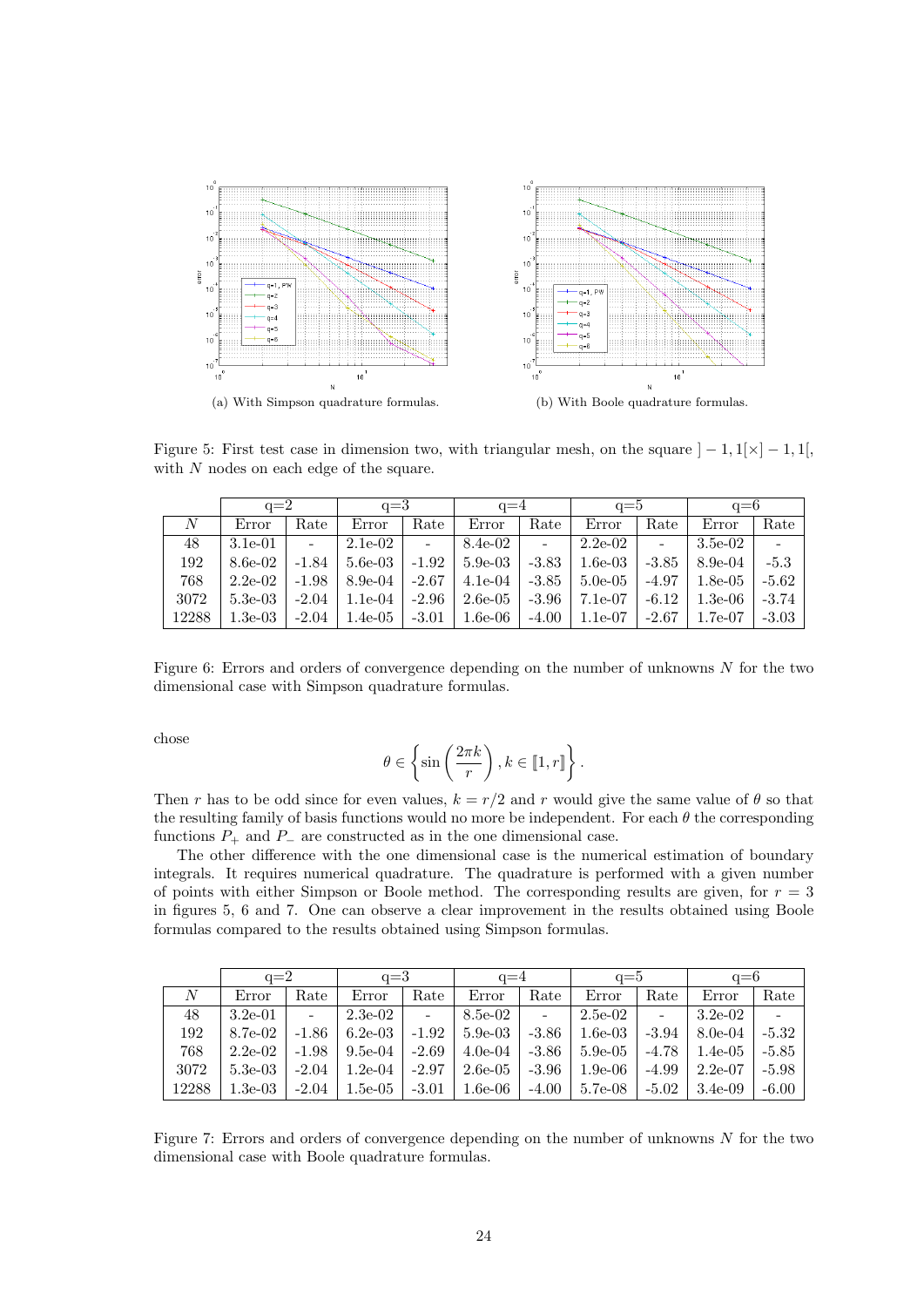

Figure 8: Relative discrete  $L^2$  error as a function of the number of elements defining the mesh, using the normalization  $\beta_{1,\pm} = \pm \sqrt{\alpha(x_{k+1/2})}$ . Different curves correspond to increasing order parameter q.

### 4.4 Other basis functions

Figures 8 and 9 present the numerical convergence results obtained with basis functions designed with the normalization  $\beta_{1,\pm} = \pm \sqrt{\alpha(x_{k+1/2})}$ . Comparing to figures 2 and 3, one can see that the convergence rate is not modified by this new choice, however for a given number of mesh elements the error is smaller when the method is constructed with these new basis functions than with the basis functions described in section 2.5.2. In fact, for a given order  $q$ , the numerical results show that the constant underlying in estimation (47) is much better : for a given number of mesh elements the numerical error can be improved by a factor  $\approx 10^2$ . Once again the only difference between these two different choices of basis functions relies on the fact that the leading coefficient in  $P_{\pm}$  does depend or not on the coefficient  $\alpha$ . The theoretical tools that developped previously can be adapted without difficulty to this new family of basis functions but the vertical shift visible on figures 3 to 8 will require more research to be fully understood.

|       | $q=2$      |         | $q=3$      |         | $q=4$      |         | $q=5$      |         | $q=6$      |         |
|-------|------------|---------|------------|---------|------------|---------|------------|---------|------------|---------|
| N     | Error      | Rate    | Error      | Rate    | Error      | Rate    | Error      | Rate    | Error      | Rate    |
| 16    | $1.9e-01$  | $-1.92$ | $3.9e-02$  | $-3.69$ | 4.7e-02    | $-5.65$ | $5.4e-03$  | $-7.07$ | $2.0e-02$  | $-5.19$ |
| 32    | $6.2e-02$  | $-1.64$ | $2.9e-03$  | $-3.75$ | $4.2e-03$  | $-3.48$ | $1.4e-04$  | $-5.28$ | $4.2e-04$  | $-5.54$ |
| 64    | $1.6e-02$  | $-1.93$ | $1.9e-04$  | $-3.95$ | $2.8e-04$  | $-3.92$ | $2.4e-06$  | $-5.86$ | $6.9e-06$  | $-5.93$ |
| 128   | $4.2e-03$  | $-1.98$ | $1.2e-0.5$ | $-3.99$ | $1.8e-0.5$ | $-3.98$ | $3.8e-0.8$ | $-5.97$ | $1.1e-07$  | $-5.98$ |
| 256   | $1.0e-03$  | $-1.99$ | 7.4e-07    | $-4.00$ | $1.1e-06$  | $-3.99$ | $6.0e-10$  | $-5.99$ | $1.7e-0.9$ | $-6.00$ |
| 512   | $2.6e-04$  | $-2.00$ | $4.6e-08$  | $-4.00$ | $7.0e-08$  | $-4.00$ | $9.4e-12$  | $-6.00$ | $2.7e-11$  | $-6.00$ |
| 1024  | $6.5e-0.5$ | $-2.00$ | $2.9e-0.9$ | $-4.00$ | $4.4e-09$  | $-4.00$ | $1.6e-13$  | $-5.92$ | $4.3e-13$  | $-5.98$ |
| 2048  | $1.6e-0.5$ | $-2.00$ | $1.8e-10$  | $-4.00$ | $2.7e-10$  | $-4.00$ | $9.8e-15$  | $-3.99$ | $1.4e-14$  | $-4.95$ |
| 4096  | $4.1e-06$  | $-2.00$ | $1.1e-11$  | $-4.00$ | $1.7e-11$  | $-4.00$ | $2.4e-14$  | 1.28    | $1.9e-14$  | 0.42    |
| 8192  | $1.0e-06$  | $-2.00$ | $7.5e-13$  | $-3.90$ | $1.0e-12$  | $-4.06$ | $1.3e-13$  | 2.43    | $1.4e-13$  | 2.88    |
| 16384 | $2.6e-07$  | $-2.00$ | $2.1e-13$  | $-1.84$ | $2.0e-13$  | $-2.32$ | $2.1e-13$  | 0.73    | $2.1e-13$  | 0.61    |
|       |            |         |            |         |            |         |            |         |            |         |

Figure 9: Errors and orders of convergence for different orders of approximation  $q$  depending on the number of unknowns N, using the normalization  $\beta_{1,\pm} = \pm \sqrt{\alpha(x_{k+1/2})}$ .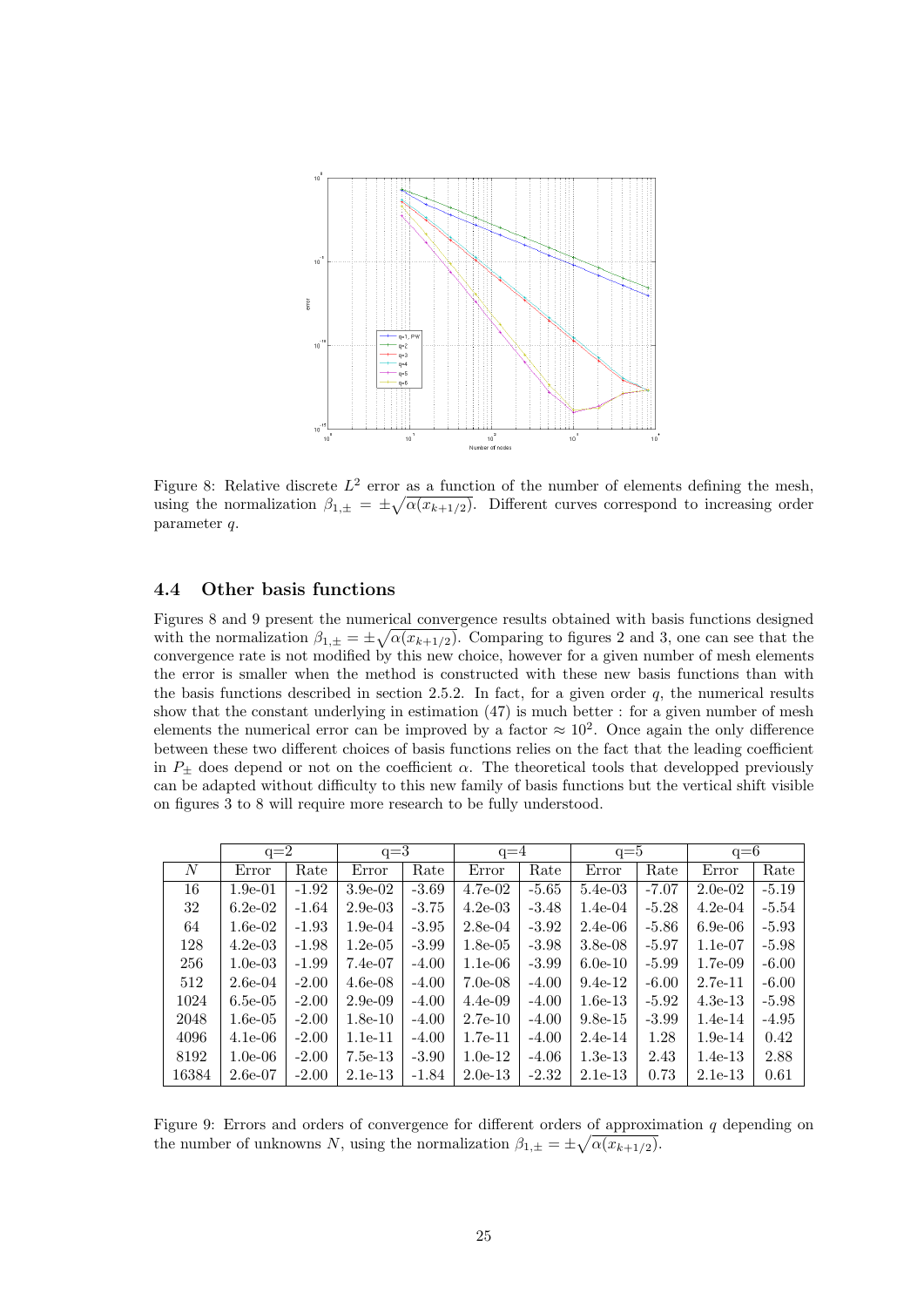# A Appendix

For the sake of completeness of this work, we review some very classical results needed for the proof of the convergence of our algorithm.

#### A.1 On the initial problem

It concerns the solution of the system in bounded domains

$$
\begin{cases}\n-\Delta u + \alpha u &= f, & x \in \Omega, \\
(\partial_{\nu} + i\gamma) u &= Q(-\partial_{\nu} + i\gamma)u + g, & x \in \Gamma.\n\end{cases}
$$

To prove the next result, it is necessary to assume that the regularity of the boundary of  $\Omega$  is sufficient so that a unique continuation principle holds. We do not want to discuss it because it is not in the scope of this work. We refer the reader to [22] p.92. To simplify here Q is constant.

**Theorem A.1.** Let  $\Omega$  be a bounded domain in  $\mathbb R$  with a Lipschitz and piecewise  $\mathcal{C}^2$  boundary  $\Gamma$ . Let  $f \in L^2(\Omega)$ ,  $g \in L^2(\Gamma)$  and  $\zeta \in \mathbb{C}$  such that  $\Re(\zeta) \neq 0$ . Then there exists a unique solution  $u \in H^1(\Omega)$  to the variational formulation

$$
\int_{\Omega} \nabla u \cdot \overline{\nabla v} + \int_{\Omega} \alpha u \overline{v} + i\zeta \int_{\Gamma} u \overline{v} = \int_{\Omega} f \overline{v} + \int_{\Gamma} g \overline{v}, \quad \forall v \in H^{1}(\Omega).
$$

Using the notations of (A.1) with  $|Q| < 1$ , then  $\Re(\frac{1-Q}{1+Q}) \neq 0$  so there exists a unique solution  $u \in H^1$  to (1), *i.e.* such that

$$
\int_{\Omega} \nabla u \cdot \overline{\nabla v} + \int_{\Omega} \alpha u \overline{v} + i \frac{1 - Q}{1 + Q} \gamma \int_{\Gamma} u \overline{v} = \int_{\Omega} f \overline{v} + \frac{1}{1 + Q} \int_{\Gamma} g \overline{v}, \quad \forall v \in H^{1}(\Omega).
$$

Proof. This very classical result will be used in the following.

This proof relies on classical methods for variational formulations. Let us introduce an intermediate problem

$$
\begin{cases}\n-\Delta w + w &= f_i, (\Omega), \\
(\partial_\nu + i\zeta \gamma) w &= g_i, (\Gamma).\n\end{cases}
$$

Let a and l be the corresponding sesquilinear and antilinear forms, so that for any u and v in  $H^1(\Omega)$ 

$$
a(u,v) = \int_{\Omega} \nabla u \cdot \overline{\nabla v} + \int_{\Omega} u \overline{v} + i\zeta \int_{\Gamma} u \overline{v}, \qquad l(v) = \int_{\Omega} f_i \overline{v} + \int_{\Gamma} g_i \overline{v}.
$$

As a is sesquilinear and continuous, b is antilinear continuous and  $Re(a(v, v))$  is coercive, there exists a unique  $u \in H^1$  such that

$$
a(u, v) = l(v), \forall v \in H^1,\tag{48}
$$

for any couple  $(g_i, f_i) \in L^2(\Omega) \times L^2(\Gamma)$ . See [6] for this version of Lax-Milgram theorem. Then let us define the linear operator A by

$$
A: (f_i, g_i) \in L^2(\Omega) \times L^2(\Gamma) \mapsto u \in L^2(\Omega),
$$

where  $u$  is the solution given by  $(48)$ . Moreover, we can notice that from a classical a priori estimate we have  $||u||_{H^1} \le ||f_i||_{L^2} + ||g_i||_{L^2(\Gamma)}$ . A is compact since the injection of  $H^1$  in  $L^2$  is compact as  $\Omega \subset \mathbb{R}$ . We remark that

$$
u \text{ is solution of (1)} \Leftrightarrow u = A\left((id - \alpha)u + f, \frac{1}{1 + Q}g\right),
$$

$$
\Leftrightarrow [I - A((id - \alpha) \cdot, 0)]u = A\left(f, \frac{1}{1 + Q}g\right).
$$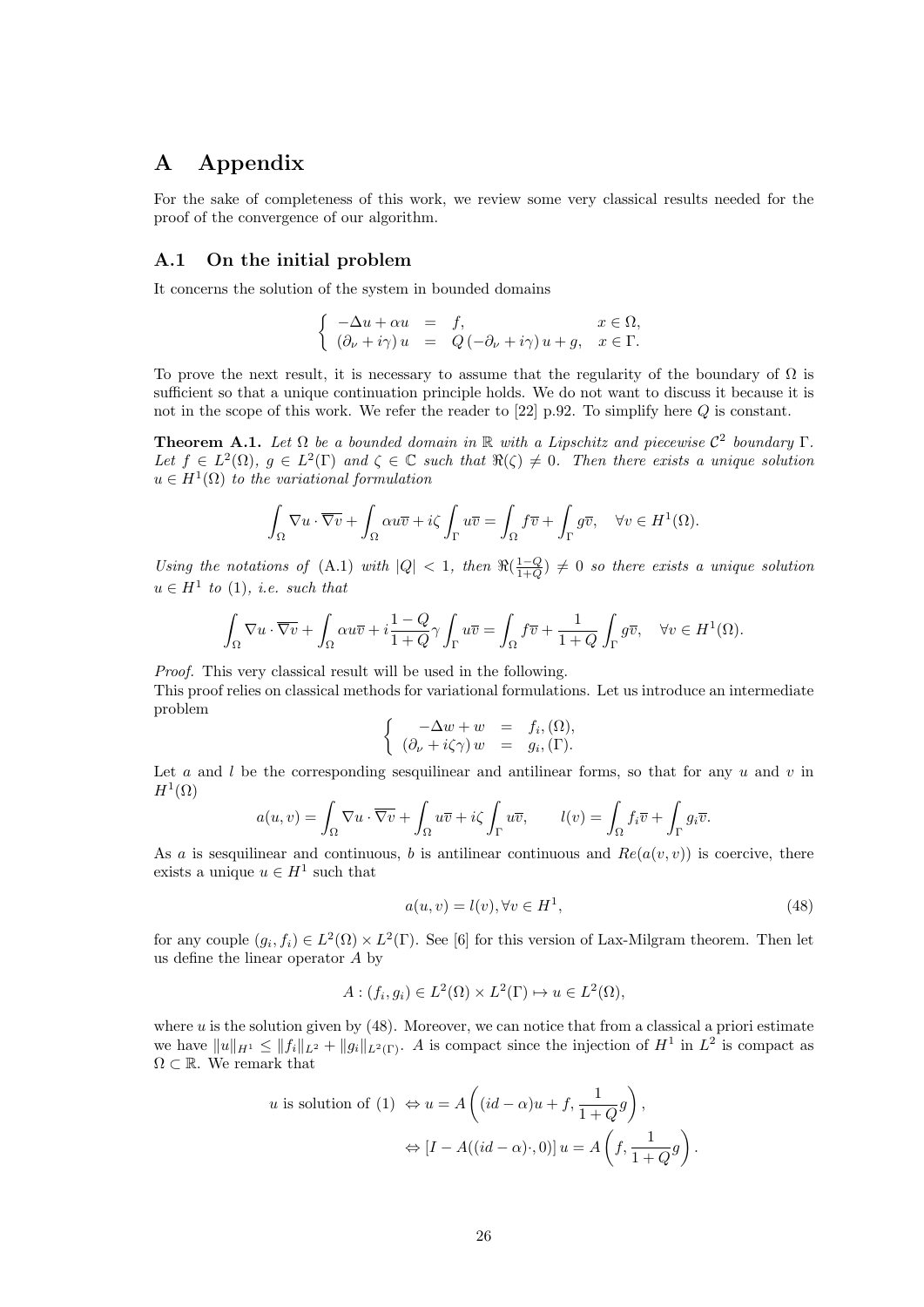Since  $\alpha$  is bounded, the operator  $K := A((id - \alpha) \cdot 0)$  is also compact, and we are in the frame of Fredholm alternative, see [1]. So uniqueness is equivalent to existence of a solution for the problem (1). Then suppose  $u \in L^2$ , actually also in  $H^1$ , is such that  $(I - K)u = 0$ , which means

$$
\int_{\Omega} \nabla u \cdot \overline{\nabla v} + \int_{\Omega} \alpha u \overline{v} + i\zeta \int_{\Gamma} u \overline{v} = 0, \forall v \in H^1.
$$
\n(49)

Choosing  $v = u$  as test function, and taking the imaginary part of (49) we get that  $u = 0$  on Γ.The regularity of Γ is such that  $\partial_{\nu}u = 0$ . A unique continuation principle given in [22] shows that there exists a unique solution to (1).  $\Box$ 

**Remark A.1.** This result can be generalized to the case where  $|Q| \leq 1$  almost everywhere on  $\Gamma$ and  $|Q|$  < 1 on a smooth part of  $\Gamma$  which length is non zero.

### A.2 Proof of inequality (27)

We will need a very classical Poincaré inequality in one dimension.

**Proposition A.1.** There exists a constant C such that for all  $h > 0$ , all open interval  $\mathcal{O} \subset \mathbb{R}$ , for all  $u \in L^2(\mathcal{O})$ 

$$
||u||_{L^{2}(\mathcal{O})} \leq C\left(\sqrt{h}||u||_{L^{2}(\partial\mathcal{O})} + h||u'||_{L^{2}(\mathcal{O})}\right)
$$
\n(50)

*Proof.* There exists  $a \in \mathbb{R}$  such that  $\mathcal{O} =]a, a+h[$ . From  $u(x) = u(a) + \int_a^x u'(t)dt$  it yields  $\int_{a}^{a+h} |u(x)|^2 dx \le 2h|u(a)|^2 + 2 \int_{a}^{a+h} \left(\int_{a}^{x} |u'(t)| dt\right)^2 dx$ , so that  $||u||_{L^2(\mathcal{O})} \le$ √  $2h||u||_{L^2(\partial\mathcal{O})}+$ √  $\overline{2}h||u'||_{L^2(\mathcal{O})}.$ It gives the result for  $C =$ √ 2.

*Proof.* We will show a more general inequality than  $(27)$ . We use u as test function in the variational formulation (A.1) corresponding to the following problem

$$
\begin{cases}\n-u'' + \beta u = f, & (\mathcal{O}) \\
(-\partial_{\nu} + i\gamma)u = g, & (\partial \mathcal{O}).\n\end{cases}
$$
\n(51)

One gets

$$
\int_{\mathcal{O}} |u'|^2 + i\gamma \int_{\partial \mathcal{O}} |u|^2 = \int_{\mathcal{O}} f\overline{u} - \int_{\mathcal{O}} \beta |u|^2 + \int_{\partial \mathcal{O}} g\overline{u}.
$$

We obtain

$$
\begin{cases} ||u||^2_{L^2(\partial \mathcal{O})} \leq \frac{1}{\gamma} ||f||_{L^2(\mathcal{O})} ||u||_{L^2(\mathcal{O})} + \frac{1}{\gamma} ||g||_{L^2(\partial \mathcal{O})} ||u||_{L^2(\partial \mathcal{O})}, \\ ||u'||^2_{L^2(\mathcal{O})} \leq ||g||_{L^2(\partial \mathcal{O})} ||u||_{L^2(\partial \mathcal{O})} + ||\beta||_{L^{\infty}(\mathcal{O})} ||u||^2_{L^2(\mathcal{O})} + ||f||_{L^2(\mathcal{O})} ||u||_{L^2(\mathcal{O})}. \end{cases}
$$

The first inequality yields

$$
||u||_{L^{2}(\partial \mathcal{O})}^{2} \leq \frac{2}{\gamma}||f||_{L^{2}(\mathcal{O})}||u||_{L^{2}(\mathcal{O})} + \frac{1}{\gamma^{2}}||g||_{L^{2}(\partial \mathcal{O})}^{2}.
$$

A standard inequality yields

$$
||g||_{L^{2}(\partial \mathcal{O})}||u||_{L^{2}(\partial \mathcal{O})} \leq \frac{1}{2\gamma} ||g||_{L^{2}(\partial \mathcal{O})}^{2} + \frac{\gamma}{2} ||u||_{L^{2}(\partial \mathcal{O})}^{2}
$$
  

$$
\leq \frac{1}{2\gamma} ||g||_{L^{2}(\partial \mathcal{O})}^{2} + ||f||_{L^{2}(\mathcal{O})} ||u||_{L^{2}(\mathcal{O})} + \frac{1}{2\gamma} ||g||_{L^{2}(\partial \mathcal{O})}^{2}.
$$

Inserting in the second inequality we obtain

$$
||u'||_{L^{2}(\mathcal{O})}^{2} \leq \frac{1}{\gamma}||g||_{L^{2}(\partial\mathcal{O})}^{2} + 2||f||_{L^{2}(\mathcal{O})}||u||_{L^{2}(\mathcal{O})} + ||\beta||_{L^{\infty}(\mathcal{O})}||u||_{L^{2}(\mathcal{O})}^{2}.
$$

Then from (50)

$$
||u||_{L^{2}(\mathcal{O})}^{2} \leq C \left( h \left( \frac{2}{\gamma} ||f||_{L^{2}(\mathcal{O})} ||u||_{L^{2}(\mathcal{O})} + \frac{1}{\gamma^{2}} ||g||_{L^{2}(\partial \mathcal{O})}^{2} \right) \right)
$$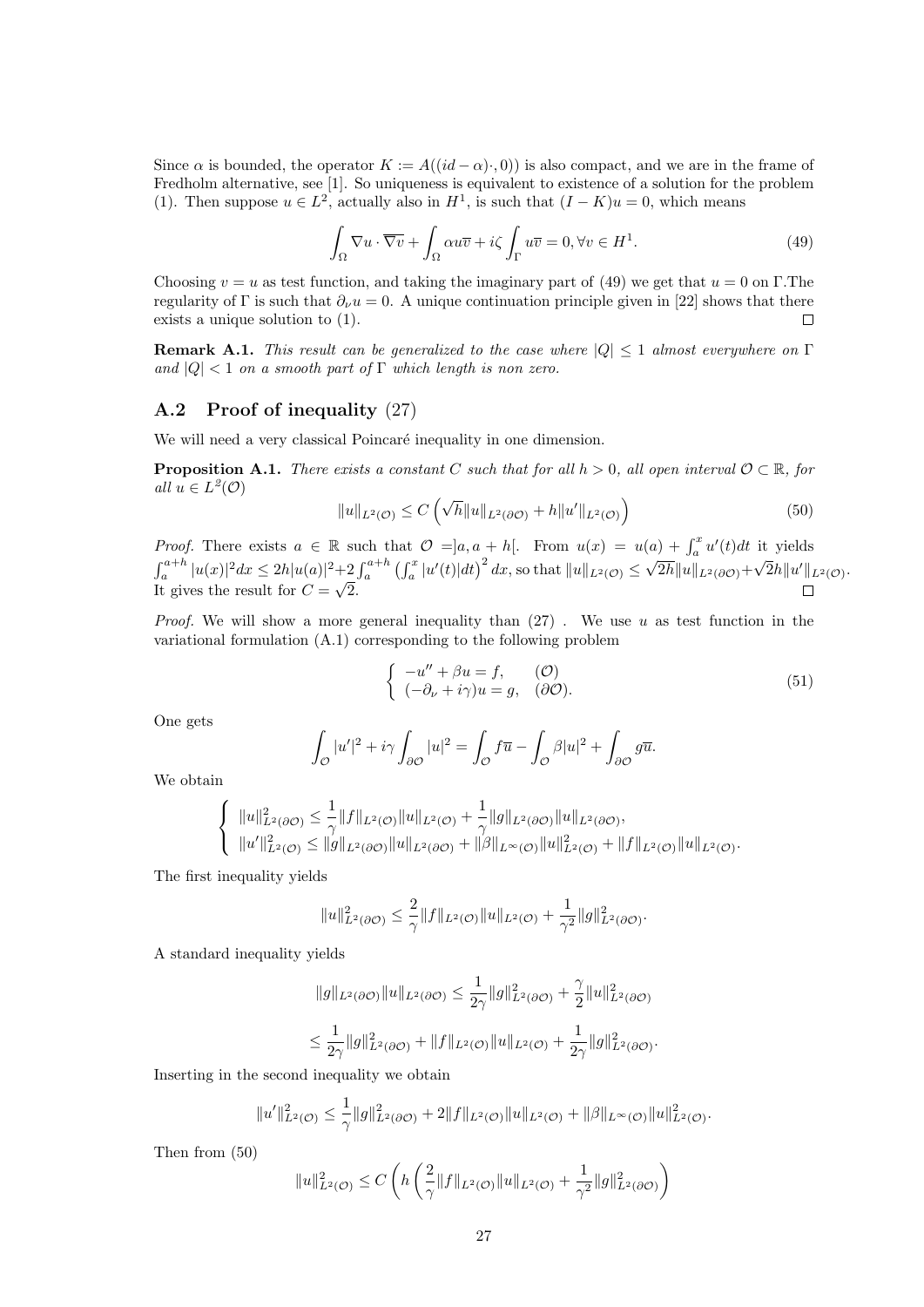$$
+ h^2\left(\frac{1}{2\gamma}\|g\|_{L^2(\partial \mathcal O)}^2 + 2\|f\|_{L^2(\mathcal O)}\|u\|_{L^2(\mathcal O)} + \|\beta\|_{L^\infty(\mathcal O)}\|u\|_{L^2(\mathcal O)}^2\right)\right).
$$

For h small enough we obtain

$$
||u||_{L^{2}(\mathcal{O})}^{2} \leq C\left(\frac{h}{\gamma^{2}}||g||_{L^{2}(\partial\mathcal{O})}^{2} + \frac{h^{2}}{\gamma^{2}}||f||_{L^{2}(\mathcal{O})}^{2}\right).
$$
\n(52)

One can notice that the dimension of this estimate. Considering that  $\gamma$  is the dimension of the inverse of a length which is evident from the boundary conditon, all quantities have the same dimension at inspection of (51). Inequality (27) is obtained by taking  $f = 0$  in the previous inequality.  $\Box$ 

#### A.3 Proof of of theorem 3.2

*Proof.* Suppose that u and  $u_h$  are the solutions of the two following problems

$$
\begin{cases}\n-u'' + \beta u = f, & \text{(O)} \\
(-\partial_{\nu} + i\gamma)u = g, & \text{(partial)}.\n\end{cases}
$$

and

$$
\begin{cases}\n-u''_h + \beta_h u_h = f, & (\mathcal{O}) \\
(-\partial_\nu + i\gamma)u_h = g, & (\partial\mathcal{O}).\n\end{cases}
$$

Then  $e_h := u - u_h$  satisfies

$$
\begin{cases}\n-e''_h + \beta_h e_h = (\beta_h - \beta)u, & \text{(O)} \\
(-\partial_\nu + i\gamma)e_h = 0, & \text{(partial)}.\n\end{cases}
$$

Inequality (52) yields

$$
||e_h||_{L^2(\mathcal{O})} \leq C_{\gamma}^{\frac{h}{\gamma}} ||(\beta_h - \beta)u||_{L^2(\mathcal{O})} \leq C_{\gamma}^{\frac{h}{\gamma}} ||\beta_h - \beta||_{L^{\infty}(\mathcal{O})} ||u||_{L^2(\mathcal{O})}.
$$

Using one more time (52) to estimate u and regarding  $\gamma$  which is a positive number, we get

$$
||e_h||_{L^2(\mathcal{O})} \leq C \left( h^{\frac{3}{2}} ||g||_{L^2(\partial \mathcal{O})} + h^2 ||f||_{L^2(\mathcal{O})} \right) ||\beta_h - \beta||_{L^{\infty}(\mathcal{O})}.
$$

# References

- [1] H. Brézis, *Analyse Fonctionnelle*. Dunod, 1983. (version anglaise p 299)
- [2] A. Buffa and P. Monk, Error estimates for the Ultra Weak Variational Formulation of the Helmholtz equation, ESAIM: Mathematical Modelling and Numerical Analysis November 2008, 42: 925-940.
- [3] O. Cessenat and B. Després, Using plane waves as base functions for solving time harmonic equations with the ultra weak variational formulation, Journal of Computational Acoustics, 2003
- [4] O. Cessenat, B. Després, Application of an ultra weak variational formulation of elliptic PDEs to the two dimensional Helmholtz problem. SIAM J. Numer. Anal. 1998, vol. 55, no1, pp. 255-299.
- [5] B. Després, Sur une formulation variationnelle de type ultra-faible. C. R. Acad. Sci. Paris Sér. I Math. 318 1994, no. 10, 939–944.
- [6] R. Dautray, J.-L. Lions, Mathematical Analysis and Numerical Methods for Science and Technology. Masson 1984, volume 3, chapitre 8.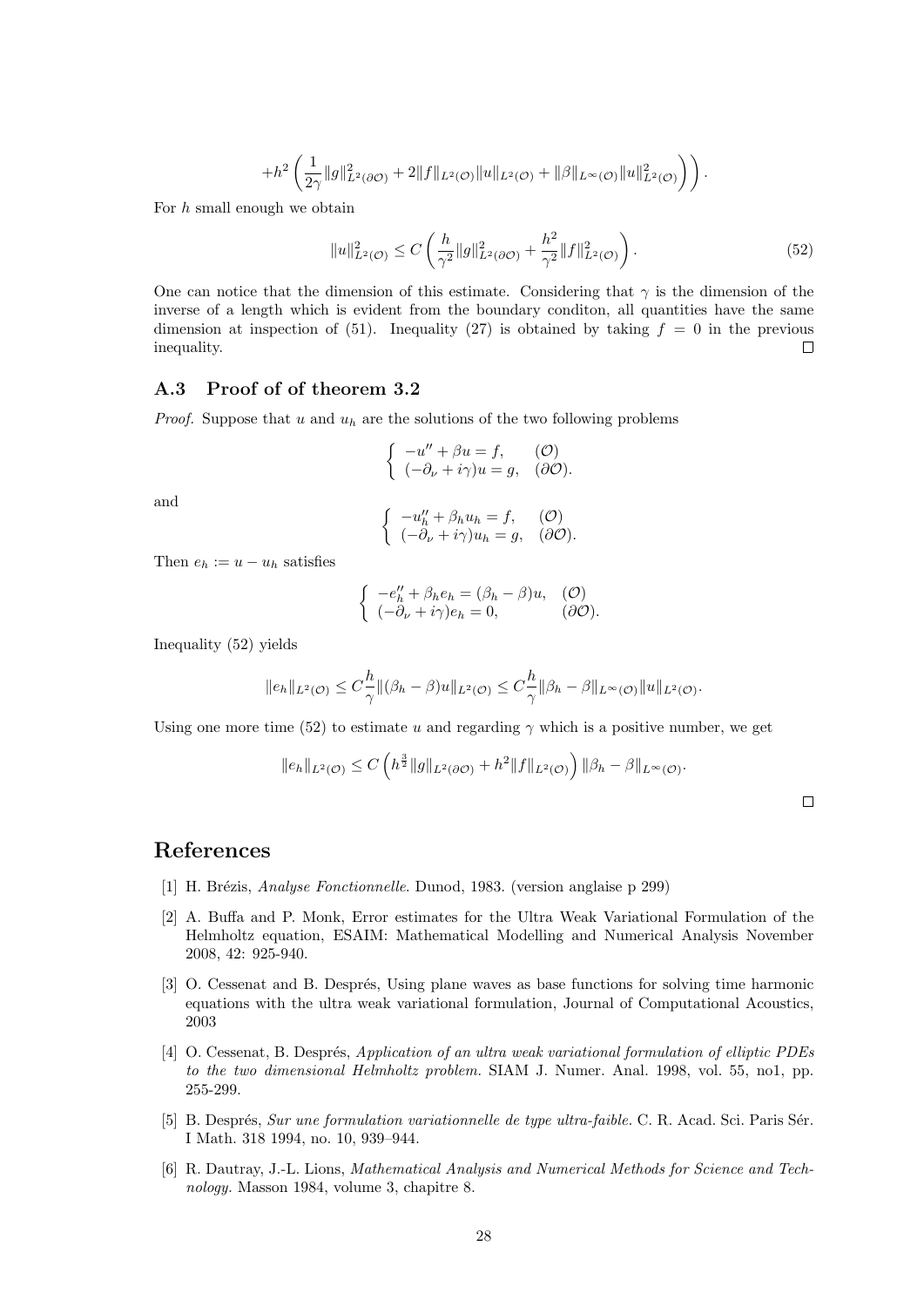- [7] C. Farhat, I.Harari, and L. Franca, The discontinuous enrichment method, Computer Methods in Applied Mechanics and Engineering, 190 (2001), pp. 6455-6479.
- [8] Farhat C, Tezaur R, Wiedemann-Goiran P, Higher-order extensions of a discontinuous Galerkin method for mid-frequency Helmholtz problems. International Journal for Numerical Methods in Engineering 2004; 61: 1938-1956.
- [9] Farhat C, Tezaur R, Toivanen J. A domain decomposition method for discontinuous Galerkin discretizations of Helmholtz problems with plane waves and Lagrange multipliers. International Journal for Numerical Methods in Engineering 2009; 78:1513-1531.
- [10] Gabard G, Gamallo P, Huttunen T, A comparison of wave-based discontinuous Galerkin, ultra-weak and least-square methods for wave problems. International Journal for Numerical Methods in Engineering 2011; 85:380-402.
- [11] Gittelson, Claude J, Hiptmair, Ralf and Perugia, Ilaria, Plane wave discontinuous Galerkin methods: Analysis of the h-version, ESAIM: Mathematical Modelling and Numerical Analysis, 2009, 43: 297-331
- [12] R. Hiptmair, A. Moiola, and I. Perugia, Plane wave discontinuous Galerkin methods for the 2D Helmholtz equation: analysis of the p-version, Preprint 2009-20, SAM Report, ETH Zürich, Switzerland, 2009.
- [13] R. Hiptmair, A. Moiola and I. Perugia, Error analysis of Trefftz-discontinuous Galerkin methods for the time-harmonic Maxwell equations, ETHZ, Research Report No. 2011-09.
- [14] Huttunen T, Gammalo P, Astley RJ, Comparison of two wave element methods for the Helmholtz problem. Communications in Numerical Methods in Engineering 2009; 25:35-52.
- [15] Kalashnikova I, Tezaur R, Farhat C, A discontinuous enrichment method for variable coefficient advection-diffusion at high Péclet number. International Journal for Numerical Methods in Engineering 2010; 87:309-3356
- [16] T. Huttunen, M. Malinen and P. Monk, Solving Maxwell's equations using the ultra weak variational formulation, Journal of Computational Physics Volume 223, Issue 2, 1 May 2007, Pages 731-758.
- [17] Tomi Huttunen, Peter Monk and Jari P. Kaipio, Computational Aspects of the Ultra-Weak Variational Formulation, Journal of Computational Physics Volume 182, Issue 1, 10 October 2002, Pages 27-46.
- [18] J. Melenk, On Generalized Finite Element Methods, PhD thesis, University of Maryland, USA, 1995.
- [19] J. Melenk, Operator adapted spectral element methods I: harmonic and generalized harmonic polynomials, Numerische Mathematik, 84 (1999), pp. 35-69.
- [20] Melenk JM, Babuska I. The partition of unity method finite element method: basic theory and applications. Computer Methods in Applied Mechanics and Engineering 1996; 139:289-314.
- [21] J.M. Melenk and S. Sauter, Wavenumber explicit convergence analysis for Galerkin discretizations of the Helmholtz equation SIAM J. Numer. Anal. 49 (2011), pp. 1210–1243.
- [22] P. Monk, Finite element methods for Maxwell's equations. Calderon press Oxford 2003.
- [23] E. Perrey-Debain, O. Laghrouche, P. Bettess and J. Trevelyan, Plane-wave basis finite elements and boundary elements for three-dimensional wave scattering, Phil. Trans. R. Soc. Lond. A 2004 362, 561-577.
- [24] B. Pluymers, W. Desmet, D. Vandepitte, P. Sas, Wave based modelling methods for steadystate interior acoustics: an overview, ISMA, 2006.